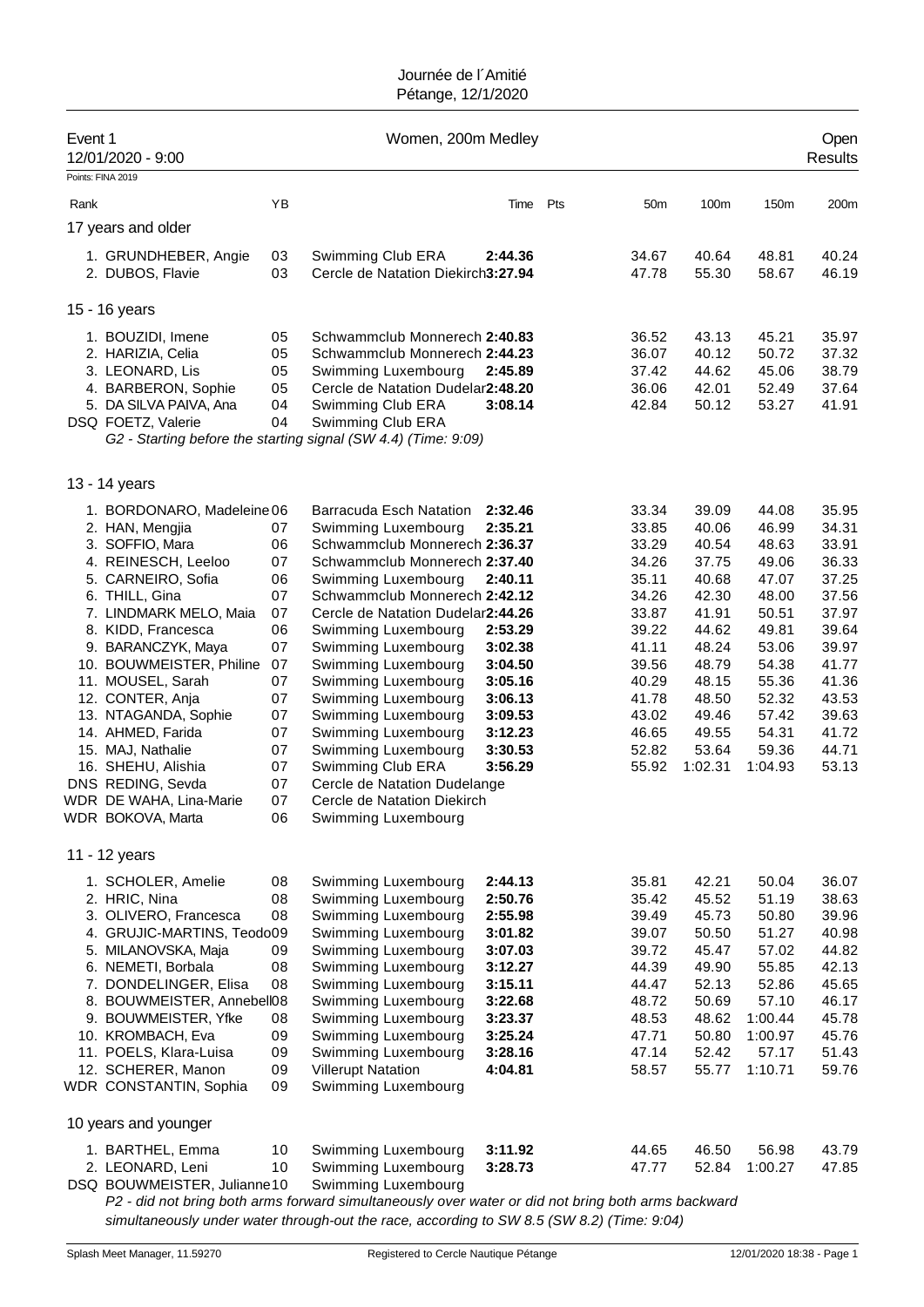|         | Event 1, Girls, 200m Medley, 10 years and younger |          |                                                                                                               |                    |     |                 |                |                |                |
|---------|---------------------------------------------------|----------|---------------------------------------------------------------------------------------------------------------|--------------------|-----|-----------------|----------------|----------------|----------------|
| Rank    |                                                   | YB       |                                                                                                               | Time               | Pts | 50 <sub>m</sub> | 100m           | 150m           | 200m           |
|         | WDR PAVELEK, Mira                                 | 10       | Swimming Luxembourg                                                                                           |                    |     |                 |                |                |                |
| Event 2 |                                                   |          | Men, 200m Medley                                                                                              |                    |     |                 |                |                | Open           |
|         | 12/01/2020 - 9:33                                 |          |                                                                                                               |                    |     |                 |                |                | <b>Results</b> |
|         | Points: FINA 2019                                 |          |                                                                                                               |                    |     |                 |                |                |                |
| Rank    |                                                   | YB       |                                                                                                               | Time               | Pts | 50 <sub>m</sub> | 100m           | 150m           | 200m           |
|         | 17 - 18 years                                     |          |                                                                                                               |                    |     |                 |                |                |                |
|         | 1. BOENTGES, Kevin                                | 03       | Cercle Nautique Petange                                                                                       | 2:28.38            |     | 30.76           | 39.70          | 44.60          | 33.32          |
|         | 2. GIRS, Matheo                                   | 02       | Cercle de Natation Wiltz                                                                                      | 2:30.40            |     | 31.96           | 35.91          | 47.40          | 35.13          |
|         | 3. JOMINET, Dan                                   | 03       | Swimming Luxembourg                                                                                           | 2:38.88            |     | 32.84           | 40.98          | 49.82          | 35.24          |
|         | 15 - 16 years                                     |          |                                                                                                               |                    |     |                 |                |                |                |
|         | 1. DURAKOVIC, Tarik                               | 05       | Swimming Luxembourg                                                                                           | 2:26.28            |     | 29.75           | 38.96          | 43.67          | 33.90          |
|         | 2. KIEFFER, Brian                                 | 04       | Swimming Club ERA                                                                                             | 2:30.44            |     | 31.56           | 43.04          | 40.96          | 34.88          |
|         | 3. THILL, Nicolas                                 | 05       | Swimming Luxembourg                                                                                           | 2:31.92            |     | 33.66           | 38.77          | 45.76          | 33.73          |
|         | 4. PALAGNIOUK, Romain                             | 04       | Cercle Nautique Petange                                                                                       | 2:33.60            |     | 32.49           | 38.43          | 46.75          | 35.93          |
|         | 5. KEMP, Finn                                     | 05       | Swimming Luxembourg                                                                                           | 2:35.15            |     | 32.56           | 40.26          | 45.05          | 37.28          |
|         | 6. NTAGANDA, Alexis                               | 05       | Swimming Luxembourg                                                                                           | 2:36.70            |     | 32.51           | 41.03          | 47.11          | 36.05<br>35.79 |
|         | 7. DHONTE, Henri<br>8. NAFFOUTI, Nael             | 04<br>05 | Swimming Luxembourg<br>Cercle de Natation Wiltz                                                               | 2:38.96<br>2:40.11 |     | 35.54<br>32.95  | 39.43<br>42.04 | 48.20<br>48.34 | 36.78          |
|         | 9. MILANOVSKI, Nikola                             | 04       | Swimming Luxembourg                                                                                           | 2:40.26            |     | 33.66           | 41.04          | 49.30          | 36.26          |
|         | 10. OLINGER, Liam                                 | 05       | Schwammclub Monnerech 2:40.63                                                                                 |                    |     | 33.77           | 43.48          | 47.17          | 36.21          |
|         | 11. KIRCH, Paul                                   | 05       | Cercle de Natation Dudelar2:44.16                                                                             |                    |     | 37.31           | 40.40          | 48.22          | 38.23          |
|         | 12. REGE, Shaunak                                 | 04       | Swimming Club ERA                                                                                             | 3:26.73            |     | 40.91           | 51.38          | 1:04.62        | 49.82          |
|         | DNS WENZEL, Gregory                               | 04       | Cercle de Natation Diekirch                                                                                   |                    |     |                 |                |                |                |
|         | WDR VIGUIER, Elyan                                | 04       | Swimming Luxembourg                                                                                           |                    |     |                 |                |                |                |
|         | 13 - 14 years                                     |          |                                                                                                               |                    |     |                 |                |                |                |
|         | 1. CALMES, Nicolas                                | 06       | Schwammclub Monnerech 2:31.00                                                                                 |                    |     | 32.10           | 37.69          | 44.24          | 36.97          |
|         | 2. RIKKERT, Thijmen                               | 06       | Swimming Luxembourg                                                                                           | 2:37.81            |     | 36.13           | 39.40          | 46.31          | 35.97          |
|         | 3. FEDOSEEV, Anton                                | 07       | Swimming Luxembourg                                                                                           | 2:39.74            |     | 36.39           | 39.88          | 48.70          | 34.77          |
|         | 4. CHAUSSARD, Albert                              | 07       | Cercle de Natation Dudelar2:40.45                                                                             |                    |     | 35.65           | 42.83          | 45.96          | 36.01          |
|         | 5. WESTER, Ben                                    | 06       | Cercle de Natation Dudelar2:40.61                                                                             |                    |     | 34.38           | 38.59          | 50.07          | 37.57          |
|         | 6. MOOG, Mathis                                   | 06       | Swimming Luxembourg                                                                                           | 2:42.56            |     | 36.34           | 41.91          | 48.39          | 35.92          |
|         | 7. PASSER, Daniel                                 | 07       | Swimming Luxembourg                                                                                           | 2:43.75            |     | 37.63           | 44.78          | 44.26          | 37.08          |
|         | 8. SZYLAR, Thibault                               | 06       | <b>Villerupt Natation</b>                                                                                     | 2:44.82            |     | 34.42           | 42.14          | 51.10          | 37.16          |
|         | 9. THILL, Louis<br>10. MILANOVSKI, Stefan         | 07<br>06 | Swimming Luxembourg<br>Swimming Luxembourg                                                                    | 2:52.24<br>2:57.07 |     | 38.38<br>39.55  | 43.09<br>46.88 | 51.87<br>51.13 | 38.90<br>39.51 |
|         | 11. GONZALEZ PEREZ, Rodri07                       |          | Swimming Luxembourg                                                                                           | 2:57.45            |     | 38.96           | 43.95          | 54.63          | 39.91          |
|         | 12. DUSEMON, Paul                                 | 07       | Swimming Luxembourg                                                                                           | 2:58.32            |     | 40.62           | 44.40          | 54.36          | 38.94          |
|         | 13. ZYSKOWSKI, Maksymilian07                      |          | Swimming Club ERA                                                                                             | 3:35.97            |     | 47.60           | 58.89          | 59.49          | 49.99          |
|         | DSQ TUCHILA, Ionut Alexandru 06                   |          | Swimming Luxembourg                                                                                           |                    |     |                 |                |                |                |
|         | $10:05$ )                                         |          | P5 - did not touch the wall with both hands simultaneously and separated at the turn / finish (SW 8.4) (Time: |                    |     |                 |                |                |                |
|         | WDR CONTER, Max                                   | 07       | Cercle de Natation Diekirch                                                                                   |                    |     |                 |                |                |                |
|         | WDR PEUSCH, Kevin                                 | 06       | Swimming Luxembourg                                                                                           |                    |     |                 |                |                |                |
|         | WDR WEYLAND, Philippe                             | 07       | Swimming Luxembourg                                                                                           |                    |     |                 |                |                |                |
|         | 12 years and younger                              |          |                                                                                                               |                    |     |                 |                |                |                |
|         | 1. VIGUIER, Evan                                  | 08       | Swimming Luxembourg                                                                                           | 2:48.87            |     | 37.97           | 44.44          | 49.94          | 36.52          |
|         | 2. GRUNDHEBER, Maxence 08                         |          | Swimming Club ERA                                                                                             | 2:55.55            |     | 38.06           | 45.45          | 52.60          | 39.44          |
|         | 3. METZLER, Charles                               | 08       | Swimming Luxembourg                                                                                           | 3:10.39            |     | 42.33           | 45.79          | 58.45          | 43.82          |
|         | 4. SAMMARCO, Andrea                               | 08       | Swimming Luxembourg                                                                                           | 3:10.72            |     | 45.50           | 49.53          | 51.67          | 44.02          |
|         | 5. KRIES, Leo                                     | 08       | Swimming Luxembourg                                                                                           | 3:14.30            |     | 44.75           | 48.85          | 56.24          | 44.46          |
|         | 6. KROMBACH, Alex                                 | 08       | Swimming Luxembourg                                                                                           | 3:15.23            |     | 45.80           | 45.80          | 1:00.72        | 42.91          |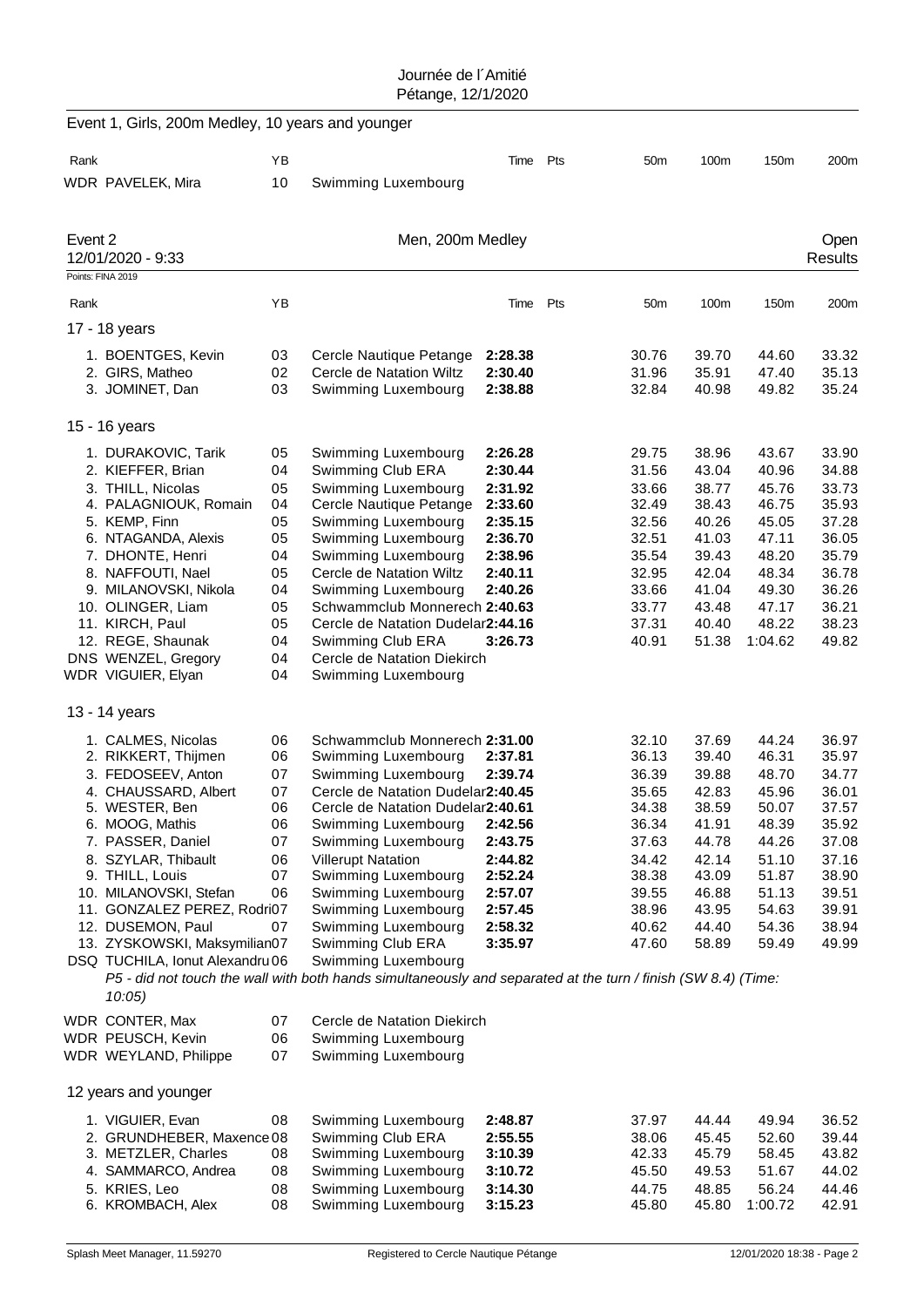# Event 2, Boys, 200m Medley, 12 years and younger

| Rank |                             | ΥB |                                                                                                                 | Time    | Pts | 50 <sub>m</sub> | 100m  | 150 <sub>m</sub> | 200m  |
|------|-----------------------------|----|-----------------------------------------------------------------------------------------------------------------|---------|-----|-----------------|-------|------------------|-------|
|      | 7. KIDD, Alexander          | 09 | Swimming Luxembourg                                                                                             | 3:18.34 |     | 46.04           | 49.51 | 1:00.19          | 42.60 |
| 8.   | MOOG, Jules                 | 08 | Swimming Luxembourg                                                                                             | 3:18.48 |     | 45.69           | 48.02 | 1:00.04          | 44.73 |
|      | 9. SIEDLECKI, Michal        | 08 | Swimming Luxembourg                                                                                             | 3:18.60 |     | 44.66           | 52.23 | 58.46            | 43.25 |
|      | 10. MELOUANE AMAHZOUNE08.   |    | Cercle de Natation Wiltz                                                                                        | 3:20.22 |     | 42.87           | 52.88 | 1:02.79          | 41.68 |
|      | 11. CARNEIRO, Vasco         | 10 | Swimming Luxembourg                                                                                             | 3:24.43 |     | 43.21           | 50.68 | 1:03.75          | 46.79 |
|      | 12. MOOG, Paul              | 10 | Swimming Luxembourg                                                                                             | 3:37.23 |     | 54.66           | 54.22 | 1:00.16          | 48.19 |
|      | 13. TROIA REVERTE, Giacom09 |    | Swimming Luxembourg                                                                                             | 3:55.80 |     | 1:00.37         | 59.12 | 1:03.15          | 53.16 |
|      | 14. DAKEU NGAHA, David Ow08 |    | Cercle de Natation Diekirch3:57.56                                                                              |         |     | 53.84           | 59.23 | 1:08.70          | 55.79 |
|      | DSQ ORTIZ BOGDANOV, Pablo08 |    | Swimming Luxembourg                                                                                             |         |     |                 |       |                  |       |
|      |                             |    | D6 - turn not executed in accordance with the rules (SW 6.5) (Time: 9:59)                                       |         |     |                 |       |                  |       |
|      | DSQ KUNEN, Fynn             | 08 | Swimming Luxembourg                                                                                             |         |     |                 |       |                  |       |
|      |                             |    | G2 - Starting before the starting signal (SW 4.4) (Time: 9:55)                                                  |         |     |                 |       |                  |       |
|      | DSQ GEORGIEV, Theodor       | 08 | Swimming Luxembourg                                                                                             |         |     |                 |       |                  |       |
|      |                             |    | P3 - leg movements not simultaneous, legs or feet alternating (SW 8.3) (Time: 9:46)                             |         |     |                 |       |                  |       |
|      | DSQ BEHLIL, Alp             | 09 | Swimming Luxembourg                                                                                             |         |     |                 |       |                  |       |
|      |                             |    | M2 - section was not finished in accordance with the rule which applies to the stroke concerned (SW 9.3) (Time: |         |     |                 |       |                  |       |

*9:51)*

| Event 3                                                              | 12/01/2020 - 10:15                                                                                                                                                                                                                                                                                                                                                                                                 |                                                                                                          | Women, 100m Breaststroke                                                                                                                                                                                                                                                                                                                                                                                                                                   |                                                                                                                                                                              |     |                                                                                                                                                  | Open<br><b>Results</b>                                                                                                                           |
|----------------------------------------------------------------------|--------------------------------------------------------------------------------------------------------------------------------------------------------------------------------------------------------------------------------------------------------------------------------------------------------------------------------------------------------------------------------------------------------------------|----------------------------------------------------------------------------------------------------------|------------------------------------------------------------------------------------------------------------------------------------------------------------------------------------------------------------------------------------------------------------------------------------------------------------------------------------------------------------------------------------------------------------------------------------------------------------|------------------------------------------------------------------------------------------------------------------------------------------------------------------------------|-----|--------------------------------------------------------------------------------------------------------------------------------------------------|--------------------------------------------------------------------------------------------------------------------------------------------------|
|                                                                      | Points: FINA 2019                                                                                                                                                                                                                                                                                                                                                                                                  |                                                                                                          |                                                                                                                                                                                                                                                                                                                                                                                                                                                            |                                                                                                                                                                              |     |                                                                                                                                                  |                                                                                                                                                  |
| Rank                                                                 |                                                                                                                                                                                                                                                                                                                                                                                                                    | YB                                                                                                       |                                                                                                                                                                                                                                                                                                                                                                                                                                                            | Time                                                                                                                                                                         | Pts | 50 <sub>m</sub>                                                                                                                                  | 100m                                                                                                                                             |
|                                                                      | 15 - 16 years                                                                                                                                                                                                                                                                                                                                                                                                      |                                                                                                          |                                                                                                                                                                                                                                                                                                                                                                                                                                                            |                                                                                                                                                                              |     |                                                                                                                                                  |                                                                                                                                                  |
|                                                                      | 1. BOUZIDI, Imene                                                                                                                                                                                                                                                                                                                                                                                                  | 05                                                                                                       | Schwammclub Monnerech                                                                                                                                                                                                                                                                                                                                                                                                                                      | 1:27.64                                                                                                                                                                      |     | 42.12                                                                                                                                            | 45.52                                                                                                                                            |
|                                                                      | 13 - 14 years                                                                                                                                                                                                                                                                                                                                                                                                      |                                                                                                          |                                                                                                                                                                                                                                                                                                                                                                                                                                                            |                                                                                                                                                                              |     |                                                                                                                                                  |                                                                                                                                                  |
| 1.<br>2.<br>4.<br>5.                                                 | <b>BORDONARO, Madeleine</b><br>THILL, Gina<br>3. REINESCH, Leeloo<br>SOUSA MACHADO, Luana<br>MAJ, Nathalie<br>6. CUNY, Lisa                                                                                                                                                                                                                                                                                        | 06<br>07<br>07<br>07<br>07<br>07                                                                         | <b>Barracuda Esch Natation</b><br>Schwammclub Monnerech<br>Schwammclub Monnerech<br><b>Villerupt Natation</b><br>Swimming Luxembourg<br><b>Villerupt Natation</b>                                                                                                                                                                                                                                                                                          | 1:21.14<br>1:24.39<br>1:32.40<br>1:43.45<br>1:45.12<br>1:59.11                                                                                                               |     | 38.78<br>40.67<br>44.56<br>49.93<br>49.24<br>56.35                                                                                               | 42.36<br>43.72<br>47.84<br>53.52<br>55.88<br>1:02.76                                                                                             |
|                                                                      | 11 - 12 years                                                                                                                                                                                                                                                                                                                                                                                                      |                                                                                                          |                                                                                                                                                                                                                                                                                                                                                                                                                                                            |                                                                                                                                                                              |     |                                                                                                                                                  |                                                                                                                                                  |
| 2.<br>3.<br>6.<br>8.<br>9.<br>11.<br>12.<br>13.<br>14.<br>15.<br>WDR | 1. ALLAR, Maud<br>SCHOLER, Amelie<br>HRIC, Nina<br>4. GRUJIC-MARTINS, Teodora<br>5. OLIVERO, Francesca<br>DONDELINGER, Elisa<br>7. NEMETI, Borbala<br>BOUWMEISTER, Annebelle<br><b>BOUWMEISTER, Yfke</b><br>10. POELS, Klara-Luisa<br>MILANOVSKA, Maja<br>DALLAMICAUX, Julia<br>KROMBACH, Eva<br><b>TURMES, Ella</b><br>BAHI, Manar<br>16. HUBLAU-DIAS, Louane<br>SOUSA MACHADO, Mariana<br>WDR BENKHERRAF, Derine | 08<br>08<br>08<br>09<br>08<br>08<br>08<br>08<br>08<br>09<br>09<br>09<br>09<br>08<br>09<br>09<br>09<br>08 | Cercle Nautique Petange<br>Swimming Luxembourg<br>Swimming Luxembourg<br>Swimming Luxembourg<br>Swimming Luxembourg<br>Swimming Luxembourg<br>Swimming Luxembourg<br>Swimming Luxembourg<br>Swimming Luxembourg<br>Swimming Luxembourg<br>Swimming Luxembourg<br><b>Villerupt Natation</b><br>Swimming Luxembourg<br>Swimming Club ERA<br><b>Villerupt Natation</b><br><b>Villerupt Natation</b><br><b>Villerupt Natation</b><br><b>Villerupt Natation</b> | 1:28.38<br>1:30.03<br>1:32.90<br>1:34.28<br>1:34.73<br>1:35.40<br>1:36.08<br>1:41.89<br>1:43.94<br>1:45.25<br>1:45.96<br>1:47.11<br>1:47.71<br>1:49.23<br>2:24.14<br>2:29.12 |     | 43.79<br>42.36<br>44.84<br>45.62<br>46.45<br>46.48<br>45.27<br>48.93<br>50.61<br>50.13<br>49.13<br>50.97<br>51.64<br>51.93<br>1:06.66<br>1:14.35 | 44.59<br>47.67<br>48.06<br>48.66<br>48.28<br>48.92<br>50.81<br>52.96<br>53.33<br>55.12<br>56.83<br>56.14<br>56.07<br>57.30<br>1:17.48<br>1:14.77 |
|                                                                      | WDR CONSTANTIN, Sophia                                                                                                                                                                                                                                                                                                                                                                                             | 09                                                                                                       | Swimming Luxembourg                                                                                                                                                                                                                                                                                                                                                                                                                                        |                                                                                                                                                                              |     |                                                                                                                                                  |                                                                                                                                                  |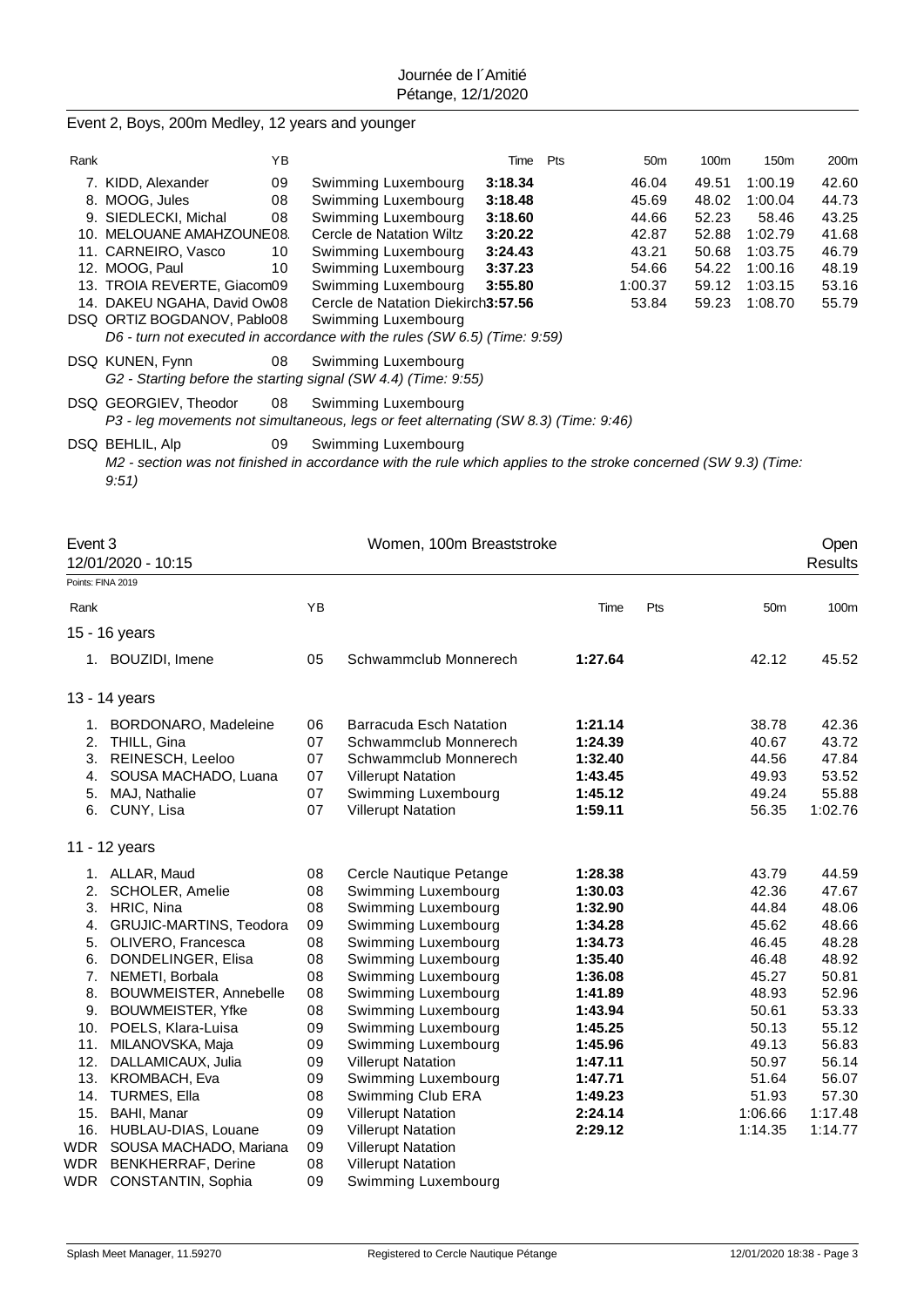|                              | Event 3, Women, 100m Breaststroke                                                            |                      |                                                                                                                          |                                          |     |                                      |                                      |
|------------------------------|----------------------------------------------------------------------------------------------|----------------------|--------------------------------------------------------------------------------------------------------------------------|------------------------------------------|-----|--------------------------------------|--------------------------------------|
|                              | 10 years and younger                                                                         |                      |                                                                                                                          |                                          |     |                                      |                                      |
|                              | 1. BARTHEL, Emma<br>2. LEONARD, Leni<br>3. DALLAMICAUX, Manon<br>4. BAHI, Ramim              | 10<br>10<br>11<br>10 | Swimming Luxembourg<br>Swimming Luxembourg<br><b>Villerupt Natation</b><br><b>Villerupt Natation</b>                     | 1:41.76<br>1:48.83<br>2:09.27<br>2:12.02 |     | 48.93<br>51.75<br>1:01.53<br>1:02.83 | 52.83<br>57.08<br>1:07.74<br>1:09.19 |
|                              | DSQ BOUWMEISTER, Julianne                                                                    | 10                   | Swimming Luxembourg<br>B2 - head did not break the surface at the 2nd arm pull after start / turn (SW 7.4) (Time: 10:24) |                                          |     |                                      |                                      |
|                              | WDR PAVELEK, Mira                                                                            | 10                   | Swimming Luxembourg                                                                                                      |                                          |     | 57.32                                |                                      |
| Event 4<br>Points: FINA 2019 | 12/01/2020 - 10:33                                                                           |                      | Men, 100m Breaststroke                                                                                                   |                                          |     |                                      | Open<br>Results                      |
| Rank                         |                                                                                              | YB                   |                                                                                                                          | Time                                     | Pts | 50 <sub>m</sub>                      | 100m                                 |
|                              | 19 years and older                                                                           |                      |                                                                                                                          |                                          |     |                                      |                                      |
|                              | 1. PEREIRA, Dylan                                                                            | 01                   | Swimming Club ERA                                                                                                        | 1:40.74                                  |     | 46.17                                | 54.57                                |
|                              | 17 - 18 years                                                                                |                      |                                                                                                                          |                                          |     |                                      |                                      |
|                              | 1. BOENTGES, Kevin                                                                           | 03                   | Cercle Nautique Petange                                                                                                  | 1:19.20                                  |     | 37.91                                | 41.29                                |
|                              | 15 - 16 years                                                                                |                      |                                                                                                                          |                                          |     |                                      |                                      |
|                              | 1. KIEFFER, Brian                                                                            | 04                   | Swimming Club ERA                                                                                                        | 1:14.43                                  |     | 35.39                                | 39.04                                |
|                              | 2. BOENTGES, Kimi                                                                            | 05                   | Cercle Nautique Petange                                                                                                  | 1:19.50                                  |     | 36.46                                | 43.04                                |
|                              | 3. OLINGER, Liam                                                                             | 05                   | Schwammclub Monnerech                                                                                                    | 1:26.36                                  |     | 42.18                                | 44.18                                |
|                              | 4. KACHURA, Dinis                                                                            | 04                   | Cercle de Natation Diekirch                                                                                              | 1:41.47                                  |     | 47.47                                | 54.00                                |
|                              | DSQ KIRCH, Paul<br>G2 - Starting before the starting signal (SW 4.4) (Time: 10:56)           | 05                   | Cercle de Natation Dudelange                                                                                             |                                          |     |                                      |                                      |
|                              | 13 - 14 years                                                                                |                      |                                                                                                                          |                                          |     |                                      |                                      |
|                              |                                                                                              |                      |                                                                                                                          |                                          |     |                                      |                                      |
|                              | 1. PASSER, Daniel                                                                            | 07                   | Swimming Luxembourg                                                                                                      | 1:20.31                                  |     | 37.95                                | 42.36                                |
|                              | 2. CALMES, Nicolas                                                                           | 06                   | Schwammclub Monnerech                                                                                                    | 1:20.39                                  |     | 37.74                                | 42.65                                |
| 4.                           | 3. CHAUSSARD, Albert<br>FEDOSEEV, Anton                                                      | 07<br>07             | Cercle de Natation Dudelange<br>Swimming Luxembourg                                                                      | 1:22.08<br>1:25.71                       |     | 40.20<br>40.23                       | 41.88<br>45.48                       |
| 5.                           | <b>TUCHILA, Ionut Alexandru</b>                                                              | 06                   | Swimming Luxembourg                                                                                                      | 1:27.72                                  |     | 41.76                                | 45.96                                |
| 6.                           | MOOG, Mathis                                                                                 | 06                   | Swimming Luxembourg                                                                                                      | 1:30.68                                  |     | 43.11                                | 47.57                                |
| 7.                           | WESTER, Ben                                                                                  | 06                   | Cercle de Natation Dudelange                                                                                             | 1:34.71                                  |     | 45.38                                | 49.33                                |
| 8.                           | MILANOVSKI, Stefan                                                                           | 06                   | Swimming Luxembourg                                                                                                      | 1:34.73                                  |     | 44.66                                | 50.07                                |
| 9.                           | CAMPAGNA, Francois                                                                           | 07                   | <b>Villerupt Natation</b>                                                                                                | 1:35.29                                  |     | 45.78                                | 49.51                                |
|                              | 10. THILL, Louis                                                                             | 07                   | Swimming Luxembourg                                                                                                      | 1:38.21                                  |     | 46.47                                | 51.74                                |
| 11.                          | DUSEMON, Paul                                                                                | 07                   | Swimming Luxembourg                                                                                                      | 1:38.78                                  |     | 47.83                                | 50.95                                |
|                              | 12. GONZALEZ PEREZ, Rodrigo                                                                  | 07                   | Swimming Luxembourg                                                                                                      | 1:39.57                                  |     | 47.74                                | 51.83                                |
|                              | 13. MARTINS, Cristophe<br>14. SZYBOWSKI, Jakub                                               | 06<br>07             | <b>Villerupt Natation</b><br>Cercle Nautique Petange                                                                     | 1:43.83<br>1:43.91                       |     | 50.36<br>49.61                       | 53.47<br>54.30                       |
|                              | 15. ZYSKOWSKI, Maksymilian                                                                   | 07                   | Swimming Club ERA                                                                                                        | 1:46.11                                  |     | 50.67                                | 55.44                                |
|                              | 16. EVEN, Renaud                                                                             | 07                   | Cercle de Natation Wiltz                                                                                                 | 1:47.81                                  |     | 51.43                                | 56.38                                |
|                              | 17. LEMIESZONEK, Maksymilian                                                                 | 07                   | Cercle de Natation Diekirch                                                                                              | 1:49.07                                  |     | 52.84                                | 56.23                                |
|                              | DSQ RIKKERT, Thijmen<br>G2 - Starting before the starting signal (SW 4.4) (Time: 10:56)      | 06                   | Swimming Luxembourg                                                                                                      |                                          |     |                                      |                                      |
| DSQ                          | <b>BENKHERRAF, Chakib</b><br>G2 - Starting before the starting signal (SW 4.4) (Time: 10:56) | 06                   | <b>Villerupt Natation</b>                                                                                                |                                          |     |                                      |                                      |
|                              | WDR PEUSCH, Kevin<br>WDR WEYLAND, Philippe                                                   | 06<br>07             | Swimming Luxembourg<br>Swimming Luxembourg                                                                               |                                          |     |                                      |                                      |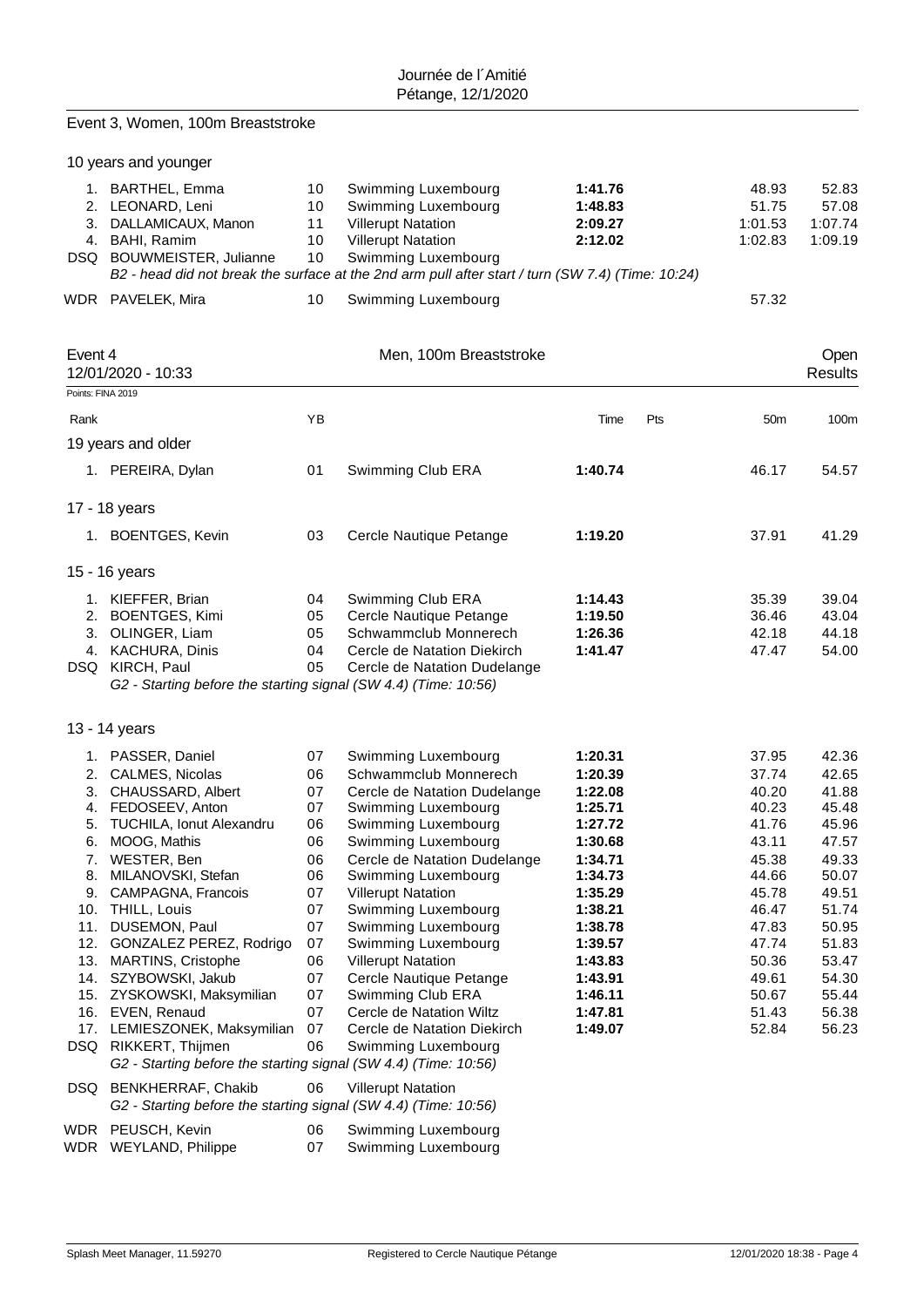# Event 4, Men, 100m Breaststroke

12 years and younger

|     | ORTIZ BOGDANOV, Pablo  | 08 | Swimming Luxembourg     | 1:34.28 | 44.12   | 50.16   |
|-----|------------------------|----|-------------------------|---------|---------|---------|
| 2.  | SAMMARCO, Andrea       | 08 | Swimming Luxembourg     | 1:34.68 | 46.77   | 47.91   |
| 3.  | GRUNDHEBER, Maxence    | 08 | Swimming Club ERA       | 1:35.53 | 45.39   | 50.14   |
| 4.  | VIGUIER, Evan          | 08 | Swimming Luxembourg     | 1:38.41 | 47.99   | 50.42   |
| 5.  | KUNEN, Fynn            | 08 | Swimming Luxembourg     | 1:38.56 | 47.98   | 50.58   |
| 6.  | SCHEECK, Lennox        | 10 | Cercle Nautique Petange | 1:44.54 | 51.94   | 52.60   |
| 7.  | METZLER, Charles       | 08 | Swimming Luxembourg     | 1:44.77 | 49.76   | 55.01   |
| 8.  | <b>KRIES, Leo</b>      | 08 | Swimming Luxembourg     | 1:44.94 | 50.34   | 54.60   |
| 9.  | BEHLIL, Alp            | 09 | Swimming Luxembourg     | 1:46.14 | 50.96   | 55.18   |
| 10. | KIDD, Alexander        | 09 | Swimming Luxembourg     | 1:46.81 | 52.12   | 54.69   |
| 11. | SIEDLECKI, Michal      | 08 | Swimming Luxembourg     | 1:48.42 | 52.95   | 55.47   |
| 12. | GEORGIEV, Theodor      | 08 | Swimming Luxembourg     | 1:48.59 | 52.54   | 56.05   |
| 13. | MOOG, Jules            | 08 | Swimming Luxembourg     | 1:51.85 | 54.47   | 57.38   |
| 14. | KROMBACH, Alex         | 08 | Swimming Luxembourg     | 1:52.16 | 54.00   | 58.16   |
| 15. | <b>WALAK, Olivier</b>  | 09 | Swimming Club ERA       | 1:53.17 | 55.77   | 57.40   |
| 16. | CARNEIRO, Vasco        | 10 | Swimming Luxembourg     | 1:53.50 | 53.81   | 59.69   |
| 17. | MOOG, Paul             | 10 | Swimming Luxembourg     | 1:57.41 | 58.38   | 59.03   |
| 18. | SAOUDAOUI, Akram       | 09 | Cercle Nautique Petange | 1:59.83 | 56.71   | 1:03.12 |
| 19. | TROIA REVERTE, Giacomo | 09 | Swimming Luxembourg     | 2:00.69 | 57.23   | 1:03.46 |
| 20. | KIEFFER, Dwayne        | 10 | Swimming Club ERA       | 2:08.68 | 1:01.49 | 1:07.19 |

|                   | Event 5<br>12/01/2020 - 11:12 |                         |       | Women, 400m Freestyle |         |       |                   |                              |       | 13 years and older |         |       | Results |
|-------------------|-------------------------------|-------------------------|-------|-----------------------|---------|-------|-------------------|------------------------------|-------|--------------------|---------|-------|---------|
| Points: FINA 2019 |                               |                         |       |                       |         |       |                   |                              |       |                    |         |       |         |
| Rank              |                               |                         |       |                       | YB      |       |                   |                              |       |                    | Time    | Pts   |         |
|                   | 17 years and older            |                         |       |                       |         |       |                   |                              |       |                    |         |       |         |
|                   | DNS DUBOS, Flavie             |                         |       |                       | 03      |       |                   | Cercle de Natation Diekirch  |       |                    |         |       |         |
|                   | 15 - 16 years                 |                         |       |                       |         |       |                   |                              |       |                    |         |       |         |
| 1.                | <b>BOUZIDI, Imene</b>         |                         |       |                       | 05      |       |                   | Schwammclub Monnerech        |       |                    | 5:00.77 |       |         |
|                   | 50m:                          | 35.03                   | 35.03 | 150m:                 | 1:50.06 | 37.65 | 250m:             | 3:06.25                      | 38.26 | 350m:              | 4:23.92 | 38.67 |         |
|                   | 100m:                         | 1:12.41                 | 37.38 | 200m:                 | 2:27.99 | 37.93 | 300m:             | 3:45.25                      | 39.00 | 400m:              | 5:00.77 | 36.85 |         |
| 2.                |                               | <b>BARBERON, Sophie</b> |       |                       | 05      |       |                   | Cercle de Natation Dudelange |       |                    | 5:08.33 |       |         |
|                   | 50m:                          | 35.39                   | 35.39 | 150m:                 | 1:52.89 | 38.76 | 250m:             | 3:11.53                      | 39.55 | 350m:              | 4:30.82 | 39.70 |         |
|                   | 100m:                         | 1:14.13                 | 38.74 | 200m:                 | 2:31.98 | 39.09 | 300m:             | 3:51.12                      | 39.59 | 400m:              | 5:08.33 | 37.51 |         |
|                   | 3. LEONARD, Lis               |                         |       |                       | 05      |       |                   | Swimming Luxembourg          |       |                    | 5:08.56 |       |         |
|                   | 50m:                          | 34.58                   | 34.58 | 150m:                 | 1:50.72 | 38.63 | 250m:             | 3:10.44                      | 39.89 | 350m:              | 4:30.01 | 39.40 |         |
|                   | 100m:                         | 1:12.09                 | 37.51 | 200m:                 | 2:30.55 | 39.83 | 300m:             | 3:50.61                      | 40.17 | 400m:              | 5:08.56 | 38.55 |         |
| 4.                | CORREIA, Eva                  |                         |       |                       | 05      |       |                   | Cercle de Natation Diekirch  |       |                    | 5:28.40 |       |         |
|                   | 50m:                          | 36.72                   | 36.72 | 150m:                 | 1:59.59 | 41.94 | 250m:             | 3:23.08                      | 41.74 | 350m:              | 4:47.78 | 42.38 |         |
|                   | 100m:                         | 1:17.65                 | 40.93 | 200m:                 | 2:41.34 | 41.75 | 300m:             | 4:05.40                      | 42.32 | 400m:              | 5:28.40 | 40.62 |         |
| 5.                |                               | DA SILVA PAIVA, Ana     |       |                       | 04      |       | Swimming Club ERA |                              |       |                    | 5:59.36 |       |         |
|                   | 50m:                          | 40.09                   | 40.09 | 150m:                 | 2:09.19 | 44.11 | 250m:             | 3:41.53                      | 46.58 | 350m:              | 5:14.09 | 45.77 |         |
|                   | 100m:                         | 1:25.08                 | 44.99 | 200m:                 | 2:54.95 | 45.76 | 300m:             | 4:28.32                      | 46.79 | 400m:              | 5:59.36 | 45.27 |         |
| 6.                | FOETZ, Valerie                |                         |       |                       | 04      |       | Swimming Club ERA |                              |       |                    | 7:17.98 |       |         |
|                   | 50m:                          | 46.33                   | 46.33 | 150m:                 | 2:32.92 | 55.24 | 250m:             | 4:28.54                      | 57.73 | 350m:              | 6:24.15 | 57.80 |         |
|                   | 100m:                         | 1:37.68                 | 51.35 | 200m:                 | 3:30.81 | 57.89 | 300m:             | 5.26.35                      | 57.81 | 400m:              | 7:17.98 | 53.83 |         |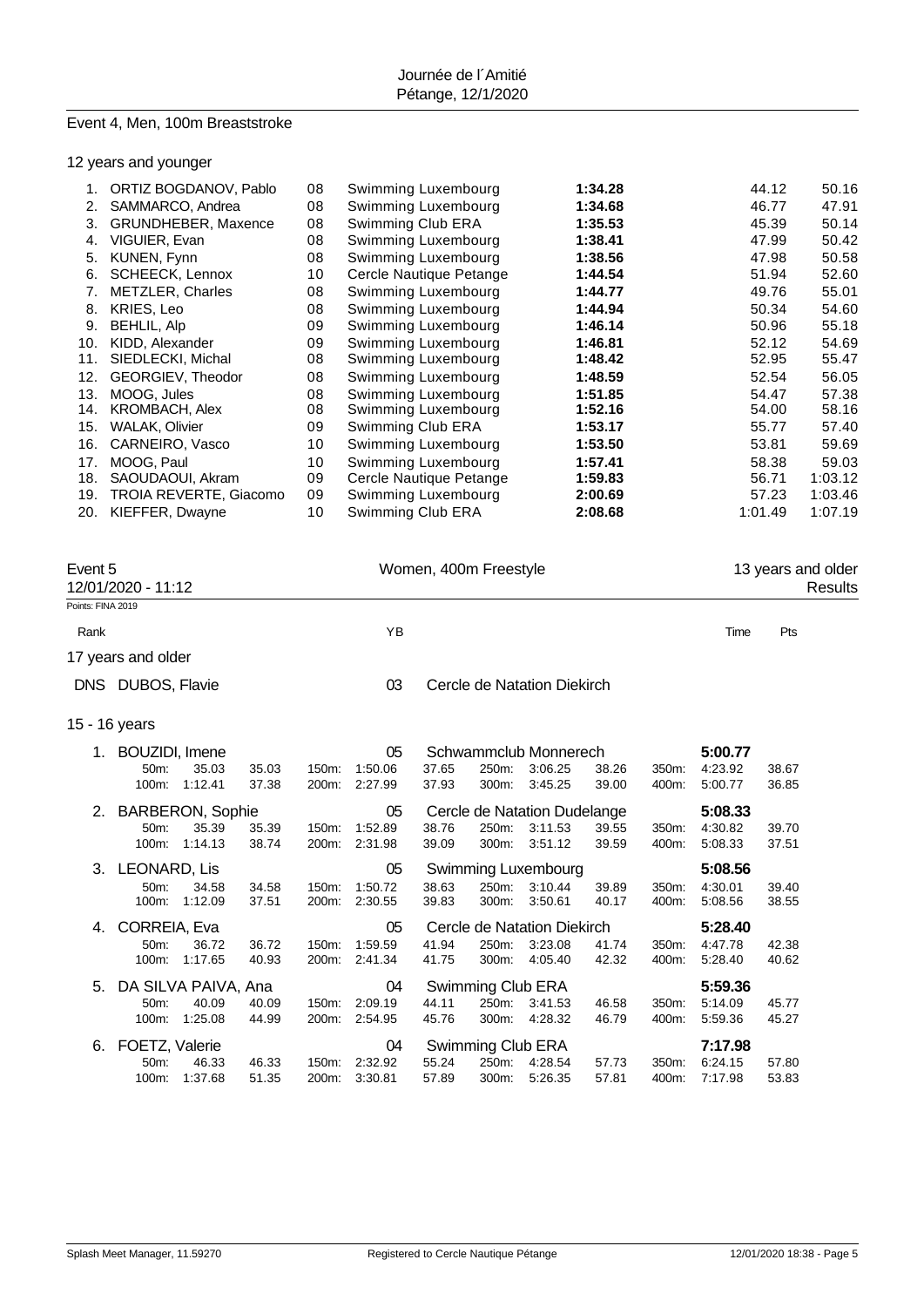# Event 5, Women, 400m Freestyle

### 13 - 14 years

|                          | 1. HAN, Mengjia                      |                        |                |                | 07                       |                |                | Swimming Luxembourg                                |                |                | 4:44.68            |                |
|--------------------------|--------------------------------------|------------------------|----------------|----------------|--------------------------|----------------|----------------|----------------------------------------------------|----------------|----------------|--------------------|----------------|
|                          | 50m:                                 | 32.58                  | 32.58          |                | 150m: 1:44.90            | 36.23          |                | 250m: 2:56.91                                      | 35.70          | 350m:          | 4:09.27            | 36.30          |
|                          |                                      | 100m: 1:08.67          | 36.09          | 200m:          | 2:21.21                  | 36.31          | 300m:          | 3:32.97                                            | 36.06          | 400m:          | 4:44.68            | 35.41          |
|                          | 2. BORDONARO, Madeleine              |                        |                |                | 06                       |                |                | <b>Barracuda Esch Natation</b>                     |                |                | 4:54.05            |                |
|                          | 50m:                                 | 33.12                  | 33.12          | 150m:          | 1:46.88                  | 37.11          | 250m:          | 3:01.50                                            | 37.54          | 350m:          | 4:16.64            | 37.71          |
|                          |                                      | 100m: 1:09.77          | 36.65          |                | 200m: 2:23.96            | 37.08          | 300m:          | 3:38.93                                            | 37.43          | 400m:          | 4:54.05            | 37.41          |
| 3.                       | SOFFIO, Mara                         |                        |                |                | 06                       |                |                | Schwammclub Monnerech                              |                |                | 4:56.47            |                |
|                          | 50m:                                 | 33.97                  | 33.97          | 150m:          | 1:49.35                  | 38.36          | 250m:          | 3:04.81                                            | 37.76          | 350m:          | 4:21.55            | 38.30          |
|                          |                                      | 100m: 1:10.99          | 37.02          | 200m:          | 2:27.05                  | 37.70          | 300m:          | 3:43.25                                            | 38.44          | 400m:          | 4:56.47            | 34.92          |
|                          | 4. CARNEIRO, Sofia                   |                        |                |                | 06                       |                |                | Swimming Luxembourg                                |                |                | 4:59.79            |                |
|                          | 50 <sub>m</sub> :                    | 34.28                  | 34.28          | 150m:          | 1:49.58                  | 38.14          | 250m:          | 3:06.05                                            | 38.47          | 350m:          | 4:22.69            | 38.16          |
|                          |                                      | 100m: 1:11.44          | 37.16          |                | 200m: 2:27.58            | 38.00          | 300m:          | 3:44.53                                            | 38.48          | 400m:          | 4:59.79            | 37.10          |
|                          | 5. REINESCH, Leeloo                  |                        |                |                | 07                       |                |                | Schwammclub Monnerech                              |                |                | 5:00.37            |                |
|                          | 50m:                                 | 35.12                  | 35.12          | 150m:          | 1:51.54                  | 38.55          | 250m:          | 3:07.97                                            | 38.48          | 350m:          | 4:23.96            | 37.81          |
|                          |                                      | 100m: 1:12.99          | 37.87          |                | 200m: 2:29.49            | 37.95          | 300m:          | 3:46.15                                            | 38.18          | 400m:          | 5:00.37            | 36.41          |
|                          | 6. LINDMARK MELO, Maia               |                        |                |                | 07                       |                |                | Cercle de Natation Dudelange                       |                |                | 5:04.42            |                |
|                          | 50m:                                 | 34.59                  | 34.59          | 150m:          | 1:52.65                  | 39.22          | 250m:          | 3:09.29                                            | 37.10          | 350m:          | 4:26.56            | 38.96          |
|                          |                                      | 100m: 1:13.43          | 38.84          |                | 200m: 2:32.19            | 39.54          |                | 300m: 3:47.60                                      | 38.31          | 400m:          | 5:04.42            | 37.86          |
| 7.                       | THILL, Gina                          |                        |                |                | 07                       |                |                | Schwammclub Monnerech                              |                |                | 5:07.50            |                |
|                          | 50m:                                 | 35.50                  | 35.50          | 150m:          | 1:51.71                  | 38.33          | 250m:          | 3:10.83                                            | 40.55          | 350m:          | 4:30.38            | 39.60          |
|                          |                                      | 100m: 1:13.38          | 37.88          |                | 200m: 2:30.28            | 38.57          | 300m:          | 3:50.78                                            | 39.95          | 400m:          | 5:07.50            | 37.12          |
|                          | 8. KIDD, Francesca                   |                        |                |                | 06                       |                |                | Swimming Luxembourg                                |                |                | 5:20.68            |                |
|                          | 50m:                                 | 35.11                  | 35.11          | 150m:          | 1:55.97                  | 41.12          |                | 250m: 3:19.75                                      | 41.90          | 350m:          | 4:42.28            | 40.88          |
|                          |                                      | 100m: 1:14.85          | 39.74          | 200m:          | 2:37.85                  | 41.88          | 300m:          | 4:01.40                                            | 41.65          | 400m:          | 5:20.68            | 38.40          |
|                          |                                      |                        |                |                |                          |                |                |                                                    |                |                | 5:22.76            |                |
|                          |                                      |                        |                |                | 07                       |                |                |                                                    |                |                |                    |                |
|                          | 9. PETESCH, Lea<br>50m:              | 34.65                  | 34.65          | 150m:          | 1:55.78                  | 41.68          | 250m:          | Schwammclub Monnerech<br>3:20.00                   | 42.31          | 350m:          | 4:43.78            | 41.77          |
|                          |                                      | 100m: 1:14.10          | 39.45          |                | 200m: 2:37.69            | 41.91          | 300m:          | 4:02.01                                            | 42.01          | 400m:          | 5:22.76            | 38.98          |
|                          |                                      |                        |                |                | 07                       |                |                |                                                    |                |                |                    |                |
|                          | 10. NTAGANDA, Sophie<br>50m:         | 37.74                  | 37.74          | 150m:          | 2:00.78                  | 41.74          | 250m:          | Swimming Luxembourg<br>3:25.52                     | 42.90          | 350m:          | 5:32.31<br>4:51.51 | 42.74          |
|                          |                                      | 100m: 1:19.04          | 41.30          |                | 200m: 2:42.62            | 41.84          | 300m:          | 4:08.77                                            | 43.25          | 400m:          | 5:32.31            | 40.80          |
|                          |                                      |                        |                |                |                          |                |                |                                                    |                |                |                    |                |
|                          | 11. MOUSEL, Sarah<br>50m:            | 36.45                  |                |                | 07                       | 43.87          |                | Swimming Luxembourg                                |                | 350m:          | 5:42.38            |                |
|                          |                                      | 100m: 1:18.55          | 36.45<br>42.10 | 150m:          | 2:02.42<br>200m: 2:46.14 | 43.72          | 300m:          | 250m: 3:31.06<br>4:15.83                           | 44.92<br>44.77 | 400m:          | 5:00.66<br>5:42.38 | 44.83<br>41.72 |
|                          |                                      |                        |                |                |                          |                |                |                                                    |                |                |                    |                |
|                          | 12. AHMED, Farida                    |                        |                |                | 07                       |                |                | Swimming Luxembourg                                |                |                | 5:47.46            |                |
|                          | 50m:                                 | 39.49<br>100m: 1:23.64 | 39.49<br>44.15 | 150m:          | 2:08.05<br>200m: 2:51.96 | 44.41<br>43.91 | 250m:          | 3:36.94<br>300m: 4:21.45                           | 44.98<br>44.51 | 350m:<br>400m: | 5:05.03<br>5:47.46 | 43.58<br>42.43 |
|                          |                                      |                        |                |                |                          |                |                |                                                    |                |                |                    |                |
|                          | 13. BARANCZYK, Maya                  |                        |                |                | 07                       |                |                | Swimming Luxembourg                                |                |                | 5:49.80            |                |
|                          | 50m:<br>100m:                        | 37.79<br>1:20.99       | 37.79<br>43.20 | 150m:<br>200m: | 2:05.74<br>2:51.80       | 44.75<br>46.06 | 250m:<br>300m: | 3:37.89<br>4:23.06                                 | 46.09<br>45.17 | 350m:<br>400m: | 5:07.51<br>5:49.80 | 44.45<br>42.29 |
|                          |                                      |                        |                |                |                          |                |                |                                                    |                |                |                    |                |
| 14.                      | <b>BOUWMEISTER, Philine</b>          |                        |                |                | 07                       |                |                | Swimming Luxembourg                                |                |                | 5:49.83            |                |
|                          | 50m:<br>100m:                        | 39.70<br>1:21.77       | 39.70<br>42.07 | 150m:<br>200m: | 2:05.91<br>2:51.04       | 44.14<br>45.13 | 250m:<br>300m: | 3:36.35<br>4:21.44                                 | 45.31<br>45.09 | 350m:<br>400m: | 5:06.04<br>5:49.83 | 44.60<br>43.79 |
|                          |                                      |                        |                |                |                          |                |                |                                                    |                |                |                    |                |
| 15.                      | CONTER, Anja                         |                        |                |                | 07                       |                |                | Swimming Luxembourg                                |                |                | 5:53.62            |                |
|                          | 50m:<br>100m:                        | 38.32<br>1:21.81       | 38.32<br>43.49 | 150m:<br>200m: | 2:06.26<br>2:51.18       | 44.45<br>44.92 | 250m:<br>300m: | 3:37.12<br>4:22.77                                 | 45.94<br>45.65 | 350m:<br>400m: | 5:09.06<br>5.53.62 | 46.29<br>44.56 |
|                          |                                      |                        |                |                |                          |                |                |                                                    |                |                |                    |                |
| <b>DNS</b>               | REDING, Sevda                        |                        |                |                | 07                       |                |                | Cercle de Natation Dudelange                       |                |                |                    |                |
| <b>WDR</b><br><b>WDR</b> | DE WAHA, Lina-Marie<br>BOKOVA, Marta |                        |                |                | 07<br>06                 |                |                | Cercle de Natation Diekirch<br>Swimming Luxembourg |                |                |                    |                |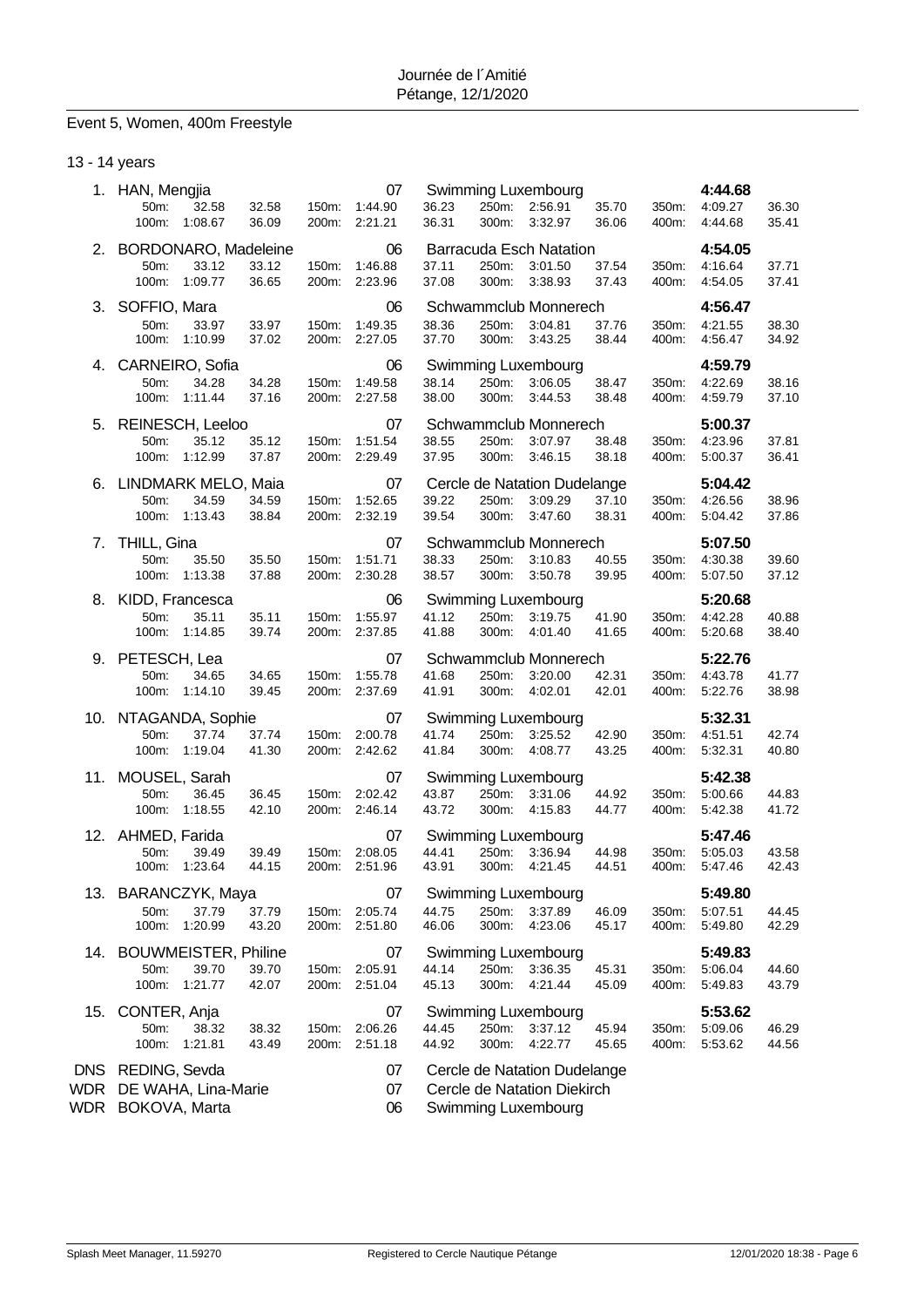| Event 6<br>Points: FINA 2019 | 12/01/2020 - 11:42                                         |                |                |                                | Men, 400m Freestyle    |                |                                                     |                |                |                               |                 | 15 years and older<br>Results |
|------------------------------|------------------------------------------------------------|----------------|----------------|--------------------------------|------------------------|----------------|-----------------------------------------------------|----------------|----------------|-------------------------------|-----------------|-------------------------------|
| Rank                         |                                                            |                |                | ΥB                             |                        |                |                                                     |                |                | Time                          | Pts             |                               |
|                              | 17 - 18 years                                              |                |                |                                |                        |                |                                                     |                |                |                               |                 |                               |
|                              | 1. BOENTGES, Kevin<br>50m:<br>32.18<br>100m:<br>1:07.44    | 32.18<br>35.26 | 150m:          | 03<br>1:43.72<br>200m: 2:20.03 | 36.28<br>36.31         | 300m:          | Cercle Nautique Petange<br>250m: 2:55.37<br>3:30.51 | 35.34<br>35.14 | 350m:<br>400m: | 4:42.59<br>4:07.45<br>4:42.59 | 36.94<br>35.14  |                               |
| 2.                           | JOMINET, Dan<br>50m:<br>33.75<br>1:11.81<br>100m:          | 33.75<br>38.06 | 150m:<br>200m: | 03<br>1:51.43<br>2:30.24       | 39.62<br>38.81         | 250m:<br>300m: | Swimming Luxembourg<br>3:10.63<br>3:50.11           | 40.39<br>39.48 | 350m:<br>400m: | 5:07.91<br>4:30.07<br>5:07.91 | 39.96<br>37.84  |                               |
|                              | 15 - 16 years                                              |                |                |                                |                        |                |                                                     |                |                |                               |                 |                               |
| 1.                           | DURAKOVIC, Tarik<br>29.26<br>50m:<br>100m:<br>1:01.30      | 29.26<br>32.04 | 150m:<br>200m: | 05<br>1:33.80<br>2:06.92       | 32.50<br>33.12         | 250m:<br>300m: | Swimming Luxembourg<br>2:40.66<br>3:15.72           | 33.74<br>35.06 | 350m:<br>400m: | 4:24.32<br>3:51.18<br>4:24.32 | 35.46<br>33.14  |                               |
|                              | 2. NTAGANDA, Alexis<br>50m:<br>30.92<br>100m:<br>1:05.49   | 30.92<br>34.57 | 150m:          | 05<br>1:41.60<br>200m: 2:18.96 | 36.11<br>37.36         | 250m:<br>300m: | Swimming Luxembourg<br>2:55.58<br>3:32.09           | 36.62<br>36.51 | 350m:<br>400m: | 4:42.84<br>4:09.24<br>4:42.84 | 37.15<br>33.60  |                               |
| З.                           | <b>THILL, Nicolas</b><br>50m:<br>33.00<br>100m: 1:09.02    | 33.00<br>36.02 | 150m:          | 05<br>1:45.93<br>200m: 2:22.86 | 36.91<br>36.93         | 250m:<br>300m: | Swimming Luxembourg<br>2:59.30<br>3:36.48           | 36.44<br>37.18 | 350m:<br>400m: | 4:48.88<br>4:13.49<br>4:48.88 | 37.01<br>35.39  |                               |
| 4.                           | <b>BOENTGES, Kimi</b><br>50m:<br>32.62<br>100m:<br>1:09.83 | 32.62<br>37.21 | 150m:<br>200m: | 05<br>1:46.11<br>2:23.42       | 36.28<br>37.31         | 250m:<br>300m: | Cercle Nautique Petange<br>3:01.30<br>3:40.63       | 37.88<br>39.33 | 350m:<br>400m: | 4:49.90<br>4:18.47<br>4:49.90 | 37.84<br>31.43  |                               |
| 5.                           | DHONTE, Henri<br>50m:<br>33.28<br>100m:<br>1:10.22         | 33.28<br>36.94 | 150m:<br>200m: | 04<br>1:48.44<br>2:26.87       | 38.22<br>38.43         | 250m:<br>300m: | <b>Swimming Luxembourg</b><br>3:05.91<br>3:44.87    | 39.04<br>38.96 | 350m:<br>400m: | 5:01.94<br>4:24.57<br>5:01.94 | 39.70<br>37.37  |                               |
|                              | 6. KEMP, Finn<br>50m:<br>34.01<br>100m:<br>1:11.79         | 34.01<br>37.78 | 150m:          | 05<br>1:50.23<br>200m: 2:28.30 | 38.44<br>38.07         | 250m:<br>300m: | Swimming Luxembourg<br>3:06.55<br>3:44.84           | 38.25<br>38.29 | 350m:<br>400m: | 5:03.40<br>4:24.37<br>5:03.40 | 39.53<br>39.03  |                               |
| 7.                           | MILANOVSKI, Nikola<br>33.92<br>50m:<br>1:11.05<br>100m:    | 33.92<br>37.13 | 150m:          | 04<br>1:48.67<br>200m: 2:27.59 | 37.62<br>38.92         | 250m:<br>300m: | Swimming Luxembourg<br>3:07.13<br>3:46.41           | 39.54<br>39.28 | 350m:<br>400m: | 5:04.76<br>4:26.41<br>5:04.76 | 40.00<br>38.35  |                               |
|                              | 8. REGE, Shaunak<br>50m:<br>40.77<br>100m:<br>1:28.87      | 40.77<br>48.10 | 200m:          | 04<br>150m: 2:21.15<br>3:15.18 | 52.28<br>54.03         | 250m:<br>300m: | Swimming Club ERA<br>4:10.06<br>5:05.09             | 54.88<br>55.03 | 350m:<br>400m: | 6:49.04<br>6:00.80<br>6:49.04 | 55.71<br>48.24  |                               |
|                              | 9. KACHURA, Dinis<br>50m:<br>43.93<br>100m: 1:36.38        | 43.93<br>52.45 | 150m:<br>200m: | 04<br>2:29.41<br>3:24.25       | 53.03<br>54.84         | 250m:<br>300m: | Cercle de Natation Diekirch<br>4:18.77<br>5:12.27   | 54.52<br>53.50 | 350m:<br>400m: | 6:56.62<br>6:05.95<br>6:56.62 | 53.68<br>50.67  |                               |
|                              | WDR VIGUIER, Elyan                                         |                |                | 04                             |                        |                | Swimming Luxembourg                                 |                |                |                               |                 |                               |
| Event 7                      | 12/01/2020 - 12:03                                         |                |                |                                | Women, 100m Backstroke |                |                                                     |                |                |                               |                 | Open<br><b>Results</b>        |
| Points: FINA 2019<br>Rank    |                                                            |                | ΥB             |                                |                        |                |                                                     | Time           | Pts            |                               | 50 <sub>m</sub> | 100m                          |

15 - 16 years 1. HARIZIA, Celia 05 Schwammclub Monnerech **1:14.11** 35.78 38.33 05 Cercle de Natation Diekirch **1:22.01** 39.95 42.06<br>05 Swimming Club ERA **1:24.62** 41.77 42.85 3. GRUNDHEBER, Marilou 05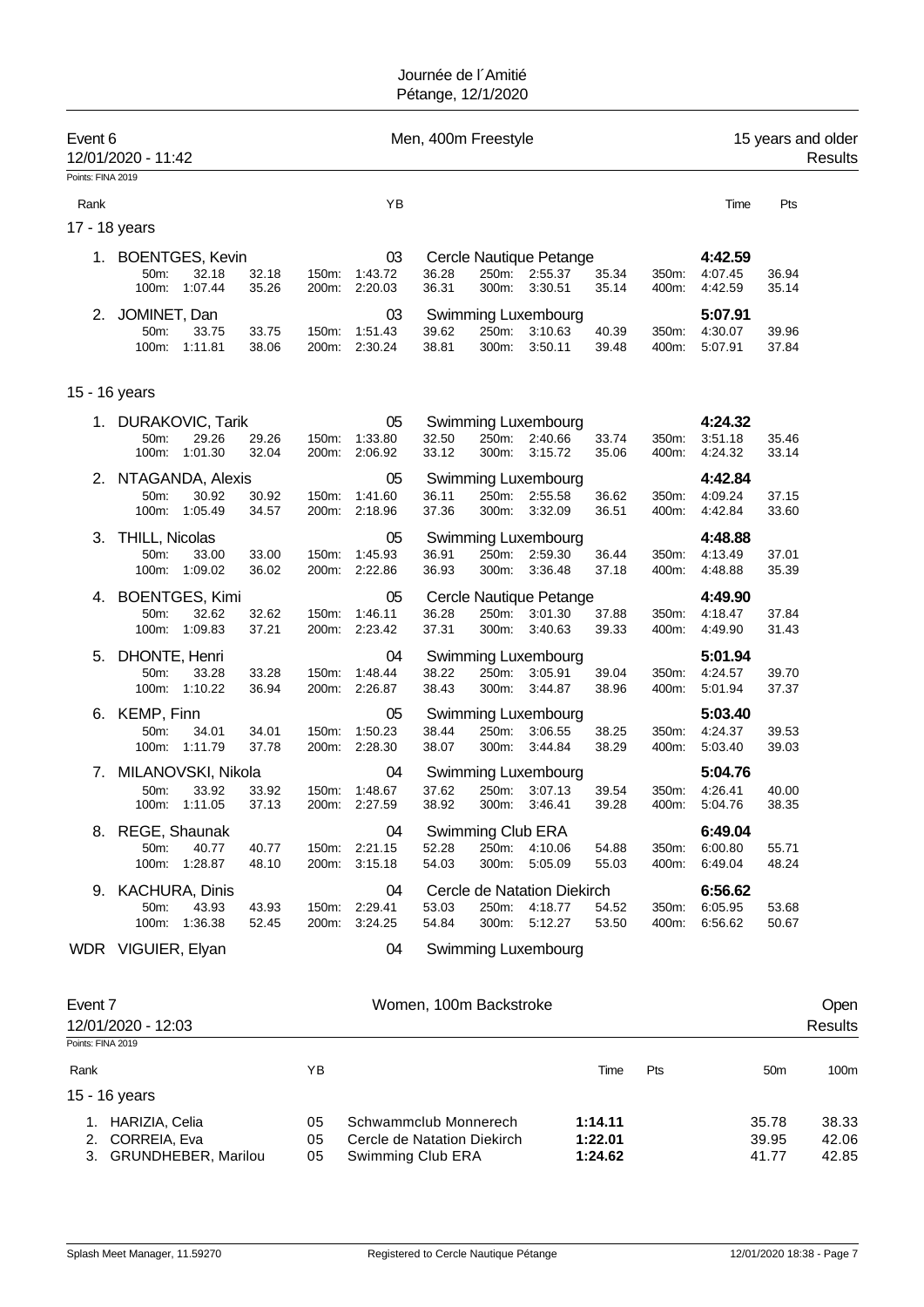# Event 7, Women, 100m Backstroke

|                   | 17 years and older                                                                                                                                                                                                                                                     |                                                                |                                                                                                                                                                                                                                                                                                                    |                                                                                      |                                                                          |                                                                            |
|-------------------|------------------------------------------------------------------------------------------------------------------------------------------------------------------------------------------------------------------------------------------------------------------------|----------------------------------------------------------------|--------------------------------------------------------------------------------------------------------------------------------------------------------------------------------------------------------------------------------------------------------------------------------------------------------------------|--------------------------------------------------------------------------------------|--------------------------------------------------------------------------|----------------------------------------------------------------------------|
|                   | 1. GRUNDHEBER, Angie<br>2. FERREIRA ANAU, Filipa                                                                                                                                                                                                                       | 03<br>02                                                       | Swimming Club ERA<br>Cercle de Natation Wiltz                                                                                                                                                                                                                                                                      | 1:10.65<br>1:24.58                                                                   | 33.25<br>39.91                                                           | 37.40<br>44.67                                                             |
|                   | 13 - 14 years                                                                                                                                                                                                                                                          |                                                                |                                                                                                                                                                                                                                                                                                                    |                                                                                      |                                                                          |                                                                            |
|                   | 1. PETESCH, Lea<br>2. LEON-ZIARCZYK, Alexanne<br>3. SOUSA MACHADO, Luana<br>4. SHEHU, Alishia<br>5. CUNY, Lisa                                                                                                                                                         | 07<br>07<br>07<br>07<br>07                                     | Schwammclub Monnerech<br><b>Villerupt Natation</b><br><b>Villerupt Natation</b><br>Swimming Club ERA<br><b>Villerupt Natation</b>                                                                                                                                                                                  | 1:13.88<br>1:23.44<br>1:28.76<br>1:59.07<br>2:04.32                                  | 36.29<br>39.63<br>43.92<br>1:00.31<br>58.55                              | 37.59<br>43.81<br>44.84<br>58.76<br>1:05.77                                |
|                   | 11 - 12 years                                                                                                                                                                                                                                                          |                                                                |                                                                                                                                                                                                                                                                                                                    |                                                                                      |                                                                          |                                                                            |
| 6.                | 1. GUMEZ, Mathilde<br>2. DALLAMICAUX, Julia<br>3. SCHERER, Manon<br>4. FERREIRA ANAU, Margerida<br>5. HUBLAU-DIAS, Louane<br><b>TURMES, Ella</b><br>7. LAPKA, Eva<br>8. BAHI, Manar<br>WDR SOUSA MACHADO, Mariana<br>WDR ABILIO-CACITO, Rita<br>WDR BENKHERRAF, Derine | 09<br>09<br>09<br>08<br>09<br>08<br>09<br>09<br>09<br>08<br>08 | <b>Villerupt Natation</b><br><b>Villerupt Natation</b><br><b>Villerupt Natation</b><br>Cercle de Natation Wiltz<br><b>Villerupt Natation</b><br>Swimming Club ERA<br><b>Villerupt Natation</b><br><b>Villerupt Natation</b><br><b>Villerupt Natation</b><br><b>Villerupt Natation</b><br><b>Villerupt Natation</b> | 1:37.21<br>1:37.91<br>1:41.80<br>1:49.47<br>1:50.12<br>2:00.01<br>2:13.82<br>2:20.35 | 48.35<br>45.14<br>50.21<br>53.96<br>53.85<br>58.17<br>1:04.29<br>1:07.98 | 48.86<br>52.77<br>51.59<br>55.51<br>56.27<br>1:01.84<br>1:09.53<br>1:12.37 |
|                   | 10 years and younger                                                                                                                                                                                                                                                   |                                                                |                                                                                                                                                                                                                                                                                                                    |                                                                                      |                                                                          |                                                                            |
|                   | 1. BAHI, Ramim<br>2. DALLAMICAUX, Manon<br>3. CLESSE, Lea                                                                                                                                                                                                              | 10<br>11<br>10                                                 | <b>Villerupt Natation</b><br><b>Villerupt Natation</b><br><b>Villerupt Natation</b>                                                                                                                                                                                                                                | 1:52.38<br>1:53.77<br>1:56.10                                                        | 54.88<br>55.35<br>54.74                                                  | 57.50<br>58.42<br>1:01.36                                                  |
| Event 8           | 12/01/2020 - 12:15                                                                                                                                                                                                                                                     |                                                                | Men, 100m Backstroke                                                                                                                                                                                                                                                                                               |                                                                                      |                                                                          | Open<br>Results                                                            |
| Points: FINA 2019 |                                                                                                                                                                                                                                                                        |                                                                |                                                                                                                                                                                                                                                                                                                    |                                                                                      |                                                                          |                                                                            |
| Rank              |                                                                                                                                                                                                                                                                        | ΥB                                                             |                                                                                                                                                                                                                                                                                                                    | Time                                                                                 | Pts<br>50 <sub>m</sub>                                                   | 100m                                                                       |
|                   | 19 years and older<br>1. PEREIRA, Dylan                                                                                                                                                                                                                                | 01                                                             | Swimming Club ERA                                                                                                                                                                                                                                                                                                  | 1:40.96                                                                              | 47.20                                                                    | 53.76                                                                      |
|                   | 13 - 14 years                                                                                                                                                                                                                                                          |                                                                |                                                                                                                                                                                                                                                                                                                    |                                                                                      |                                                                          |                                                                            |
| 3.                | 1. CALMES, Nicolas<br>2. WESTER, Ben<br><b>BENKHERRAF, Chakib</b><br>4. TUTIN-MARKOVIC, Sacha<br>5. MARTINS, Cristophe<br>6. CAMPAGNA, Francois<br>7. SCHAUER, Victor<br>8. LEMIESZONEK, Maksymilian<br>DNS AGOSTINO, Diego                                            | 06<br>06<br>06<br>06<br>06<br>07<br>07<br>07<br>06             | Schwammclub Monnerech<br>Cercle de Natation Dudelange<br><b>Villerupt Natation</b><br><b>Villerupt Natation</b><br><b>Villerupt Natation</b><br><b>Villerupt Natation</b><br>Cercle de Natation Diekirch<br>Cercle de Natation Diekirch<br>Cercle Nautique Petange                                                 | 1:12.50<br>1:14.85<br>1:19.21<br>1:22.93<br>1:27.34<br>1:33.18<br>1:42.12<br>1:43.69 | 34.86<br>36.74<br>38.74<br>41.04<br>43.42<br>46.34<br>49.42<br>50.54     | 37.64<br>38.11<br>40.47<br>41.89<br>43.92<br>46.84<br>52.70<br>53.15       |
|                   | 17 - 18 years                                                                                                                                                                                                                                                          |                                                                |                                                                                                                                                                                                                                                                                                                    |                                                                                      |                                                                          |                                                                            |
|                   | 1. GIRS, Matheo                                                                                                                                                                                                                                                        | 02                                                             | Cercle de Natation Wiltz                                                                                                                                                                                                                                                                                           | 1:05.59                                                                              | 31.26                                                                    | 34.33                                                                      |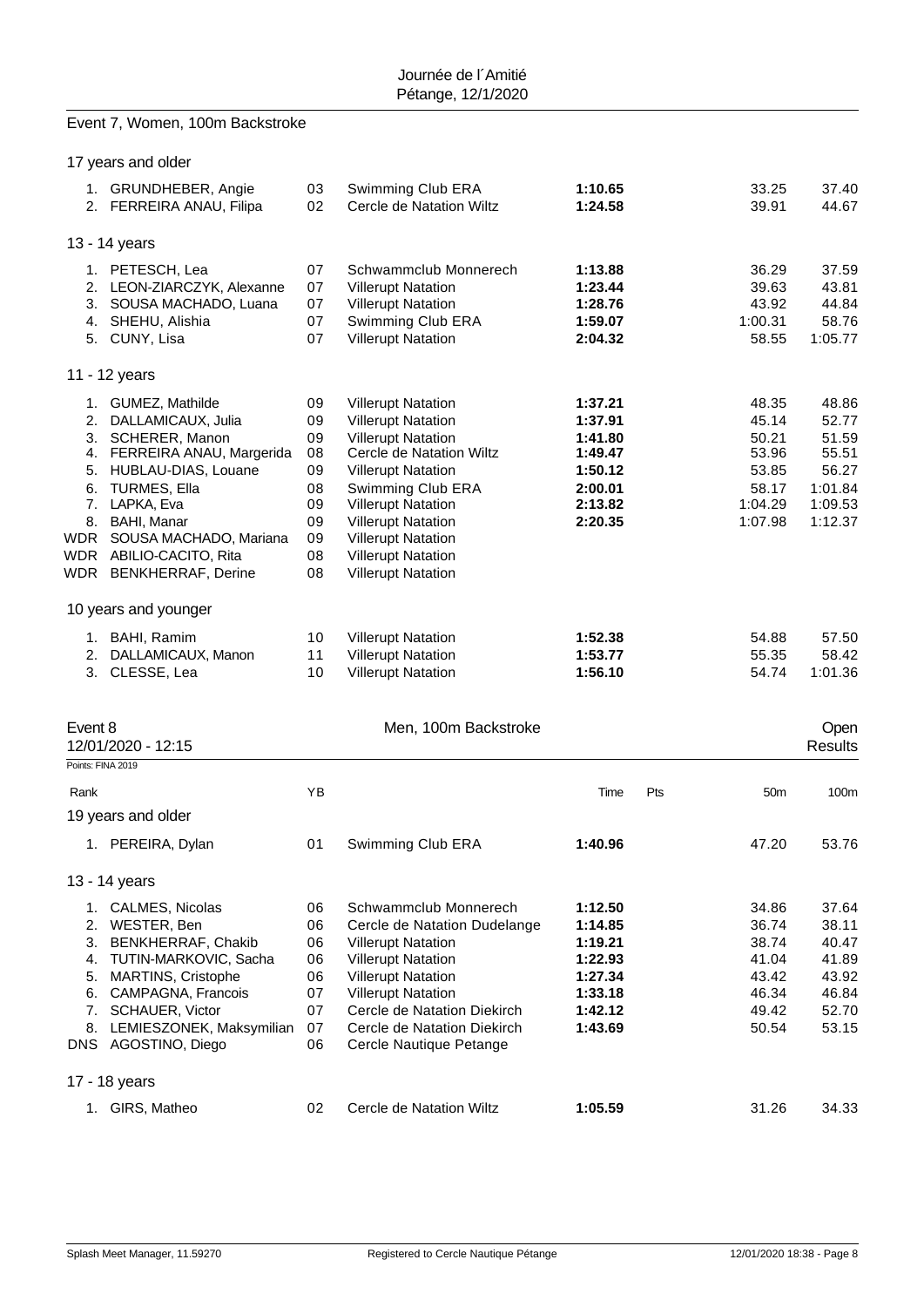### Event 8, Men, 100m Backstroke

### 15 - 16 years

|     | PALAGNIOUK, Romain          | 04 | Cercle Nautique Petange      | 1:10.18 | 34.79 | 35.39 |
|-----|-----------------------------|----|------------------------------|---------|-------|-------|
| 2.  | NAFFOUTI, Nael              | 05 | Cercle de Natation Wiltz     | 1:13.17 | 35.66 | 37.51 |
| 3.  | KIRCH, Paul                 | 05 | Cercle de Natation Dudelange | 1:15.67 | 36.34 | 39.33 |
| 4.  | OLINGER, Liam               | 05 | Schwammclub Monnerech        | 1:20.44 | 38.53 | 41.91 |
|     | DNS WENZEL, Gregory         | 04 | Cercle de Natation Diekirch  |         |       |       |
|     | 12 years and younger        |    |                              |         |       |       |
|     | ANISKO, Leonard             | 08 | Cercle Nautique Petange      | 1:24.53 | 40.99 | 43.54 |
| 2.  | MELOUANE AMAHZOUNE, Ada08   |    | Cercle de Natation Wiltz     | 1:36.34 | 48.02 | 48.32 |
| 3.  | WALAK, Olivier              | 09 | Swimming Club ERA            | 1:43.39 | 52.12 | 51.27 |
| 4.  | DAKEU NGAHA, David Owen     | 08 | Cercle de Natation Diekirch  | 1:55.16 | 56.42 | 58.74 |
| DSQ | DE SOUSA MARTINHO, Vasco 09 |    | Cercle Nautique Petange      |         |       |       |
|     |                             |    |                              |         |       |       |

*G2 - Starting before the starting signal (SW 4.4) (Time: 12:22)*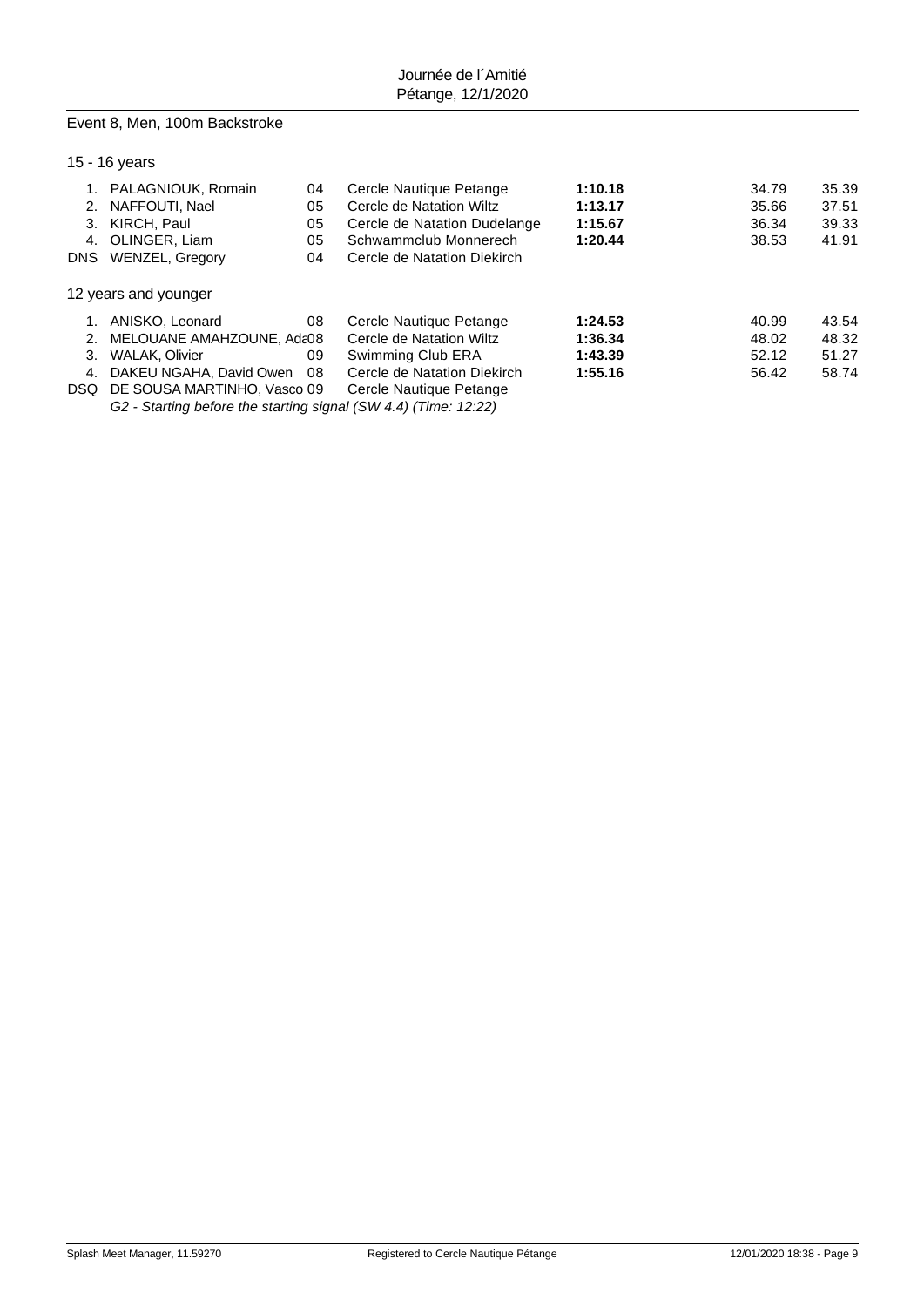| Event 9<br>12/01/2020 - 14:15<br>Points: FINA 2019                                                                                                                                                                                                                                                                |                                                                                  | Women, 50m Freestyle                                                                                                                                                                                                                                                                                                                                                                                         |                                                                                                                            | Open<br>Results |
|-------------------------------------------------------------------------------------------------------------------------------------------------------------------------------------------------------------------------------------------------------------------------------------------------------------------|----------------------------------------------------------------------------------|--------------------------------------------------------------------------------------------------------------------------------------------------------------------------------------------------------------------------------------------------------------------------------------------------------------------------------------------------------------------------------------------------------------|----------------------------------------------------------------------------------------------------------------------------|-----------------|
| Rank                                                                                                                                                                                                                                                                                                              | YB                                                                               |                                                                                                                                                                                                                                                                                                                                                                                                              | Time                                                                                                                       | Pts             |
| 17 years and older                                                                                                                                                                                                                                                                                                |                                                                                  |                                                                                                                                                                                                                                                                                                                                                                                                              |                                                                                                                            |                 |
| 1. GRUNDHEBER, Angie<br>2. BROICH, Louisa Marie<br>3. FETZ, Melanie<br>4. TER HEEGDE, Lisa<br>5. FERREIRA ANAU, Filipa<br>6. DUBOS, Flavie                                                                                                                                                                        | 03<br>03<br>01<br>02<br>02<br>03                                                 | Swimming Club ERA<br>Postsportverein Trier<br>Cercle Nautique Echternach<br>Cercle Nautique Echternach<br>Cercle de Natation Wiltz<br>Cercle de Natation Diekirch                                                                                                                                                                                                                                            | 28.98<br>29.68<br>32.05<br>32.54<br>34.14<br>37.82                                                                         |                 |
| 15 - 16 years                                                                                                                                                                                                                                                                                                     |                                                                                  |                                                                                                                                                                                                                                                                                                                                                                                                              |                                                                                                                            |                 |
| 1. DEVISCOUR, Sarah<br>2. GEORGES, Madeleine<br>3. VERLAQUE, Ciara<br>4. WINKEL, Nadine<br>5. CORREIA, Eva<br>6. BERTRANG, Marina<br>7. ERNENS, Chloe<br>8. GRUNDHEBER, Marilou<br>9. DA SILVA PAIVA, Ana<br>10. BALON, Flavie<br>11. HOTTON, Nora<br>DNS SCHILTZ, Marie                                          | 05<br>05<br>04<br>04<br>05<br>05<br>05<br>05<br>04<br>04<br>05<br>05             | Cercle Nautique Echternach<br>Schwammclub Deifferdang<br>Cercle de Natation Dudelange<br>Schwammclub Deifferdang<br>Cercle de Natation Diekirch<br>Schwammclub Monnerech<br>Schwammclub Deifferdang<br>Swimming Club ERA<br>Swimming Club ERA<br>Schwammclub Deifferdang<br>Schwammclub Deifferdang<br>Schwammclub Deifferdang                                                                               | 29.54<br>30.34<br>30.49<br>32.48<br>33.59<br>33.65<br>34.41<br>34.79<br>34.88<br>35.31<br>36.12                            |                 |
| 13 - 14 years                                                                                                                                                                                                                                                                                                     |                                                                                  |                                                                                                                                                                                                                                                                                                                                                                                                              |                                                                                                                            |                 |
| 1. GARBUGLIO, Jaya Lavinia<br>2. POPA, Sonia<br>3. LEON-ZIARCZYK, Alexanne<br>4. THINNES, Lena<br>5. DEBERGH, Celestine<br>6. SCHOTT, Laury<br>7.<br>FODJIO 'ME NOUTCHOMWO, Shana W06achiCercle Nautique Petange<br>8. SHEHU, Alishia<br>9. CUNY, Lisa<br>WDR DE WAHA, Lina-Marie                                 | 07<br>06<br>07<br>07<br>06<br>07<br>07<br>07<br>07                               | Schwammclub Monnerech<br>Schwammclub Monnerech<br><b>Villerupt Natation</b><br>Schwammclub Monnerech<br>Schwammclub Deifferdang<br>Cercle Nautique Echternach<br>Swimming Club ERA<br><b>Villerupt Natation</b><br>Cercle de Natation Diekirch                                                                                                                                                               | 32.19<br>32.94<br>33.96<br>36.61<br>37.58<br>39.23<br>39.87<br>42.25<br>48.76                                              |                 |
| 11 - 12 years                                                                                                                                                                                                                                                                                                     |                                                                                  |                                                                                                                                                                                                                                                                                                                                                                                                              |                                                                                                                            |                 |
| 1. BLESES, Joyce<br>2. DE GEER, Eleonore<br>3. WAGNER, Caroline<br>4. CALMES, Liz<br>5. AVEZ, Paule Audrey<br>6. STRASSER, Amelie<br>7. LAMBIN, Elisa<br>8. GEORGES, Violette<br>9. PIEPOLYTE, Ema<br>10. ALBERS, Emely<br>11. PRENTIC, Anela<br>12. FEINEN, Zohra<br>13. GUMEZ, Mathilde<br>14. RIVELLINI, Frida | 08<br>08<br>08<br>08<br>08<br>08<br>09<br>08<br>08<br>08<br>09<br>09<br>09<br>09 | Swimming Club Le Dauphin Ett<br>Cercle de Natation Dudelange<br>Cercle de Natation Dudelange<br>Schwammclub Monnerech<br>Cercle Nautique Petange<br>Swimming Club Le Dauphin Ett<br>Schwammclub Deifferdang<br>Schwammclub Deifferdang<br>Swimming Luxembourg<br>Swimming Club Le Dauphin Ett<br>Schwammclub Deifferdang<br>Swimming Club Le Dauphin Ett<br><b>Villerupt Natation</b><br>Swimming Luxembourg | 31.10<br>33.31<br>34.22<br>34.26<br>34.42<br>35.89<br>36.40<br>37.08<br>37.20<br>37.25<br>37.98<br>38.48<br>39.79<br>40.15 |                 |
| 15. FRADET, Maelle<br>16. BAYENET, Alixe                                                                                                                                                                                                                                                                          | 09<br>08                                                                         | Schwammclub Deifferdang<br>Schwammclub Deifferdang                                                                                                                                                                                                                                                                                                                                                           | 41.04<br>41.70                                                                                                             |                 |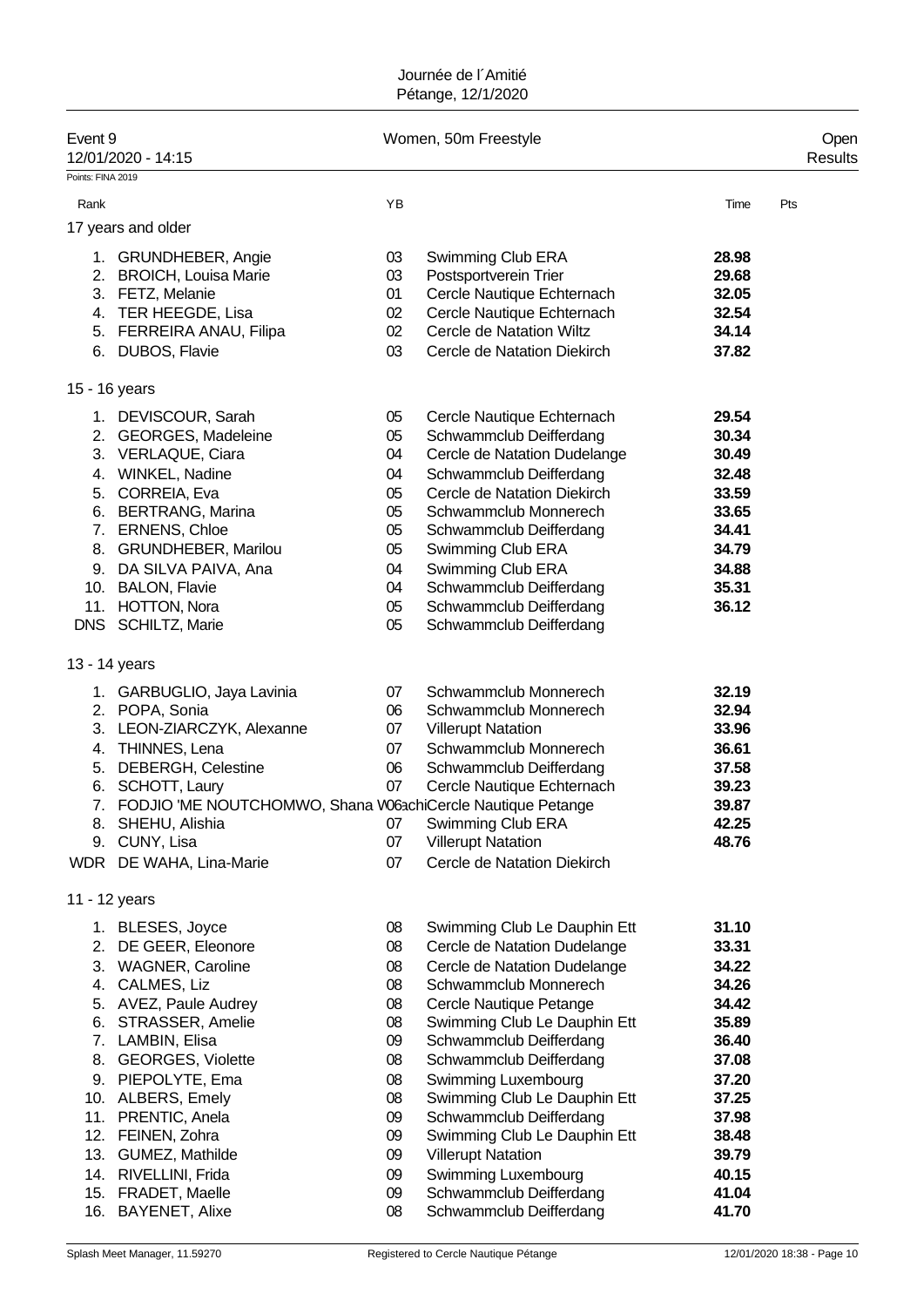# Event 9, Girls, 50m Freestyle, 11 - 12 years

| Rank |                                     | ΥB              |                                | Time  | Pts |
|------|-------------------------------------|-----------------|--------------------------------|-------|-----|
|      | 17. RANCITELLI, Ayleen              | 09              | Schwammclub Monnerech          | 42.43 |     |
| 18.  | CANDASAMY, Mythili                  | 09              | Swimming Club Le Dauphin Ett   | 43.54 |     |
|      | 19. RUELLE, Leonie                  | 08              | Cercle de Natation Dudelange   | 43.89 |     |
|      | 20. LAPUSNEANU, Alexandra           | 08              | Swimming Luxembourg            | 44.78 |     |
|      | 21. SCHERER, Manon                  | 09              | <b>Villerupt Natation</b>      | 45.69 |     |
|      | 22. FERNANDES DIAS, Gabriela        | 09              | Cercle de Natation Dudelange   | 46.90 |     |
|      | 23. DA SILVA PEIXOTO, Luana         | 08              | Cercle Nautique Petange        | 48.12 |     |
|      | 24. BAHI, Manar                     | 09              | <b>Villerupt Natation</b>      | 49.38 |     |
|      | 25. BEIROS DE SOUSA, Adriana Serena | 08              | Cercle Nautique Petange        | 49.52 |     |
|      | 26. HUBLAU-DIAS, Louane             | 09              | <b>Villerupt Natation</b>      | 51.12 |     |
|      | 27. LAPKA, Eva                      | 09              | <b>Villerupt Natation</b>      | 52.12 |     |
|      | 28. JALLAN, Lena                    | 09              | Cercle Nautique Petange        | 54.96 |     |
|      | DNS IACUZZI, Florine                | 09              | Schwammclub Deifferdang        |       |     |
|      | DNS KLEIN, Lisa                     | 09              | Schwammclub Deifferdang        |       |     |
|      | DNS MARTUCCI, Sofia                 | 08              | Schwammclub Deifferdang        |       |     |
|      | DNS GOERGEN, Lea-Marie              | 09              | Cercle Nautique Echternach     |       |     |
|      | WDR ABILIO-CACITO, Rita             | 08              | <b>Villerupt Natation</b>      |       |     |
|      | WDR SCHILTZ, Amelie                 | 08              | Cercle Nautique Echternach     |       |     |
|      | WDR SCHMITZ, Misha                  | 08              | Cercle Nautique Echternach     |       |     |
|      | WDR HEILIGER, Lilly                 | 08              | Swimming Luxembourg            |       |     |
|      | 10 years and younger                |                 |                                |       |     |
|      | 1. RESL, Dana                       | 11              | Cercle de Natation Dudelange   | 40.51 |     |
| 2.   | WAGNER, Sandra                      | 11              | Cercle de Natation Dudelange   | 41.73 |     |
| 3.   | YANKOVA, Neda                       | 10              | Swimming Luxembourg            | 42.41 |     |
|      | 4. BAHI, Ramim                      | 10 <sup>°</sup> | <b>Villerupt Natation</b>      | 43.20 |     |
| 5.   | NIKITINA, Dana                      | 10 <sup>°</sup> | Swimming Luxembourg            | 43.62 |     |
| 6.   | <b>FLEURY, Marie</b>                | 10 <sup>°</sup> | Schwammclub Deifferdang        | 44.03 |     |
| 7.   | DALLAMICAUX, Manon                  | 11              | <b>Villerupt Natation</b>      | 44.91 |     |
| 8.   | <b>CRUJEIRA NEVES, Ines</b>         | 10              | Schwammclub Deifferdang        | 45.59 |     |
|      | 9. CLESSE, Lea                      | 10              | <b>Villerupt Natation</b>      | 47.56 |     |
|      | 10. AVEZ, Emmanuelle Eden           | 10              | Cercle Nautique Petange        | 47.77 |     |
|      | 11. KARNIK, Sia                     | 10              | Swimming Luxembourg            | 48.03 |     |
|      | 12. ERNENS, Automne                 | 10              | Schwammclub Deifferdang        | 48.99 |     |
|      | 13. STALAUSKAITE, Beata             | 11              | Swimming Luxembourg            | 49.70 |     |
|      | 14. KIRCH, Emma                     | 11              | Schwammclub Monnerech          | 49.78 |     |
| 15.  | HANSEN, Maya                        | 10              | <b>Barracuda Esch Natation</b> | 50.27 |     |
| 16.  | DOS SANTOS, Mara                    | 11              | Cercle Nautique Petange        | 50.68 |     |
| 17.  | ANISKO, Hanna                       | 12              | Cercle Nautique Petange        | 51.07 |     |
| 18.  | THINNES, Liz                        | 10              | Schwammclub Monnerech          | 52.79 |     |
| 19.  | EINRICK, Sarah                      | 10              | Cercle de Natation Dudelange   | 54.05 |     |
| 20.  | CHIAIA, Vita                        | 10              | Schwammclub Monnerech          | 54.57 |     |
| 21.  | KOROGLANOGLOU, Lenia                | 11              | Schwammclub Monnerech          | 58.50 |     |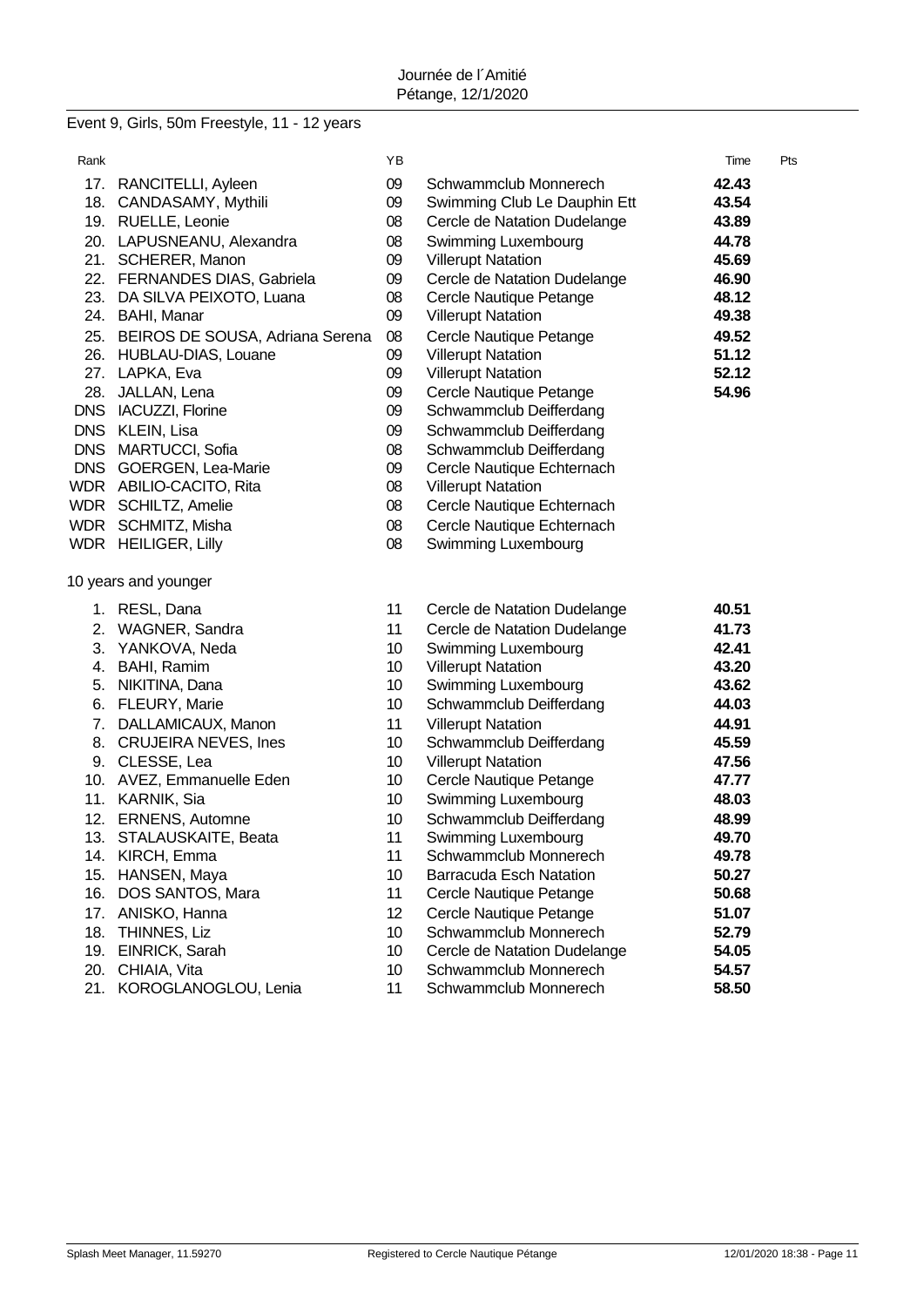| Event 10<br>12/01/2020 - 14:36<br>Points: FINA 2019 |                 | Men, 50m Freestyle                                     |       | Open<br>Results |
|-----------------------------------------------------|-----------------|--------------------------------------------------------|-------|-----------------|
| Rank                                                | YB              |                                                        | Time  | Pts             |
| 19 years and older                                  |                 |                                                        |       |                 |
| 1. FREICHEL, Yann                                   | 94              | Cercle Nautique Petange                                | 27.53 |                 |
|                                                     |                 |                                                        |       |                 |
| 17 - 18 years                                       |                 |                                                        |       |                 |
| 1. WEIDERT, Jo                                      | 03              | Cercle Nautique Echternach                             | 25.63 |                 |
| 2. MICHIELS, Patrick                                | 02              | Cercle Nautique Echternach                             | 25.69 |                 |
| 3. GIRS, Matheo                                     | 02 <sub>2</sub> | Cercle de Natation Wiltz                               | 26.10 |                 |
| 4. ZEYEN, Mick                                      | 03              | Cercle Nautique Petange                                | 32.68 |                 |
| 15 - 16 years                                       |                 |                                                        |       |                 |
| 1. PALAGNIOUK, Romain                               | 04              | Cercle Nautique Petange                                | 27.40 |                 |
| 2. FETZ, Tom                                        | 04              | Cercle Nautique Echternach                             | 28.08 |                 |
| 3. SVEEN, Albert                                    | 04              | Cercle de Natation Dudelange                           | 28.18 |                 |
| 4. BOENTGES, Kimi                                   | 05              | Cercle Nautique Petange                                | 28.27 |                 |
| 5. TRESSEL, Yannis                                  | 05              | Swimming Club Le Dauphin Ett                           | 29.90 |                 |
| 6. DELIEGE, Brice                                   | 04              | Schwammclub Deifferdang                                | 30.68 |                 |
| 7. GUIOT, Erwann                                    | 05              | Schwammclub Deifferdang                                | 32.90 |                 |
| 8. KACHURA, Dinis                                   | 04              | Cercle de Natation Diekirch                            | 33.35 |                 |
| 9. VASILEV, Viktor                                  | 05              | Schwammclub Deifferdang                                | 34.88 |                 |
| 10. OSTROWSKI, Jason                                | 05              | Swimming Club ERA                                      | 50.61 |                 |
| DNS WENZEL, Gregory                                 | 04              | Cercle de Natation Diekirch                            |       |                 |
| DNS MOHR, Sam                                       | 04              | Cercle Nautique Echternach                             |       |                 |
| 13 - 14 years                                       |                 |                                                        |       |                 |
| 1. HOLLERICH, Tom                                   | 06              | Swimming Club Le Dauphin Ett                           | 29.19 |                 |
| 2. SZYLAR, Thibault                                 | 06              | <b>Villerupt Natation</b>                              | 29.42 |                 |
| 3. JAAS, Tom                                        | 06              | Swimming Club Le Dauphin Ett                           | 29.92 |                 |
| 4. D'HAES, William                                  | 06              | Schwammclub Deifferdang                                | 30.19 |                 |
| 5. ESCHETTE, Louis                                  | 07              | Cercle de Natation Wiltz                               | 30.31 |                 |
| 6. JAAS, Joe                                        | 06              | Swimming Club Le Dauphin Ett                           | 31.34 |                 |
| 7. TUTIN-MARKOVIC, Sacha                            | 06              | <b>Villerupt Natation</b>                              | 32.96 |                 |
| 8. WIRTH, Neckel                                    | 07              | Cercle de Natation Wiltz                               | 33.12 |                 |
| 9. BAYENET, Louis                                   | 06              | Schwammclub Deifferdang                                | 33.74 |                 |
| 10. SZYBOWSKI, Jakub                                | 07              | Cercle Nautique Petange                                | 35.47 |                 |
| 11. LEMIESZONEK, Maksymilian                        | 07              | Cercle de Natation Diekirch                            | 37.59 |                 |
| 12. GONCALVES, Afonso                               | 07              | Cercle Nautique Petange                                | 39.62 |                 |
| 13. EVEN, Renaud                                    | 07              | Cercle de Natation Wiltz                               | 39.64 |                 |
| 14. LEBEDEV, Sasha<br>15. SCHAUER, Victor           | 06              | Cercle de Natation Dudelange                           | 41.44 |                 |
| DNS BOZONCA, Gabriel                                | 07<br>06        | Cercle de Natation Diekirch<br>Schwammclub Deifferdang | 41.75 |                 |
| DNS AGOSTINO, Diego                                 | 06              | Cercle Nautique Petange                                |       |                 |
| WDR CONTER, Max                                     | 07              | Cercle de Natation Diekirch                            |       |                 |
| WDR BADZIUK FERNANDES, Leonid Daniel 06             |                 | Cercle Nautique Petange                                |       |                 |
| 12 years and younger                                |                 |                                                        |       |                 |
| 1. VISSER, Mats                                     | 08              | Swimming Club Le Dauphin Ett                           | 33.68 |                 |
| 2. SULCAS, Sarunas                                  | 08              | Schwammclub Monnerech                                  | 34.44 |                 |
| 3. STAICU, David-Andrei                             | 08              | Swimming Club Le Dauphin Ett                           | 34.77 |                 |
| 4. MEUNIER, Noa                                     | 08              | Schwammclub Deifferdang                                | 34.86 |                 |
| 5. REINESCH, Inaki                                  | 09              | Schwammclub Deifferdang                                | 34.90 |                 |
| 6. REDING, Deyan                                    | 09              | Cercle de Natation Dudelange                           | 34.96 |                 |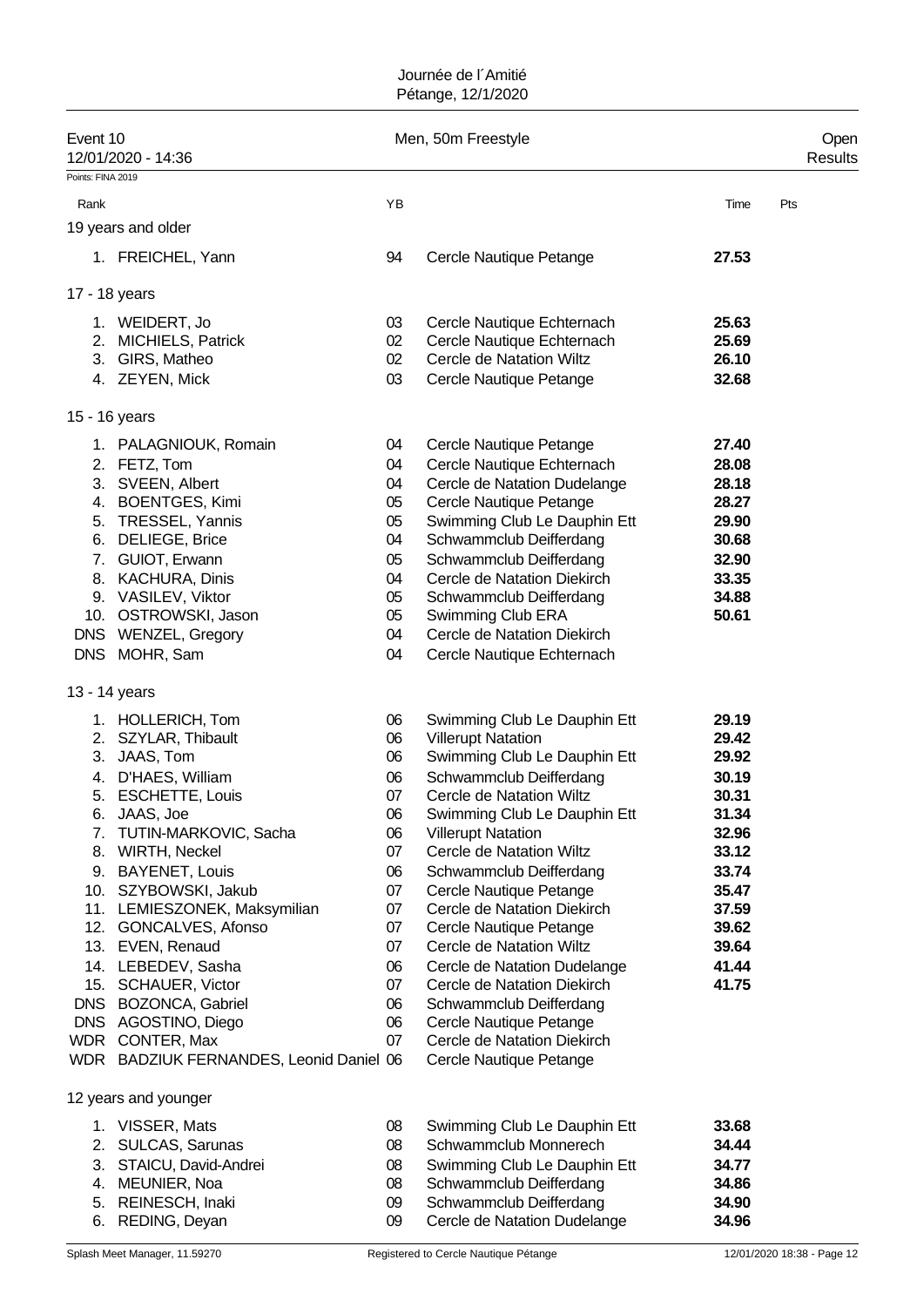# Event 10, Boys, 50m Freestyle, 12 years and younger

| Rank       |                                                                   | ΥB       |                                                         | Time             | Pts |
|------------|-------------------------------------------------------------------|----------|---------------------------------------------------------|------------------|-----|
|            | 7. ANISKO, Leonard                                                | 08       | Cercle Nautique Petange                                 | 35.27            |     |
| 8.         | THILL, Hugo                                                       | 09       | Schwammclub Deifferdang                                 | 37.52            |     |
| 9.         | DEHALLEUX, Lukas                                                  | 08       | Schwammclub Deifferdang                                 | 37.89            |     |
|            | MAIT-RABBI, Nizar                                                 | 09       | Schwammclub Deifferdang                                 | 37.89            |     |
|            | 11. BOHLER, Tim                                                   | 08       | Swimming Club ERA                                       | 38.12            |     |
|            | 12. PRENTIC, Anel                                                 | 10       | Schwammclub Deifferdang                                 | 38.51            |     |
|            | 13. SABBOURI, Mathis                                              | 08       | Swimming Luxembourg                                     | 38.64            |     |
|            | 14. WILDGEN, Charel                                               | 08       | Cercle Nautique Echternach                              | 39.64            |     |
|            | 15. MARTINEZ, Lucas                                               | 08       | Swimming Luxembourg                                     | 39.66            |     |
|            | 16. FABER, Max                                                    | 09       | Schwammclub Monnerech                                   | 39.89            |     |
|            | 17. PEETERS, Simon                                                | 09       | Schwammclub Deifferdang                                 | 39.91            |     |
|            | 18. SUBASIC, Denis                                                | 08       | Cercle de Natation Dudelange                            | 40.06            |     |
|            | 19. KIEFFER, Dwayne                                               | 10       | Swimming Club ERA                                       | 40.31            |     |
|            | 20. SCHEECK, Lennox                                               | 10       | Cercle Nautique Petange                                 | 40.37            |     |
|            | 21. VERDANET MAGAR, Jules                                         | 08       | Cercle de Natation Dudelange                            | 40.68            |     |
|            | 22. SAOUDAOUI, Akram                                              | 09       | Cercle Nautique Petange                                 | 40.77            |     |
|            | 23. SANTINI DE ALMEIDA, Nilson                                    | 09       | Schwammclub Deifferdang                                 | 40.83            |     |
|            | SVEEN, Harald                                                     | 08       | Cercle de Natation Dudelange                            | 40.83            |     |
|            | 25. BENTO, Rodrigo                                                | 10       | Swimming Luxembourg                                     | 40.86            |     |
|            | 26. HAHNFELD, Lukas                                               | 11       | Swimming Luxembourg                                     | 40.87            |     |
|            | 27. BARANCZYK, Leon                                               | 09       | Swimming Luxembourg                                     | 40.92            |     |
|            | 28. YANKOV, Andrey                                                | 09       | Swimming Luxembourg                                     | 41.39            |     |
|            | 29. COLLOMB, Robin                                                | 10       | Swimming Luxembourg                                     | 41.62            |     |
|            | 30. DAKEU NGAHA, David Owen                                       | 08       | Cercle de Natation Diekirch                             | 41.75            |     |
|            | 31. BRANDAO, Lyam                                                 | 08       | Schwammclub Monnerech                                   | 41.87            |     |
|            | 32. STAICU, Razvan                                                | 10       | Swimming Club Le Dauphin Ett                            | 42.32            |     |
|            | 33. SILVA MATOS, Artur                                            | 09       | Swimming Club ERA                                       | 43.10            |     |
|            | 34. BELLUS HOEPPE, Amaury                                         | 10       | Swimming Luxembourg                                     | 43.50            |     |
| 35.        | MARQUEZ DE SOUSA, Rodrigo                                         | 08       | Cercle Nautique Petange                                 | 43.77            |     |
| 36.        | SHCHERBAKOV, Simon                                                | 10       | Swimming Luxembourg                                     | 44.20            |     |
| 37.        | SIMAO NOGUEIRA, Francisco                                         | 11       | Schwammclub Deifferdang                                 | 44.26            |     |
|            | 38. POLIAKOV, Kim                                                 | 08       | Schwammclub Monnerech                                   | 44.67            |     |
|            | 39. VALADAO FERREIRA, Tomas                                       | 08       | Swimming Luxembourg                                     | 44.95            |     |
| 40.        | DE SOUSA MARTINHO, Vasco                                          | 09       | Cercle Nautique Petange                                 | 46.35            |     |
| 41.        | RASCHELLA, Iulian                                                 | 10       | Schwammclub Deifferdang                                 | 46.39            |     |
| 42         | DONDELINGER, Gregory                                              | 11       | Swimming Luxembourg                                     | 46.48            |     |
|            | 43. WANLIN, Paul                                                  | 08       | Schwammclub Deifferdang                                 | 46.59            |     |
| 44.        | <b>BORDAS, Oscar</b>                                              | 11       | Schwammclub Monnerech                                   | 47.16            |     |
| 45.        | WIRION, Tunn                                                      | 10       | Cercle de Natation Dudelange                            | 47.45            |     |
| 46.        | SASSI, Yanis                                                      | 10       | Cercle de Natation Dudelange                            | 47.47            |     |
|            | 47. RICHETTA, Alexander                                           | 10       | Swimming Luxembourg                                     | 47.56            |     |
|            | 48. PALAGNIOUK, Alexander                                         | 11       | Cercle Nautique Petange                                 | 47.59            |     |
|            | 49. NICO, Xavier-Alexandre                                        | 11       | Schwammclub Deifferdang                                 | 48.82            |     |
|            | 50. ZANAROLI, Renzo                                               | 10       | Cercle de Natation Dudelange                            | 49.05            |     |
|            | 51. OESCH, Noah                                                   | 09       | Schwammclub Monnerech                                   | 49.13            |     |
|            | 52. HUBERTY, Nick                                                 | 11       | Swimming Luxembourg                                     | 49.62            |     |
|            | 53. MONTERISI, Samuel Johann                                      | 11       | Schwammclub Monnerech                                   | 50.54            |     |
| 55.        | 54. BASTOS DAMASCENO SANTOS, Dani11<br><b>VENTURA DIAS, Tomas</b> | 08       | Cercle Nautique Petange                                 | 51.45<br>51.62   |     |
| 56.        |                                                                   | 11       | Swimming Club ERA                                       |                  |     |
|            | VINHAS, Loan                                                      |          | Cercle de Natation Dudelange                            | 52.04            |     |
|            | 57. ALASADI, Zaid                                                 | 09       | Schwammclub Deifferdang                                 | 57.17            |     |
| 58.        | <b>LOPES MANCO, Calvin</b>                                        | 10<br>11 | Cercle de Natation Dudelange                            | 57.92            |     |
|            | 59. ALASADI, Joud<br>60. STENZEL SCHLECHTER, Fynn                 | 10       | Schwammclub Deifferdang<br>Cercle de Natation Dudelange | 59.08<br>1:06.68 |     |
|            | DNS GALLOTTI, Fabio                                               | 11       | <b>Barracuda Esch Natation</b>                          |                  |     |
| <b>DNS</b> | <b>BORDAS, Anatole</b>                                            | 09       | Schwammclub Monnerech                                   |                  |     |
|            |                                                                   |          |                                                         |                  |     |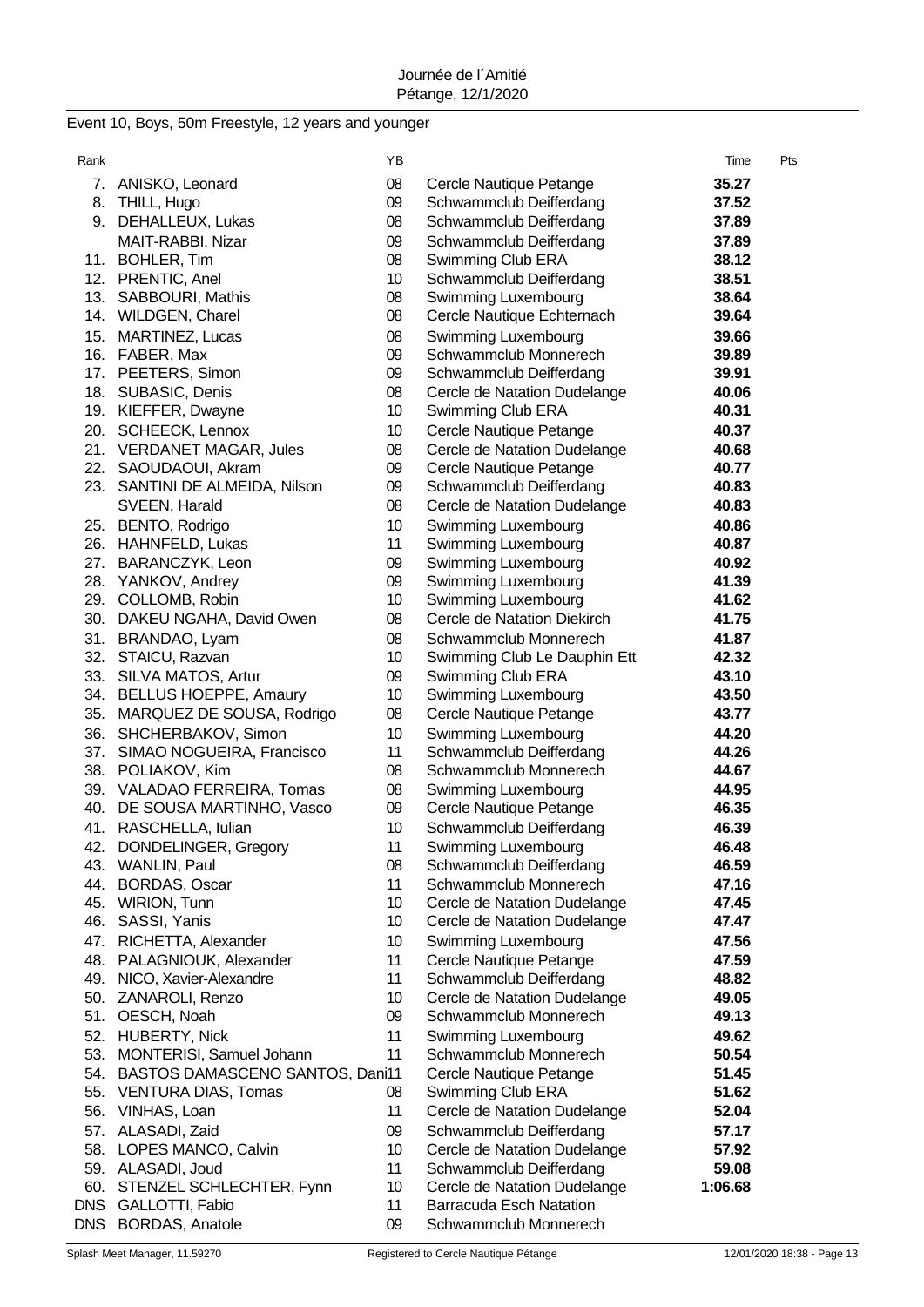Event 10, Boys, 50m Freestyle, 12 years and younger

| Rank |                             | YΒ |                            | Time | Pts |
|------|-----------------------------|----|----------------------------|------|-----|
|      | DNS MIASIK-LEGRAND, Gabriel | 08 | Schwammclub Monnerech      |      |     |
|      | DNS VALENTINI, Stefano      | 09 | Schwammclub Monnerech      |      |     |
|      | WDR FERREIRA, Noah          | 08 | Cercle Nautique Echternach |      |     |
|      | WDR SCHMITZ, Yelisey        | 10 | Cercle Nautique Echternach |      |     |
|      | WDR KIRT, Guillaume         | 08 | Swimming Luxembourg        |      |     |
|      | WDR KIRT, Paul              | 08 | <b>Swimming Luxembourg</b> |      |     |
|      |                             |    |                            |      |     |

| Event 11<br>12/01/2020 - 15:09                                                                                                                               |                                  | Women, 200m Breaststroke                                                                                                                                                                                                                 |     |                                                    |                                                          |                                      | Open<br><b>Results</b>               |
|--------------------------------------------------------------------------------------------------------------------------------------------------------------|----------------------------------|------------------------------------------------------------------------------------------------------------------------------------------------------------------------------------------------------------------------------------------|-----|----------------------------------------------------|----------------------------------------------------------|--------------------------------------|--------------------------------------|
| Points: FINA 2019                                                                                                                                            |                                  |                                                                                                                                                                                                                                          |     |                                                    |                                                          |                                      |                                      |
| Rank                                                                                                                                                         | YB                               | Time Pts                                                                                                                                                                                                                                 |     | 50 <sub>m</sub>                                    | 100m                                                     | 150m                                 | 200m                                 |
| 15 - 16 years                                                                                                                                                |                                  |                                                                                                                                                                                                                                          |     |                                                    |                                                          |                                      |                                      |
| 1. GEORGES, Madeleine<br>2. WINKEL, Nadine<br>3. BERTRANG, Marina<br>4. FOETZ, Valerie                                                                       | 05<br>04<br>05<br>04             | Schwammclub Deifferdang3:01.06<br>Schwammclub Deifferdang3:23.52<br>Schwammclub Monnerech 3:31.91<br>Swimming Club ERA<br>3:37.62                                                                                                        |     | 40.34<br>46.36<br>45.65<br>49.12                   | 45.84<br>52.33<br>54.84<br>56.31                         | 56.80<br>57.43                       | 54.62<br>54.76                       |
| 13 - 14 years                                                                                                                                                |                                  |                                                                                                                                                                                                                                          |     |                                                    |                                                          |                                      |                                      |
| 1. CORBEEL BASTIN, Ava<br>2. THOMAS, Emmy                                                                                                                    | 07<br>07                         | Swimming Club Le Dauphir3:19.20<br>Swimming Club Le Dauphir3:31.31                                                                                                                                                                       |     | 43.24<br>48.54                                     | 50.54<br>54.10                                           | 55.98                                | 52.69                                |
| 11 - 12 years                                                                                                                                                |                                  |                                                                                                                                                                                                                                          |     |                                                    |                                                          |                                      |                                      |
| 1. ALLAR, Maud<br>2. CALMES, Liz<br>3. DALLAMICAUX, Julia<br>4. GEORGES, Violette<br>5. TURMES, Ella<br>6. RANCITELLI, Ayleen<br>WDR SOUSA MACHADO, Mariar09 | 08<br>08<br>09<br>08<br>08<br>09 | Cercle Nautique Petange 3:06.83<br>Schwammclub Monnerech 3:15.65<br><b>Villerupt Natation</b><br>3:51.45<br>Schwammclub Deifferdang3:54.01<br>Swimming Club ERA<br>3:57.50<br>Schwammclub Monnerech 4:19.73<br><b>Villerupt Natation</b> |     | 43.39<br>44.95<br>56.01<br>52.83<br>55.26<br>59.00 | 47.88<br>49.57<br>58.36<br>1:00.42<br>1:00.58<br>1:08.05 | 59.71<br>59.39<br>1:03.17<br>1:07.67 | 57.37<br>1:01.37<br>58.49<br>1:05.01 |
| 10 years and younger                                                                                                                                         |                                  |                                                                                                                                                                                                                                          |     |                                                    |                                                          |                                      |                                      |
| 1. ALBERSMEYER, Neele                                                                                                                                        | 10                               | Swimming Club Le Dauphir4:28.89                                                                                                                                                                                                          |     | 59.25                                              | 1:11.07                                                  | 1:10.03                              | 1:08.54                              |
| Event 12<br>12/01/2020 - 15:21                                                                                                                               |                                  | Men, 200m Breaststroke                                                                                                                                                                                                                   |     |                                                    |                                                          |                                      | Open<br>Results                      |
| Points: FINA 2019<br>Rank                                                                                                                                    | YB                               | Time                                                                                                                                                                                                                                     | Pts | 50 <sub>m</sub>                                    | 100m                                                     | 150m                                 | 200m                                 |
| 19 years and older                                                                                                                                           |                                  |                                                                                                                                                                                                                                          |     |                                                    |                                                          |                                      |                                      |
| 1. PEREIRA, Dylan                                                                                                                                            | 01                               | Swimming Club ERA<br>3:49.52                                                                                                                                                                                                             |     | 49.88                                              | 58.70                                                    |                                      |                                      |
| 17 - 18 years                                                                                                                                                |                                  |                                                                                                                                                                                                                                          |     |                                                    |                                                          |                                      |                                      |
| 1. BOENTGES, Kevin<br>2. MICHIELS, Patrick                                                                                                                   | 03<br>02                         | Cercle Nautique Petange 2:53.45<br>Cercle Nautique Echternacl2:56.35                                                                                                                                                                     |     | 39.83<br>39.48                                     | 45.34<br>44.00                                           | 45.68<br>48.16                       | 42.60<br>44.71                       |
| 15 - 16 years                                                                                                                                                |                                  |                                                                                                                                                                                                                                          |     |                                                    |                                                          |                                      |                                      |
| 1. KIEFFER, Brian<br>2. BOENTGES, Kimi<br>3. NAFFOUTI, Nael<br>4. REGE, Shaunak<br>5. KACHURA, Dinis                                                         | 04<br>05<br>05<br>04<br>04       | Swimming Club ERA<br>2:43.74<br>Cercle Nautique Petange<br>2:56.20<br>Cercle de Natation Wiltz<br>2:56.82<br>Swimming Club ERA<br>3:42.41<br>Cercle de Natation Diekirch3:48.49                                                          |     | 35.87<br>38.51<br>40.00<br>47.86<br>54.23          | 41.06<br>46.38<br>46.32<br>56.41<br>58.48                | 43.83<br>47.50<br>46.05              | 42.98<br>43.81<br>44.45              |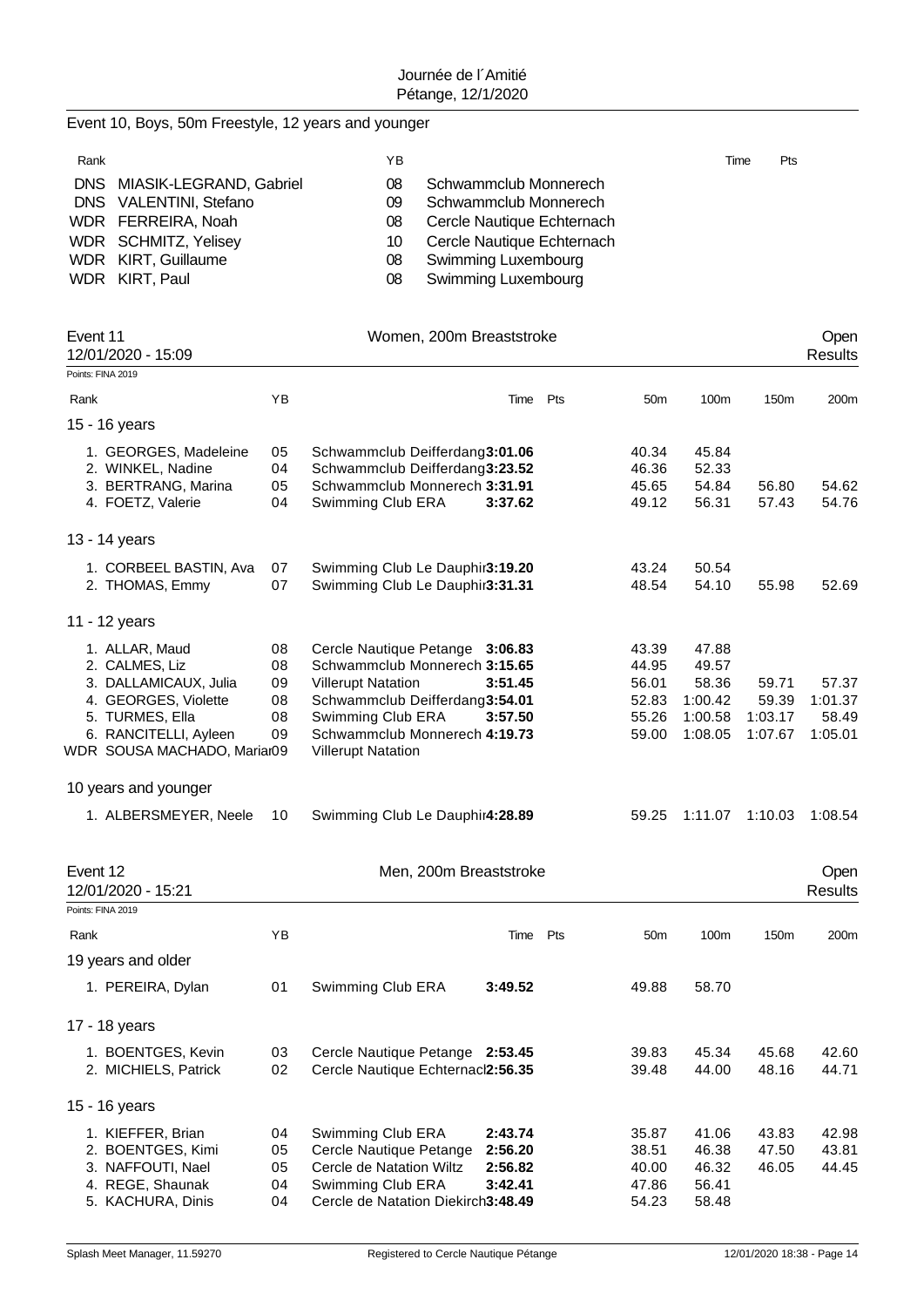### Event 12, Men, 200m Breaststroke

| 13 - 14 years |  |
|---------------|--|
|---------------|--|

| 1. PUETZ, Jonah                              | 07                  | Swimming Club Le Dauphir3:11.88    |         | 42.59   | 50.78   | 50.24   | 48.27 |
|----------------------------------------------|---------------------|------------------------------------|---------|---------|---------|---------|-------|
| 2. CAMPAGNA, Francois                        | 07                  | <b>Villerupt Natation</b>          | 3:20.58 | 45.56   | 51.76   | 52.54   | 50.72 |
| 3. ZYSKOWSKI, Maksymilian07                  |                     | Swimming Club ERA                  | 3:48.68 | 50.14   | 58.33   |         |       |
| 4. LEMIESZONEK, Maksymil07                   |                     | Cercle de Natation Diekirch3:55.45 |         | 55.83   | 59.65   | 1:02.39 | 57.58 |
| DNS BOZONCA, Gabriel                         | 06                  | Schwammclub Deifferdang            |         |         |         |         |       |
| 12 years and younger                         |                     |                                    |         |         |         |         |       |
| 1. OESCH, Noah<br><b>BOO 14141 414 ALL 1</b> | 09<br>$\sim$ $\sim$ | Schwammclub Monnerech 4:47.66      |         | 1:07.01 | 1:12.93 |         |       |

DSQ WALAK, Olivier 09 Swimming Club ERA

|                     |    | B14 - did not touch the wall with both hands simultaneously and separated at the turn / finish (SW 7.6) (Time: |
|---------------------|----|----------------------------------------------------------------------------------------------------------------|
| 15:27)              |    |                                                                                                                |
| DNS BORDAS, Anatole | 09 | Schwammclub Monnerech                                                                                          |

DNS VALENTINI, Stefano 09 Schwammclub Monnerech

| Event 13 |                            |    | Women, 100m Medley           |         |     |                 | Open           |
|----------|----------------------------|----|------------------------------|---------|-----|-----------------|----------------|
|          | 12/01/2020 - 15:42         |    |                              |         |     |                 | <b>Results</b> |
|          | Points: FINA 2019          |    |                              |         |     |                 |                |
| Rank     |                            | YB |                              | Time    | Pts | 50 <sub>m</sub> | 100m           |
|          | 17 years and older         |    |                              |         |     |                 |                |
|          | 1. BROICH, Louisa Marie    | 03 | Postsportverein Trier        | 1:14.92 |     | 33.92           | 41.00          |
|          | 2. FERREIRA ANAU, Filipa   | 02 | Cercle de Natation Wiltz     | 1:29.28 |     | 40.62           | 48.66          |
|          | 3. DUBOS, Flavie           | 03 | Cercle de Natation Diekirch  | 1:38.92 |     | 47.80           | 51.12          |
|          | 15 - 16 years              |    |                              |         |     |                 |                |
|          | 1. GEORGES, Madeleine      | 05 | Schwammclub Deifferdang      | 1:14.30 |     | 34.73           | 39.57          |
|          | 2. DEVISCOUR, Sarah        | 05 | Cercle Nautique Echternach   | 1:16.20 |     | 34.32           | 41.88          |
|          | 3. VERLAQUE, Ciara         | 04 | Cercle de Natation Dudelange | 1:18.24 |     | 35.11           | 43.13          |
|          | 4. CORREIA, Eva            | 05 | Cercle de Natation Diekirch  | 1:23.74 |     | 39.02           | 44.72          |
|          | 5. ERNENS, Chloe           | 05 | Schwammclub Deifferdang      | 1:25.07 |     | 40.27           | 44.80          |
|          | 6. SCHILTZ, Marie          | 05 | Schwammclub Deifferdang      | 1:27.73 |     | 42.39           | 45.34          |
|          | 7. BALON, Flavie           | 04 | Schwammclub Deifferdang      | 1:27.77 |     | 42.34           | 45.43          |
| 8.       | DA SILVA PAIVA, Ana        | 04 | Swimming Club ERA            | 1:28.31 |     | 41.95           | 46.36          |
|          | 9. HOTTON, Nora            | 05 | Schwammclub Deifferdang      | 1:30.45 |     | 44.29           | 46.16          |
|          | 13 - 14 years              |    |                              |         |     |                 |                |
|          | 1. GARBUGLIO, Jaya Lavinia | 07 | Schwammclub Monnerech        | 1:24.25 |     | 39.90           | 44.35          |
|          | 2. POPA, Sonia             | 06 | Schwammclub Monnerech        | 1:25.24 |     | 37.85           | 47.39          |
|          | 3. THOMAS, Emmy            | 07 | Swimming Club Le Dauphin Ett | 1:31.03 |     | 44.34           | 46.69          |
| 4.       | DEBERGH, Celestine         | 06 | Schwammclub Deifferdang      | 1:35.59 |     | 45.14           | 50.45          |
| 5.       | THINNES, Lena              | 07 | Schwammclub Monnerech        | 1:37.81 |     | 44.69           | 53.12          |
| 6.       | SHEHU, Alishia             | 07 | Swimming Club ERA            | 1:52.02 |     | 57.07           | 54.95          |
| 7.       | SCHOTT, Laury              | 07 | Cercle Nautique Echternach   | 1:54.40 |     | 55.02           | 59.38          |
|          | WDR DE WAHA, Lina-Marie    | 07 | Cercle de Natation Diekirch  |         |     |                 |                |
|          | 11 - 12 years              |    |                              |         |     |                 |                |
|          | 1. BLESES, Joyce           | 08 | Swimming Club Le Dauphin Ett | 1:18.60 |     | 35.55           | 43.05          |
|          | 2. DE GEER, Eleonore       | 08 | Cercle de Natation Dudelange | 1:24.70 |     | 38.51           | 46.19          |
|          | 3. AVEZ, Paule Audrey      | 08 | Cercle Nautique Petange      | 1:25.30 |     | 40.26           | 45.04          |
| 4.       | STRASSER, Amelie           | 08 | Swimming Club Le Dauphin Ett | 1:31.17 |     | 44.09           | 47.08          |
|          | 5. ALBERS, Emely           | 08 | Swimming Club Le Dauphin Ett | 1:31.33 |     | 43.68           | 47.65          |
|          | 6. LAMBIN, Elisa           | 09 | Schwammclub Deifferdang      | 1:31.59 |     | 45.14           | 46.45          |
|          | 7. PRENTIC, Anela          | 09 | Schwammclub Deifferdang      | 1:36.09 |     | 44.91           | 51.18          |
|          | 8. FEINEN, Zohra           | 09 | Swimming Club Le Dauphin Ett | 1:38.37 |     | 48.20           | 50.17          |
|          | 9. PIEPOLYTE, Ema          | 08 | Swimming Luxembourg          | 1:38.58 |     | 45.06           | 53.52          |
|          |                            |    |                              |         |     |                 |                |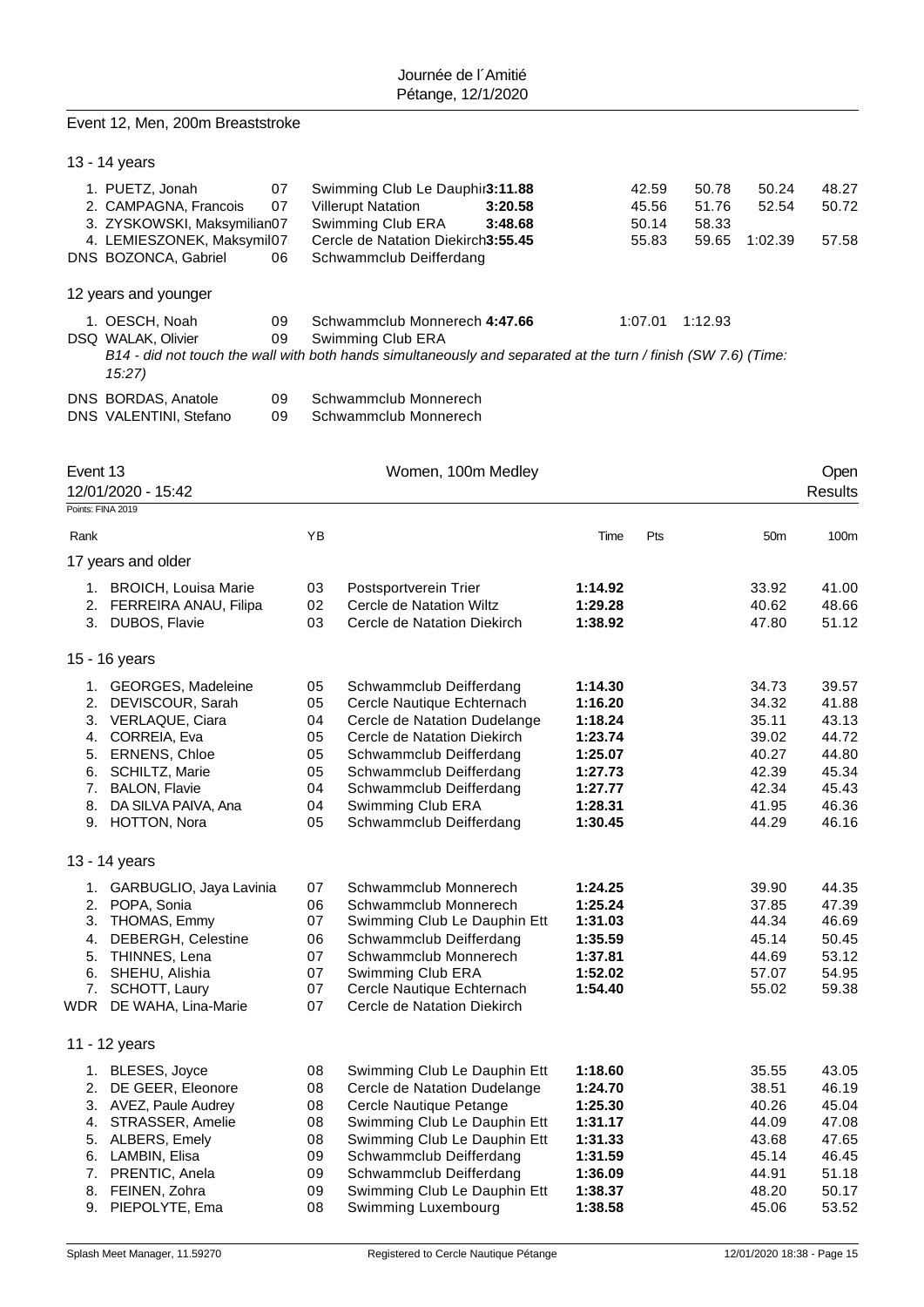### Event 13, Girls, 100m Medley, 11 - 12 years

| Rank       |                                                                 | YB |                              | Time    | Pts | 50 <sub>m</sub> | 100m    |
|------------|-----------------------------------------------------------------|----|------------------------------|---------|-----|-----------------|---------|
| 10.        | <b>FRADET, Maelle</b>                                           | 09 | Schwammclub Deifferdang      | 1:43.05 |     | 50.63           | 52.42   |
| 11.        | RIVELLINI, Frida                                                | 09 | Swimming Luxembourg          | 1:47.55 |     | 51.40           | 56.15   |
| 12.        | <b>BAYENET, Alixe</b>                                           | 08 | Schwammclub Deifferdang      | 1:52.06 |     | 54.01           | 58.05   |
| 13.        | FERREIRA ANAU, Margerida                                        | 08 | Cercle de Natation Wiltz     | 1:52.71 |     | 54.23           | 58.48   |
| 14.        | LAPUSNEANU, Alexandra                                           | 08 | Swimming Luxembourg          | 1:55.75 |     | 58.02           | 57.73   |
| 15.        | RUELLE, Leonie                                                  | 08 | Cercle de Natation Dudelange | 1:56.68 |     | 54.32           | 1:02.36 |
| 16.        | KLEIN, Lisa                                                     | 09 | Schwammclub Deifferdang      | 1:57.84 |     | 51.83           | 1:06.01 |
| 17.        | <b>FERNANDES DIAS, Gabriela</b>                                 | 09 | Cercle de Natation Dudelange | 1:59.78 |     | 58.89           | 1:00.89 |
| 18.        | BAHI, Manar                                                     | 09 | <b>Villerupt Natation</b>    | 2:24.22 |     | 1:13.62         | 1:10.60 |
|            | DSQ WAGNER, Caroline                                            | 08 | Cercle de Natation Dudelange |         |     |                 |         |
|            | G2 - Starting before the starting signal (SW 4.4) (Time: 16:03) |    |                              |         |     |                 |         |
| <b>DNS</b> | IACUZZI, Florine                                                | 09 | Schwammclub Deifferdang      |         |     |                 |         |
| <b>DNS</b> | MARTUCCI, Sofia                                                 | 08 | Schwammclub Deifferdang      |         |     |                 |         |
| <b>DNS</b> | <b>GOERGEN, Lea-Marie</b>                                       | 09 | Cercle Nautique Echternach   |         |     |                 |         |
| WDR        | SCHILTZ, Amelie                                                 | 08 | Cercle Nautique Echternach   |         |     |                 |         |
| WDR        | SCHMITZ, Misha                                                  | 08 | Cercle Nautique Echternach   |         |     |                 |         |
|            | WDR HEILIGER, Lilly                                             | 08 | Swimming Luxembourg          |         |     |                 |         |
|            |                                                                 |    |                              |         |     |                 |         |
|            | 10 years and younger                                            |    |                              |         |     |                 |         |
|            | 1. RESL, Dana                                                   | 11 | Cercle de Natation Dudelange | 1:42.93 |     | 49.66           | 53.27   |
| 2.         | WAGNER, Sandra                                                  | 11 | Cercle de Natation Dudelange | 1:48.87 |     | 49.60           | 59.27   |
| 3.         | NIKITINA, Dana                                                  | 10 | Swimming Luxembourg          | 1:52.64 |     | 51.87           | 1:00.77 |
| 4.         | FLEURY, Marie                                                   | 10 | Schwammclub Deifferdang      | 1:54.34 |     | 56.01           | 58.33   |
| 5.         | <b>CRUJEIRA NEVES, Ines</b>                                     | 10 | Schwammclub Deifferdang      | 1:58.88 |     | 1:01.53         | 57.35   |
| 6.         | <b>ERNENS, Automne</b>                                          | 10 | Schwammclub Deifferdang      | 1:58.98 |     | 1:01.66         | 57.32   |
| 7.         | KIRCH, Emma                                                     | 11 | Schwammclub Monnerech        | 2:01.54 |     | 57.49           | 1:04.05 |
| 8.         | STALAUSKAITE, Beata                                             | 11 | Swimming Luxembourg          | 2:05.16 |     | 59.87           | 1:05.29 |
| 9.         | CHIAIA, Vita                                                    | 10 | Schwammclub Monnerech        | 2:21.82 |     | 1:13.66         | 1:08.16 |
| 10.        | THINNES, Liz                                                    | 10 | Schwammclub Monnerech        | 2:25.75 |     | 1:06.78         | 1:18.97 |
| DSQ        | YANKOVA, Neda                                                   | 10 | Swimming Luxembourg          |         |     |                 |         |

*P2 - did not bring both arms forward simultaneously over water or did not bring both arms backward simultaneously under water through-out the race, according to SW 8.5 (SW 8.2) (Time: 15:48)*

#### DSQ EINRICK, Sarah 10 Cercle de Natation Dudelange

*P2 - did not bring both arms forward simultaneously over water or did not bring both arms backward simultaneously under water through-out the race, according to SW 8.5 (SW 8.2) (Time: 15:47)*

|                        |                                                                                       | Men, 100m Medley        |                                                              |     |                 | Open<br>Results |
|------------------------|---------------------------------------------------------------------------------------|-------------------------|--------------------------------------------------------------|-----|-----------------|-----------------|
|                        |                                                                                       |                         |                                                              |     |                 |                 |
|                        | ΥB                                                                                    |                         | Time                                                         | Pts | 50 <sub>m</sub> | 100m            |
|                        |                                                                                       |                         |                                                              |     |                 |                 |
| <b>BOENTGES, Kevin</b> | 03                                                                                    | Cercle Nautique Petange | 1:07.15                                                      |     | 32.05           | 35.10           |
| <b>ZEYEN, Mick</b>     | 03                                                                                    | Cercle Nautique Petange | 1:25.82                                                      |     | 40.19           | 45.63           |
|                        |                                                                                       |                         |                                                              |     |                 |                 |
| KIEFFER, Brian         | 04                                                                                    | Swimming Club ERA       | 1:06.94                                                      |     | 32.53           | 34.41           |
| <b>BOENTGES, Kimi</b>  | 05                                                                                    | Cercle Nautique Petange | 1:13.71                                                      |     | 35.09           | 38.62           |
| SVEEN, Albert          | 04                                                                                    |                         | 1:14.32                                                      |     | 33.40           | 40.92           |
| TRESSEL, Yannis        | 05                                                                                    |                         | 1:18.29                                                      |     | 36.85           | 41.44           |
| GUIOT, Erwann          | 05                                                                                    | Schwammclub Deifferdang | 1:27.48                                                      |     | 40.99           | 46.49           |
| REGE, Shaunak          | 04                                                                                    | Swimming Club ERA       | 1:30.78                                                      |     | 42.58           | 48.20           |
| <b>VASILEV, Viktor</b> | 05                                                                                    | Schwammclub Deifferdang | 1:33.45                                                      |     | 44.68           | 48.77           |
| DELIEGE, Brice         | 04                                                                                    | Schwammclub Deifferdang |                                                              |     |                 |                 |
| 2.<br>DSQ              | Event 14<br>12/01/2020 - 16:12<br>Points: FINA 2019<br>17 - 18 years<br>15 - 16 years |                         | Cercle de Natation Dudelange<br>Swimming Club Le Dauphin Ett |     |                 |                 |

*B1 - more than one single butterfly kick before the first breaststroke kick (SW 7.1) (Time: 16:44)*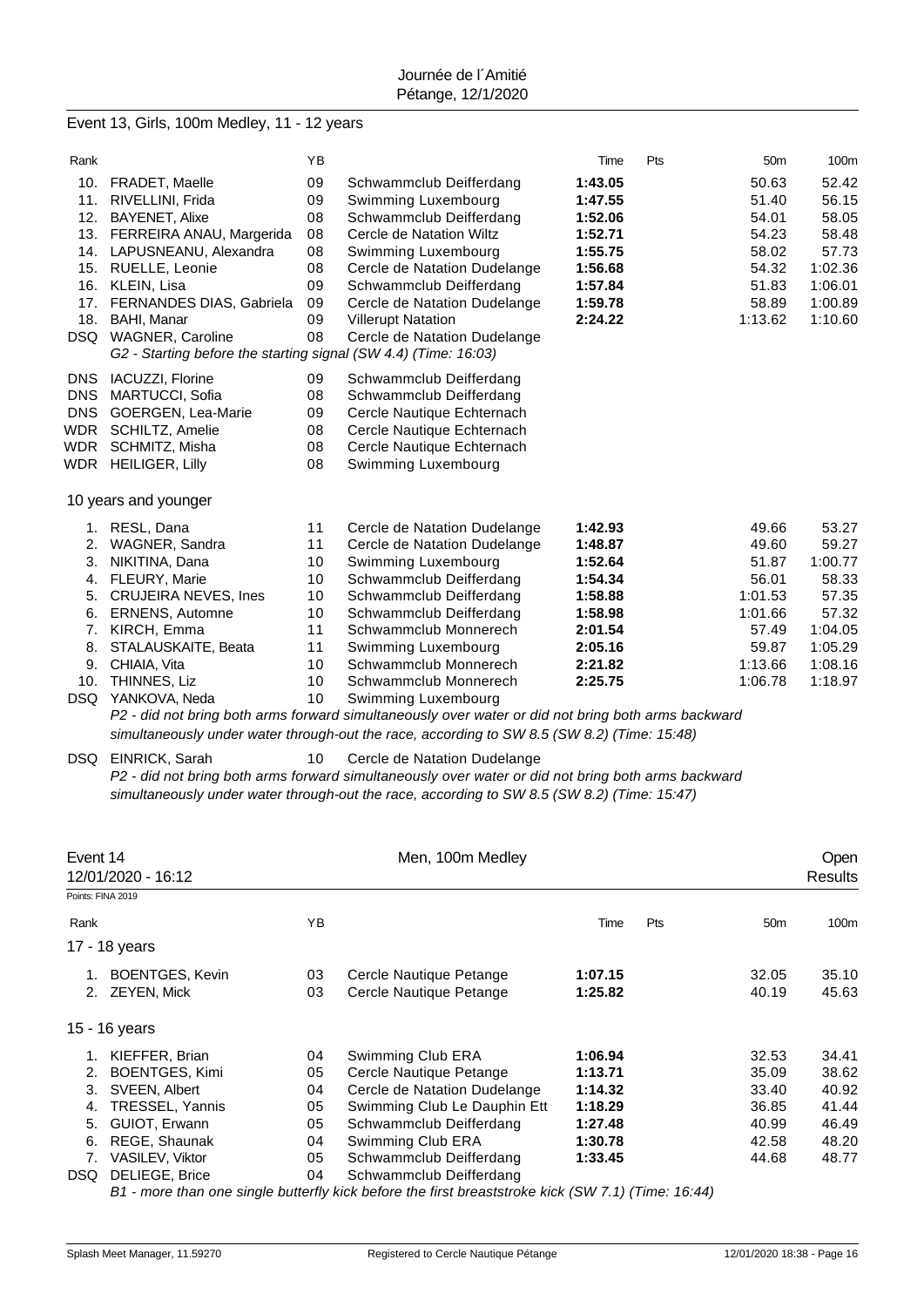|      | Event 14, Boys, 100m Medley, 15 - 16 years    |          |                                                                                                                 |                    |                        |                |
|------|-----------------------------------------------|----------|-----------------------------------------------------------------------------------------------------------------|--------------------|------------------------|----------------|
| Rank |                                               | YB       |                                                                                                                 | Time               | Pts<br>50 <sub>m</sub> | 100m           |
|      | DNS WENZEL, Gregory                           | 04       | Cercle de Natation Diekirch                                                                                     |                    |                        |                |
|      | 13 - 14 years                                 |          |                                                                                                                 |                    |                        |                |
|      | 1. HOLLERICH, Tom                             | 06       | Swimming Club Le Dauphin Ett                                                                                    | 1:15.03            | 34.47                  | 40.56          |
| 2.   | D'HAES, William                               | 06       | Schwammclub Deifferdang                                                                                         | 1:19.02            | 36.34                  | 42.68          |
| 3.   | JAAS, Joe                                     | 06       | Swimming Club Le Dauphin Ett                                                                                    | 1:19.52            | 36.47                  | 43.05          |
|      | 4. JAAS, Tom                                  | 06       | Swimming Club Le Dauphin Ett                                                                                    | 1:19.94            | 38.71                  | 41.23          |
|      | 5. ESCHETTE, Louis                            | 07       | Cercle de Natation Wiltz                                                                                        | 1:21.21            | 37.70                  | 43.51          |
|      | 6. WIRTH, Neckel                              | 07       | Cercle de Natation Wiltz                                                                                        | 1:25.60            | 39.01                  | 46.59          |
| 7.   | SZYBOWSKI, Jakub                              | 07       | Cercle Nautique Petange                                                                                         | 1:32.63            | 43.57                  | 49.06          |
|      | 8. LEBEDEV, Sasha                             | 06       | Cercle de Natation Dudelange                                                                                    | 1:44.19            | 49.21                  | 54.98          |
|      | 9. EVEN, Renaud                               | 07       | Cercle de Natation Wiltz                                                                                        | 1:48.02            | 52.28                  | 55.74          |
|      | DSQ BAYENET, Louis                            | 06       | Schwammclub Deifferdang                                                                                         |                    |                        |                |
|      |                                               |          | M2 - section was not finished in accordance with the rule which applies to the stroke concerned (SW 9.3) (Time: |                    |                        |                |
|      | 16:34)                                        |          |                                                                                                                 |                    |                        |                |
| WDR  | CONTER, Max                                   | 07       | Cercle de Natation Diekirch                                                                                     |                    |                        |                |
|      | 12 years and younger                          |          |                                                                                                                 |                    |                        |                |
| 1.   | GRUNDHEBER, Maxence                           | 08       | Swimming Club ERA                                                                                               | 1:21.10            | 38.38                  | 42.72          |
|      | 2. VISSER, Mats                               | 08       | Swimming Club Le Dauphin Ett                                                                                    | 1:25.75            | 40.80                  | 44.95          |
|      | 3. REINESCH, Inaki                            | 09       | Schwammclub Deifferdang                                                                                         | 1:27.42            | 39.44                  | 47.98          |
|      | 4. ANISKO, Leonard                            | 08       | Cercle Nautique Petange                                                                                         | 1:27.90            | 41.09                  | 46.81          |
|      | 5. REDING, Deyan                              | 09       | Cercle de Natation Dudelange                                                                                    | 1:29.48            | 40.81                  | 48.67          |
|      | 6. THILL, Hugo                                | 09       | Schwammclub Deifferdang                                                                                         | 1:32.68            | 43.14                  | 49.54          |
| 7.   | SULCAS, Sarunas                               | 08       | Schwammclub Monnerech                                                                                           | 1:34.68            | 44.26                  | 50.42          |
| 8.   | MELOUANE AMAHZOUNE, Ada08                     |          | Cercle de Natation Wiltz                                                                                        | 1:35.03            | 42.96                  | 52.07          |
|      | 9. MAIT-RABBI, Nizar                          | 09       | Schwammclub Deifferdang                                                                                         | 1:35.93            | 47.38                  | 48.55          |
|      | 10. STAICU, David-Andrei<br>11. PRENTIC, Anel | 08<br>10 | Swimming Club Le Dauphin Ett<br>Schwammclub Deifferdang                                                         | 1:36.51<br>1:36.61 | 48.12<br>44.23         | 48.39<br>52.38 |
| 12.  | DEHALLEUX, Lukas                              | 08       | Schwammclub Deifferdang                                                                                         | 1:39.20            | 49.25                  | 49.95          |
| 13.  | SABBOURI, Mathis                              | 08       | Swimming Luxembourg                                                                                             | 1:43.26            | 46.14                  | 57.12          |
|      | 14. KIEFFER, Dwayne                           | 10       | Swimming Club ERA                                                                                               | 1:45.66            | 50.15                  | 55.51          |
|      | 15. FABER, Max                                | 09       | Schwammclub Monnerech                                                                                           | 1:47.27            | 49.88                  | 57.39          |
|      | 16. WILDGEN, Charel                           | 08       | Cercle Nautique Echternach                                                                                      | 1:49.10            | 49.43                  | 59.67          |
|      | 17. SVEEN, Harald                             | 08       | Cercle de Natation Dudelange                                                                                    | 1:49.28            | 52.51                  | 56.77          |
| 18.  | VERDANET MAGAR, Jules                         | 08       | Cercle de Natation Dudelange                                                                                    | 1:49.86            | 56.70                  | 53.16          |
|      | 19. BARANCZYK, Leon                           | 09       | Swimming Luxembourg                                                                                             | 1:50.19            | 54.82                  | 55.37          |
|      | 20. SANTINI DE ALMEIDA, Nilson                | 09       | Schwammclub Deifferdang                                                                                         | 1:50.43            | 50.45                  | 59.98          |
|      | 21. HAHNFELD, Lukas                           | 11       | Swimming Luxembourg                                                                                             | 1:50.56            | 52.18                  | 58.38          |
| 22.  | DAKEU NGAHA, David Owen                       | 08       | Cercle de Natation Diekirch                                                                                     | 1:50.99            | 53.16                  | 57.83          |
| 23.  | SIMAO NOGUEIRA, Francisco                     | 11       | Schwammclub Deifferdang                                                                                         | 1:51.36            | 50.51                  | 1:00.85        |
| 24.  | BENTO, Rodrigo                                | 10       | Swimming Luxembourg                                                                                             | 1:51.70            | 56.09                  | 55.61          |
| 25.  | COLLOMB, Robin                                | 10       | Swimming Luxembourg                                                                                             | 1:51.87            | 54.34                  | 57.53          |
| 27.  | 26. BELLUS HOEPPE, Amaury<br>POLIAKOV, Kim    | 10<br>08 | Swimming Luxembourg                                                                                             | 1:52.09            | 49.45<br>53.48         | 1:02.64        |
| 28.  | WIRION, Tunn                                  | 10       | Schwammclub Monnerech<br>Cercle de Natation Dudelange                                                           | 1:53.10<br>1:53.71 | 53.76                  | 59.62<br>59.95 |
| 29.  | SASSI, Yanis                                  | 10       | Cercle de Natation Dudelange                                                                                    | 1:53.98            | 53.22                  | 1:00.76        |
| 30.  | SUBASIC, Denis                                | 08       | Cercle de Natation Dudelange                                                                                    | 1:54.13            | 53.42                  | 1:00.71        |
|      | 31. BRANDAO, Lyam                             | 08       | Schwammclub Monnerech                                                                                           | 1:54.79            | 56.70                  | 58.09          |
|      | 32. OESCH, Noah                               | 09       | Schwammclub Monnerech                                                                                           | 1:57.38            | 54.78                  | 1:02.60        |
|      | 33. RICHETTA, Alexander                       | 10       | Swimming Luxembourg                                                                                             | 1:57.53            | 58.85                  | 58.68          |
| 34.  | ZANAROLI, Renzo                               | 10       | Cercle de Natation Dudelange                                                                                    | 2:11.81            | 1:04.27                | 1:07.54        |
| 35.  | VINHAS, Loan                                  | 11       | Cercle de Natation Dudelange                                                                                    | 2:14.26            | 1:03.68                | 1:10.58        |
|      | DSQ MEUNIER, Noa                              | 08       | Schwammclub Deifferdang                                                                                         |                    |                        |                |
|      |                                               |          | B1 - more than one single butterfly kick before the first breaststroke kick (SW 7.1) (Time: 16:16)              |                    |                        |                |
|      | DSQ PEETERS, Simon                            | 09       | Schwammclub Deifferdang                                                                                         |                    |                        |                |

*D7 - swimmer had not returned onto the back upon leaving the wall (SW 6.5) (Time: 16:16)*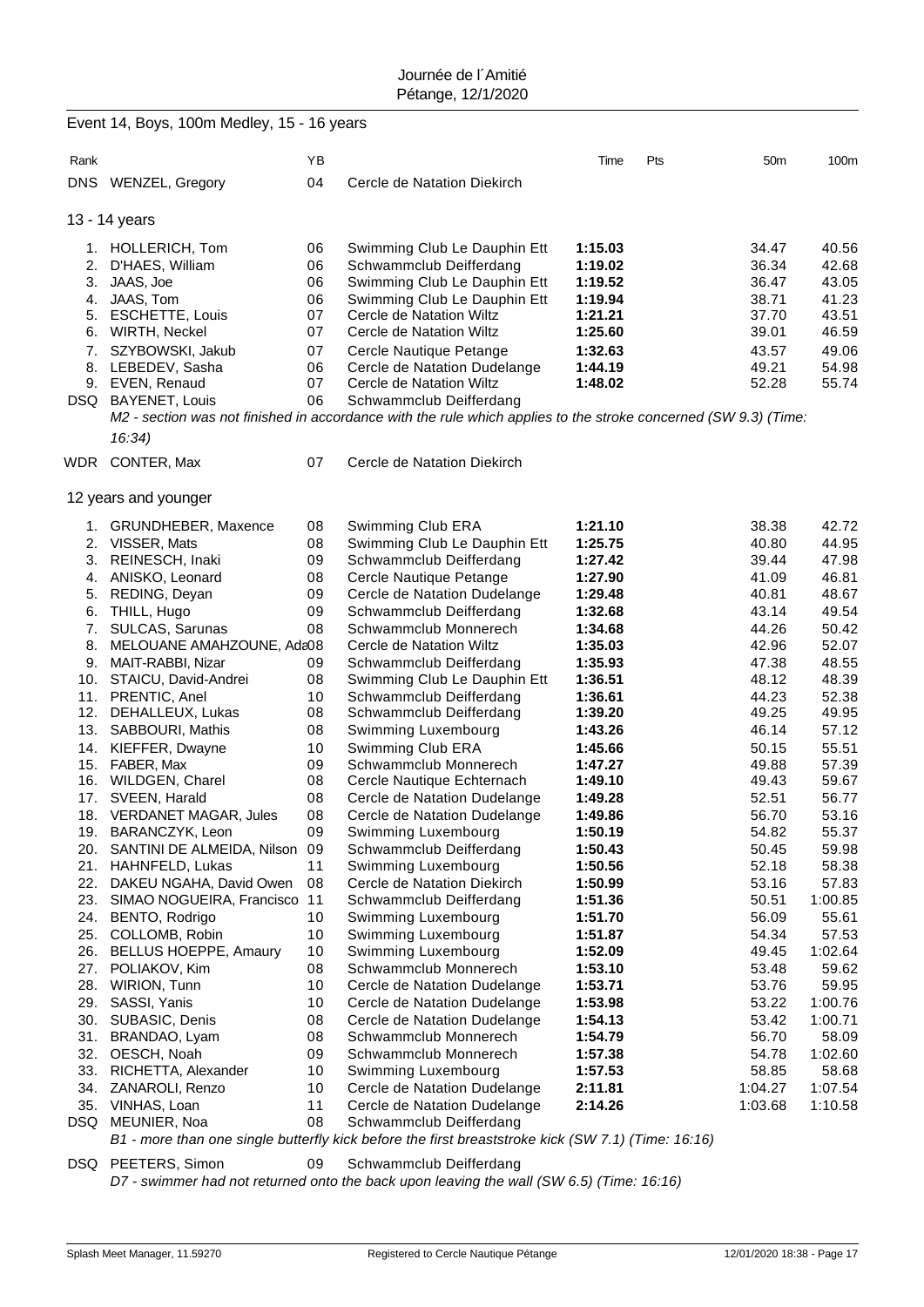|                               | Event 14, Boys, 100m Medley, 12 years and younger                                                                                                                                                                          |                                        |                                              |                                                                                                                                                                                                                   |      |     |                                                                      |                 |                        |
|-------------------------------|----------------------------------------------------------------------------------------------------------------------------------------------------------------------------------------------------------------------------|----------------------------------------|----------------------------------------------|-------------------------------------------------------------------------------------------------------------------------------------------------------------------------------------------------------------------|------|-----|----------------------------------------------------------------------|-----------------|------------------------|
| Rank                          |                                                                                                                                                                                                                            | ΥB                                     |                                              |                                                                                                                                                                                                                   | Time | Pts |                                                                      | 50 <sub>m</sub> | 100m                   |
|                               | DSQ SHCHERBAKOV, Simon<br>G2 - Starting before the starting signal (SW 4.4) (Time: 16:15)                                                                                                                                  | 10                                     |                                              | Swimming Luxembourg                                                                                                                                                                                               |      |     |                                                                      |                 |                        |
|                               | DSQ YANKOV, Andrey<br>09<br>Swimming Luxembourg<br>G2 - Starting before the starting signal (SW 4.4) (Time: 16:21)                                                                                                         |                                        |                                              |                                                                                                                                                                                                                   |      |     |                                                                      |                 |                        |
|                               | DSQ BORDAS, Oscar<br>G2 - Starting before the starting signal (SW 4.4) (Time: 16:19)                                                                                                                                       | 11                                     |                                              | Schwammclub Monnerech                                                                                                                                                                                             |      |     |                                                                      |                 |                        |
|                               | DSQ RASCHELLA, Iulian<br>P2 - did not bring both arms forward simultaneously over water or did not bring both arms backward<br>simultaneously under water through-out the race, according to SW 8.5 (SW 8.2) (Time: 16:15) | 10                                     |                                              | Schwammclub Deifferdang                                                                                                                                                                                           |      |     |                                                                      |                 |                        |
|                               | DSQ ALASADI, Joud<br>P3 - leg movements not simultaneous, legs or feet alternating (SW 8.3) (Time: 16:20)                                                                                                                  | 11                                     |                                              | Schwammclub Deifferdang                                                                                                                                                                                           |      |     |                                                                      |                 |                        |
|                               | DSQ NICO, Xavier-Alexandre<br>B11 - movements of the legs not simultaneous, not on the same horizontal plane or alternating (SW 7.4) (Time:<br>16:16                                                                       | 11                                     |                                              | Schwammclub Deifferdang                                                                                                                                                                                           |      |     |                                                                      |                 |                        |
|                               | DSQ ALASADI, Zaid<br>P3 - leg movements not simultaneous, legs or feet alternating (SW 8.3) (Time: 16:24)                                                                                                                  | 09                                     |                                              | Schwammclub Deifferdang                                                                                                                                                                                           |      |     |                                                                      |                 |                        |
| DNS.<br><b>DNS</b><br>WDR     | <b>BORDAS, Anatole</b><br>MIASIK-LEGRAND, Gabriel<br>DNS VALENTINI, Stefano<br>WDR FERREIRA, Noah<br>SCHMITZ, Yelisey<br>WDR KIRT, Guillaume<br>WDR KIRT, Paul                                                             | 09<br>08<br>09<br>08<br>10<br>08<br>08 |                                              | Schwammclub Monnerech<br>Schwammclub Monnerech<br>Schwammclub Monnerech<br>Cercle Nautique Echternach<br>Cercle Nautique Echternach<br>Swimming Luxembourg<br>Swimming Luxembourg                                 |      |     |                                                                      |                 |                        |
| Event 15<br>Points: FINA 2019 | 12/01/2020 - 17:09                                                                                                                                                                                                         |                                        |                                              | Women, 50m Backstroke                                                                                                                                                                                             |      |     |                                                                      |                 | Open<br><b>Results</b> |
| Rank                          |                                                                                                                                                                                                                            |                                        | ΥB                                           |                                                                                                                                                                                                                   |      |     | Time                                                                 | Pts             |                        |
|                               | 17 years and older                                                                                                                                                                                                         |                                        |                                              |                                                                                                                                                                                                                   |      |     |                                                                      |                 |                        |
|                               | 1. BROICH, Louisa Marie<br>2. FETZ, Melanie<br>DSQ TER HEEGDE, Lisa<br>D6 - turn not executed in accordance with the rules (SW 6.5) (Time: 17:31)                                                                          |                                        | 03<br>01<br>02                               | Postsportverein Trier<br>Cercle Nautique Echternach<br>Cercle Nautique Echternach                                                                                                                                 |      |     | 33.85<br>33.86                                                       |                 |                        |
|                               | 15 - 16 years                                                                                                                                                                                                              |                                        |                                              |                                                                                                                                                                                                                   |      |     |                                                                      |                 |                        |
|                               | 1. VERLAQUE, Ciara<br>2. ERNENS, Chloe<br>3. GRUNDHEBER, Marilou<br>4. WINKEL, Nadine<br>5. BERTRANG, Marina<br>6. BALON, Flavie<br>7. HOTTON, Nora<br>8. SCHILTZ, Marie                                                   |                                        | 04<br>05<br>05<br>04<br>05<br>04<br>05<br>05 | Cercle de Natation Dudelange<br>Schwammclub Deifferdang<br>Swimming Club ERA<br>Schwammclub Deifferdang<br>Schwammclub Monnerech<br>Schwammclub Deifferdang<br>Schwammclub Deifferdang<br>Schwammclub Deifferdang |      |     | 38.08<br>39.13<br>39.40<br>39.49<br>40.26<br>41.47<br>41.69<br>42.45 |                 |                        |
|                               | 9. FOETZ, Valerie                                                                                                                                                                                                          |                                        | 04                                           | Swimming Club ERA                                                                                                                                                                                                 |      |     | 49.78                                                                |                 |                        |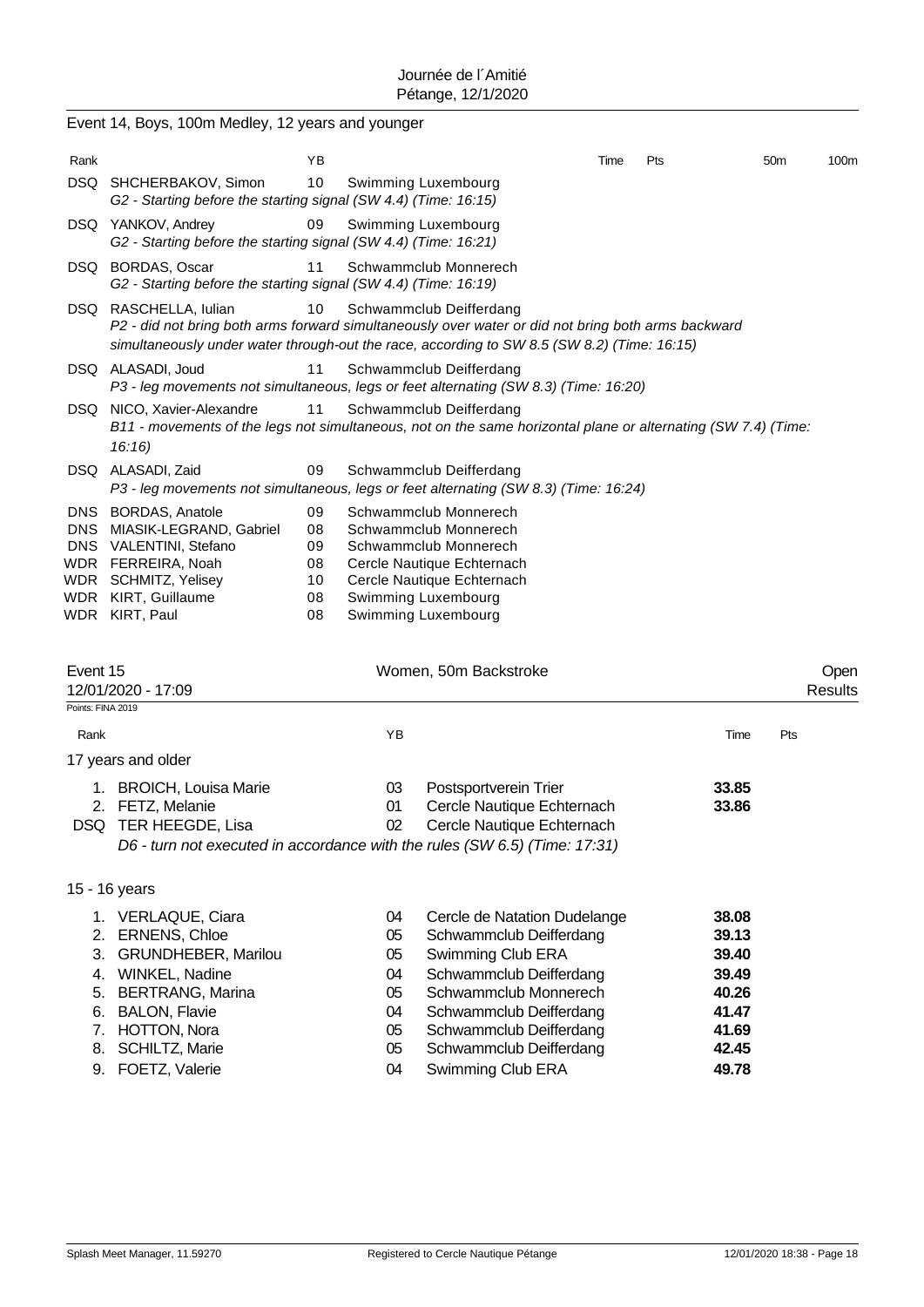# Event 15, Women, 50m Backstroke

| 13 - 14 years |                                                                                            |                      |                                                                                                           |                                  |
|---------------|--------------------------------------------------------------------------------------------|----------------------|-----------------------------------------------------------------------------------------------------------|----------------------------------|
|               | 1. POPA, Sonia<br>2. GARBUGLIO, Jaya Lavinia<br>3. CORBEEL BASTIN, Ava<br>4. THINNES, Lena | 06<br>07<br>07<br>07 | Schwammclub Monnerech<br>Schwammclub Monnerech<br>Swimming Club Le Dauphin Ett<br>Schwammclub Monnerech   | 37.93<br>38.51<br>40.97<br>45.76 |
|               | 5. FODJIO 'ME NOUTCHOMWO, Shana W63chiCercle Nautique Petange                              |                      |                                                                                                           | 46.94                            |
|               | 6. SCHOTT, Laury                                                                           | 07                   | Cercle Nautique Echternach                                                                                | 51.89                            |
|               | 7. CUNY, Lisa                                                                              | 07                   | <b>Villerupt Natation</b>                                                                                 | 54.77                            |
| 11 - 12 years |                                                                                            |                      |                                                                                                           |                                  |
|               | 1. BLESES, Joyce                                                                           | 08                   | Swimming Club Le Dauphin Ett                                                                              | 36.43                            |
|               | 2. WAGNER, Caroline                                                                        | 08                   | Cercle de Natation Dudelange                                                                              | 37.62                            |
|               | 3. ALLAR, Maud                                                                             | 08                   | Cercle Nautique Petange                                                                                   | 37.73                            |
|               | 4. AVEZ, Paule Audrey                                                                      | 08                   | Cercle Nautique Petange                                                                                   | 39.81                            |
|               | 5. DE GEER, Eleonore                                                                       | 08                   | Cercle de Natation Dudelange                                                                              | 39.93                            |
|               | 6. CALMES, Liz                                                                             | 08                   | Schwammclub Monnerech                                                                                     | 40.82                            |
|               | 7. STRASSER, Amelie                                                                        | 08                   | Swimming Club Le Dauphin Ett                                                                              | 42.26                            |
|               | 8. ALBERS, Emely                                                                           | 08                   | Swimming Club Le Dauphin Ett                                                                              | 44.40                            |
|               | 9. GEORGES, Violette                                                                       | 08                   | Schwammclub Deifferdang                                                                                   | 45.23                            |
|               | 10. LAMBIN, Elisa                                                                          | 09                   | Schwammclub Deifferdang                                                                                   | 46.19                            |
|               | 11. PRENTIC, Anela                                                                         | 09                   | Schwammclub Deifferdang                                                                                   | 47.02                            |
|               | 12. HUREMOVIC, Dina                                                                        | 09                   | Cercle Nautique Petange                                                                                   | 48.97                            |
|               | 13. FRADET, Maelle                                                                         | 09                   | Schwammclub Deifferdang                                                                                   | 50.19                            |
|               | 14. HUBLAU-DIAS, Louane                                                                    | 09                   | <b>Villerupt Natation</b>                                                                                 | 50.64                            |
|               |                                                                                            |                      |                                                                                                           | 51.22                            |
|               | 15. FERNANDES DIAS, Gabriela                                                               | 09                   | Cercle de Natation Dudelange                                                                              |                                  |
|               | 16. DA SILVA PEIXOTO, Luana                                                                | 08                   | Cercle Nautique Petange                                                                                   | 54.39                            |
|               | 17. RANCITELLI, Ayleen                                                                     | 09                   | Schwammclub Monnerech                                                                                     | 54.42                            |
|               | 18. KLEIN, Lisa                                                                            | 09                   | Schwammclub Deifferdang                                                                                   | 56.19                            |
|               | 19. BEIROS DE SOUSA, Adriana Serena                                                        | 08                   | Cercle Nautique Petange                                                                                   | 56.28                            |
|               | 20. RUELLE, Leonie                                                                         | 08                   | Cercle de Natation Dudelange                                                                              | 56.72                            |
|               | 21. JALLAN, Lena                                                                           | 09                   | Cercle Nautique Petange                                                                                   | 1:00.62                          |
|               | 22. LAPKA, Eva                                                                             | 09                   | <b>Villerupt Natation</b>                                                                                 | 1:00.78                          |
|               | 23. ALEXANDRE PEDROSA, Gabriela                                                            | 09                   | Cercle Nautique Petange                                                                                   | 1:13.69                          |
|               | DSQ SCHERER, Manon                                                                         | 09                   | <b>Villerupt Natation</b>                                                                                 |                                  |
|               | 17:27                                                                                      |                      | D3 - swimmer did not stay upon his back throughout the race except when executing the turn (SW 6.3) (Time |                                  |
| <b>DNS</b>    | <b>BAYENET, Alixe</b>                                                                      | 08                   | Schwammclub Deifferdang                                                                                   |                                  |
| <b>DNS</b>    | IACUZZI, Florine                                                                           | 09                   | Schwammclub Deifferdang                                                                                   |                                  |
| <b>DNS</b>    | MARTUCCI, Sofia                                                                            | 08                   | Schwammclub Deifferdang                                                                                   |                                  |
| WDR           | SCHILTZ, Amelie                                                                            | 08                   | Cercle Nautique Echternach                                                                                |                                  |
|               | WDR SCHMITZ, Misha                                                                         | 08                   | Cercle Nautique Echternach                                                                                |                                  |
|               | 10 years and younger                                                                       |                      |                                                                                                           |                                  |
|               |                                                                                            |                      |                                                                                                           |                                  |
| 1.            | RESL, Dana                                                                                 | 11                   | Cercle de Natation Dudelange                                                                              | 46.72                            |
| 2.            | WAGNER, Sandra                                                                             | 11                   | Cercle de Natation Dudelange                                                                              | 49.52                            |
| 3.            | DOS SANTOS, Mara                                                                           | 11                   | Cercle Nautique Petange                                                                                   | 53.37                            |
|               | 4. ANISKO, Hanna                                                                           | 12                   | Cercle Nautique Petange                                                                                   | 53.68                            |
|               | 5. AVEZ, Emmanuelle Eden                                                                   | 10                   | Cercle Nautique Petange                                                                                   | 54.31                            |
|               | 6. FLEURY, Marie                                                                           | 10                   | Schwammclub Deifferdang                                                                                   | 54.61                            |
| 7.            | ERNENS, Automne                                                                            | 10                   | Schwammclub Deifferdang                                                                                   | 55.83                            |
| 8.            | <b>CRUJEIRA NEVES, Ines</b>                                                                | 10                   | Schwammclub Deifferdang                                                                                   | 56.11                            |
|               | 9. KARNIK, Sia                                                                             | 10                   | Swimming Luxembourg                                                                                       | 57.08                            |
|               | 10. CLESSE, Lea                                                                            | 10                   | <b>Villerupt Natation</b>                                                                                 | 57.16                            |
| 11.           | KIRCH, Emma                                                                                | 11                   | Schwammclub Monnerech                                                                                     | 57.73                            |
| 12.           | HANSEN, Maya                                                                               | 10                   | <b>Barracuda Esch Natation</b>                                                                            | 59.43                            |
|               |                                                                                            |                      |                                                                                                           |                                  |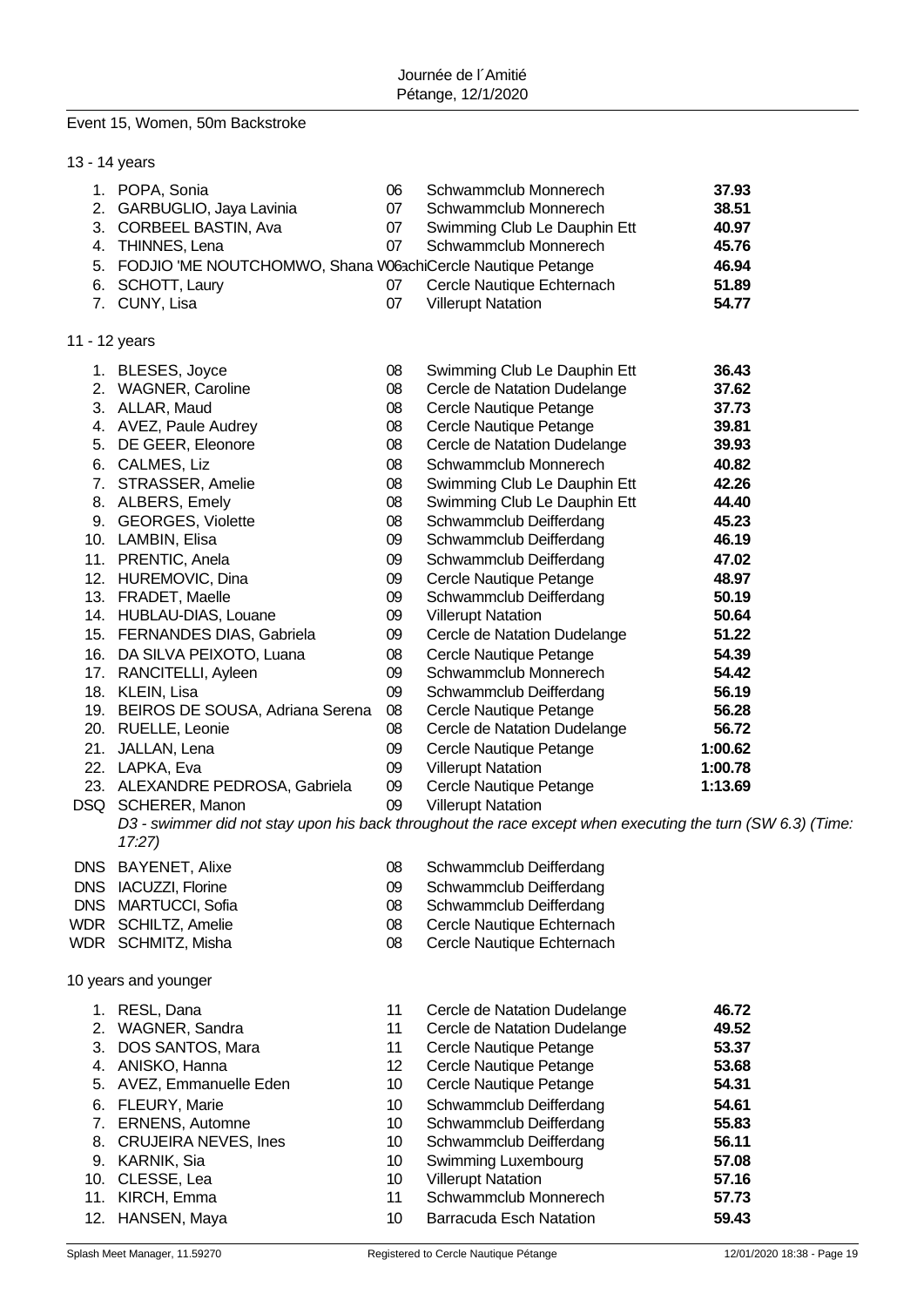|                   | Event 15, Girls, 50m Backstroke, 10 years and younger                                    |    |                              |         |                 |
|-------------------|------------------------------------------------------------------------------------------|----|------------------------------|---------|-----------------|
| Rank              |                                                                                          | YB |                              | Time    | Pts             |
|                   | 13. EINRICK, Sarah                                                                       | 10 | Cercle de Natation Dudelange | 1:00.24 |                 |
|                   | 14. FELLER, Lily                                                                         | 11 | Cercle Nautique Petange      | 1:02.23 |                 |
|                   | 15. CHIAIA, Vita                                                                         | 10 | Schwammclub Monnerech        | 1:05.71 |                 |
| Event 16          | 12/01/2020 - 17:27                                                                       |    | Men, 50m Backstroke          |         | Open<br>Results |
| Points: FINA 2019 |                                                                                          | YB |                              |         |                 |
| Rank              | 19 years and older                                                                       |    |                              | Time    | Pts             |
|                   | 1. FREICHEL, Yann                                                                        | 94 |                              |         |                 |
|                   |                                                                                          |    | Cercle Nautique Petange      | 33.20   |                 |
|                   | 17 - 18 years                                                                            |    |                              |         |                 |
|                   | 1. WEIDERT, Jo                                                                           | 03 | Cercle Nautique Echternach   | 29.69   |                 |
|                   | 2. BOENTGES, Kevin                                                                       | 03 | Cercle Nautique Petange      | 36.55   |                 |
|                   | 3. ZEYEN, Mick                                                                           | 03 | Cercle Nautique Petange      | 39.03   |                 |
| 15 - 16 years     |                                                                                          |    |                              |         |                 |
|                   | 1. FETZ, Tom                                                                             | 04 | Cercle Nautique Echternach   | 31.57   |                 |
|                   | 2. PALAGNIOUK, Romain                                                                    | 04 | Cercle Nautique Petange      | 31.58   |                 |
|                   | 3. SVEEN, Albert                                                                         | 04 | Cercle de Natation Dudelange | 31.77   |                 |
|                   | 4. TRESSEL, Yannis                                                                       | 05 | Swimming Club Le Dauphin Ett | 36.70   |                 |
|                   | 5. DELIEGE, Brice                                                                        | 04 | Schwammclub Deifferdang      | 38.75   |                 |
|                   | DSQ VASILEV, Viktor                                                                      | 05 | Schwammclub Deifferdang      |         |                 |
|                   | D7 - swimmer had not returned onto the back upon leaving the wall (SW 6.5) (Time: 17:34) |    |                              |         |                 |
|                   | DNS MOHR, Sam                                                                            | 04 | Cercle Nautique Echternach   |         |                 |
|                   | 13 - 14 years                                                                            |    |                              |         |                 |
|                   | 1. SZYLAR, Thibault                                                                      | 06 | <b>Villerupt Natation</b>    | 33.24   |                 |
|                   | 2. HOLLERICH, Tom                                                                        | 06 | Swimming Club Le Dauphin Ett | 34.41   |                 |
| 3.                | D'HAES, William                                                                          | 06 | Schwammclub Deifferdang      | 35.98   |                 |
|                   | 4. JAAS, Joe                                                                             | 06 | Swimming Club Le Dauphin Ett | 36.87   |                 |
| 5.                | JAAS, Tom                                                                                | 06 | Swimming Club Le Dauphin Ett | 39.80   |                 |
|                   | 6. PUETZ, Jonah                                                                          | 07 | Swimming Club Le Dauphin Ett | 40.34   |                 |
|                   | 7. LEBEDEV, Sasha                                                                        | 06 | Cercle de Natation Dudelange | 50.22   |                 |
|                   | DNS BOZONCA, Gabriel                                                                     | 06 | Schwammclub Deifferdang      |         |                 |
| <b>DNS</b>        | AGOSTINO, Diego                                                                          | 06 | Cercle Nautique Petange      |         |                 |
|                   | WDR BADZIUK FERNANDES, Leonid Daniel 06                                                  |    | Cercle Nautique Petange      |         |                 |
|                   | 12 years and younger                                                                     |    |                              |         |                 |
| 1.                | VISSER, Mats                                                                             | 08 | Swimming Club Le Dauphin Ett | 39.00   |                 |
|                   | 2. ANISKO, Leonard                                                                       | 08 | Cercle Nautique Petange      | 40.40   |                 |
|                   | 3. REDING, Deyan                                                                         | 09 | Cercle de Natation Dudelange | 41.18   |                 |
|                   | 4. SULCAS, Sarunas                                                                       | 08 | Schwammclub Monnerech        | 42.65   |                 |
|                   | 5. REINESCH, Inaki                                                                       | 09 | Schwammclub Deifferdang      | 42.99   |                 |
| 6.                | MAIT-RABBI, Nizar                                                                        | 09 | Schwammclub Deifferdang      | 44.34   |                 |
| 7.                | THILL, Hugo                                                                              | 09 | Schwammclub Deifferdang      | 44.96   |                 |
|                   | 8. WILDGEN, Charel                                                                       | 08 | Cercle Nautique Echternach   | 45.55   |                 |
|                   | 9. SUBASIC, Denis                                                                        | 08 | Cercle de Natation Dudelange | 46.18   |                 |
|                   | 10. FABER, Max                                                                           | 09 | Schwammclub Monnerech        | 46.69   |                 |
| 11.               | MEUNIER, Noa                                                                             | 08 | Schwammclub Deifferdang      | 47.49   |                 |
|                   | 12. STAICU, David-Andrei                                                                 | 08 | Swimming Club Le Dauphin Ett | 48.86   |                 |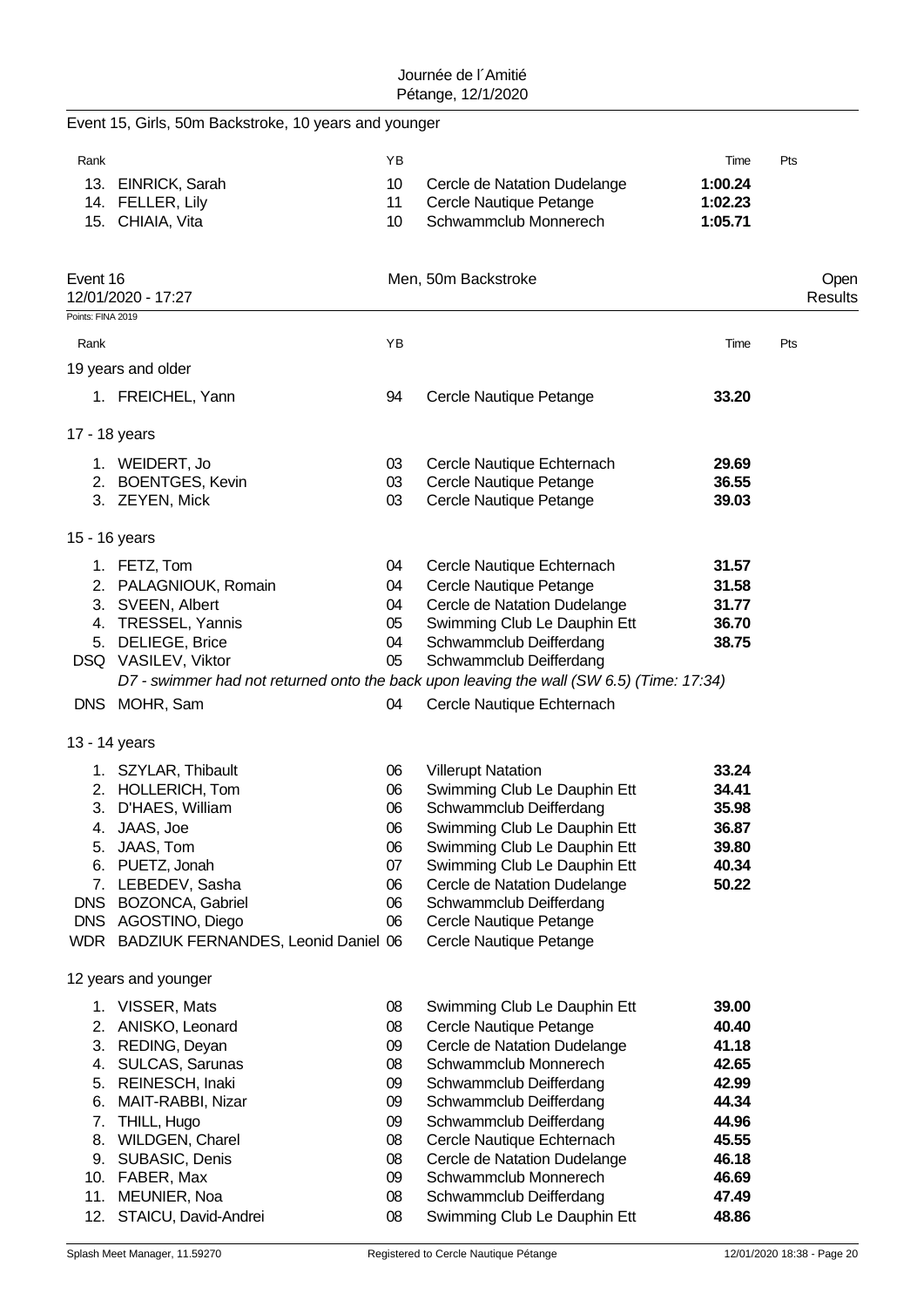|  |  |  | Event 16, Boys, 50m Backstroke, 12 years and younger |  |  |  |  |
|--|--|--|------------------------------------------------------|--|--|--|--|
|--|--|--|------------------------------------------------------|--|--|--|--|

| Rank |                                                                            | ΥB              |                                                                                            | Time    | Pts |
|------|----------------------------------------------------------------------------|-----------------|--------------------------------------------------------------------------------------------|---------|-----|
|      | 13. PRENTIC, Anel                                                          | 10 <sup>1</sup> | Schwammclub Deifferdang                                                                    | 49.09   |     |
|      | 14. SIMAO NOGUEIRA, Francisco                                              | 11              | Schwammclub Deifferdang                                                                    | 49.55   |     |
|      | 15. PALAGNIOUK, Alexander                                                  | 11              | Cercle Nautique Petange                                                                    | 49.95   |     |
|      | 16. DEHALLEUX, Lukas                                                       | 08              | Schwammclub Deifferdang                                                                    | 50.44   |     |
|      | 17. SANTINI DE ALMEIDA, Nilson                                             | 09              | Schwammclub Deifferdang                                                                    | 50.94   |     |
|      | 18. BASTOS DAMASCENO SANTOS, Dani11                                        |                 | Cercle Nautique Petange                                                                    | 51.00   |     |
|      | 19. SAOUDAOUI, Akram                                                       | 09              | Cercle Nautique Petange                                                                    | 51.35   |     |
|      | 20. SVEEN, Harald                                                          | 80              | Cercle de Natation Dudelange                                                               | 52.02   |     |
|      | 21. WIRION, Tunn                                                           | 10              | Cercle de Natation Dudelange                                                               | 52.21   |     |
|      | 22. DONDELINGER, Gregory                                                   | 11              | Swimming Luxembourg                                                                        | 52.55   |     |
|      | 23. PEETERS, Simon                                                         | 09              | Schwammclub Deifferdang                                                                    | 53.38   |     |
|      | 24. POLIAKOV, Kim                                                          | 08              | Schwammclub Monnerech                                                                      | 53.43   |     |
|      | 25. RASCHELLA, Iulian                                                      | 10 <sup>°</sup> | Schwammclub Deifferdang                                                                    | 53.74   |     |
|      | 26. SASSI, Yanis                                                           | 10              | Cercle de Natation Dudelange                                                               | 53.77   |     |
|      | 27. WANLIN, Paul                                                           | 80              | Schwammclub Deifferdang                                                                    | 54.15   |     |
|      | 28. VERDANET MAGAR, Jules                                                  | 08              | Cercle de Natation Dudelange                                                               | 54.21   |     |
|      | 29. DE SOUSA MARTINHO, Vasco                                               | 09              | Cercle Nautique Petange                                                                    | 55.19   |     |
|      | 30. ZANAROLI, Renzo                                                        | 10              | Cercle de Natation Dudelange                                                               | 56.99   |     |
|      | 31. MAILLIET, Alex                                                         | 11              | Cercle Nautique Petange                                                                    | 57.76   |     |
|      | 32. HUBERTY, Nick                                                          | 11              | Swimming Luxembourg                                                                        | 58.10   |     |
|      | 33. MONTERISI, Samuel Johann                                               | 11              | Schwammclub Monnerech                                                                      | 58.13   |     |
|      | 34. MARQUEZ DE SOUSA, Rodrigo                                              | 08              | Cercle Nautique Petange                                                                    | 1:01.45 |     |
|      | 35. VINHAS, Loan                                                           | 11              | Cercle de Natation Dudelange                                                               | 1:01.92 |     |
|      | 36. LOPES MANCO, Calvin                                                    | 10              | Cercle de Natation Dudelange                                                               | 1:03.24 |     |
|      | 37. ALASADI, Zaid                                                          | 09              | Schwammclub Deifferdang                                                                    | 1:06.65 |     |
|      | 38. STENZEL SCHLECHTER, Fynn                                               | 10 <sup>1</sup> | Cercle de Natation Dudelange                                                               | 1:10.71 |     |
|      | DSQ VALADAO FERREIRA, Tomas                                                | 08              | Swimming Luxembourg                                                                        |         |     |
|      |                                                                            |                 | D8 - upon the finish the swimmer did not touch the wall on the back (SW 6.6) (Time: 17:41) |         |     |
|      | DSQ BRANDAO, Lyam                                                          | 08              | Schwammclub Monnerech                                                                      |         |     |
|      | G2 - Starting before the starting signal (SW 4.4) (Time: 17:36)            |                 |                                                                                            |         |     |
|      | DSQ NICO, Xavier-Alexandre                                                 | 11              | Schwammclub Deifferdang                                                                    |         |     |
|      |                                                                            |                 | D7 - swimmer had not returned onto the back upon leaving the wall (SW 6.5) (Time: 17:33)   |         |     |
|      | DSQ ALASADI, Joud                                                          | 11              | Schwammclub Deifferdang                                                                    |         |     |
|      | D6 - turn not executed in accordance with the rules (SW 6.5) (Time: 17:41) |                 |                                                                                            |         |     |
|      | DNS GALLOTTI, Fabio                                                        | 11              | Barracuda Esch Natation                                                                    |         |     |
|      | DNS MIASIK-LEGRAND, Gabriel                                                | 08              | Schwammclub Monnerech                                                                      |         |     |
|      | WDR FERREIRA, Noah                                                         | 08              | Cercle Nautique Echternach                                                                 |         |     |
|      | WDR SCHMITZ, Yelisey                                                       | 10              | Cercle Nautique Echternach                                                                 |         |     |
|      |                                                                            |                 |                                                                                            |         |     |
|      |                                                                            |                 |                                                                                            |         |     |
|      |                                                                            |                 |                                                                                            |         |     |

| Event 17                  |    | Women, 100m Freestyle      |         |            |                 |       |  |  |  |
|---------------------------|----|----------------------------|---------|------------|-----------------|-------|--|--|--|
| 12/01/2020 - 17:48        |    |                            |         |            | <b>Results</b>  |       |  |  |  |
| Points: FINA 2019         |    |                            |         |            |                 |       |  |  |  |
| Rank                      | ΥB |                            | Time    | <b>Pts</b> | 50 <sub>m</sub> | 100m  |  |  |  |
| 15 - 16 years             |    |                            |         |            |                 |       |  |  |  |
| DEVISCOUR, Sarah          | 05 | Cercle Nautique Echternach | 1:05.93 |            | 31.05           | 34.88 |  |  |  |
| 2. GRUNDHEBER, Marilou    | 05 | Swimming Club ERA          | 1:16.34 |            | 37.08           | 39.26 |  |  |  |
| DA SILVA PAIVA, Ana<br>3. | 04 | Swimming Club ERA          | 1:17.16 |            | 38.02           | 39.14 |  |  |  |
| FOETZ, Valerie<br>4.      | 04 | Swimming Club ERA          | 1:31.76 |            | 44.74           | 47.02 |  |  |  |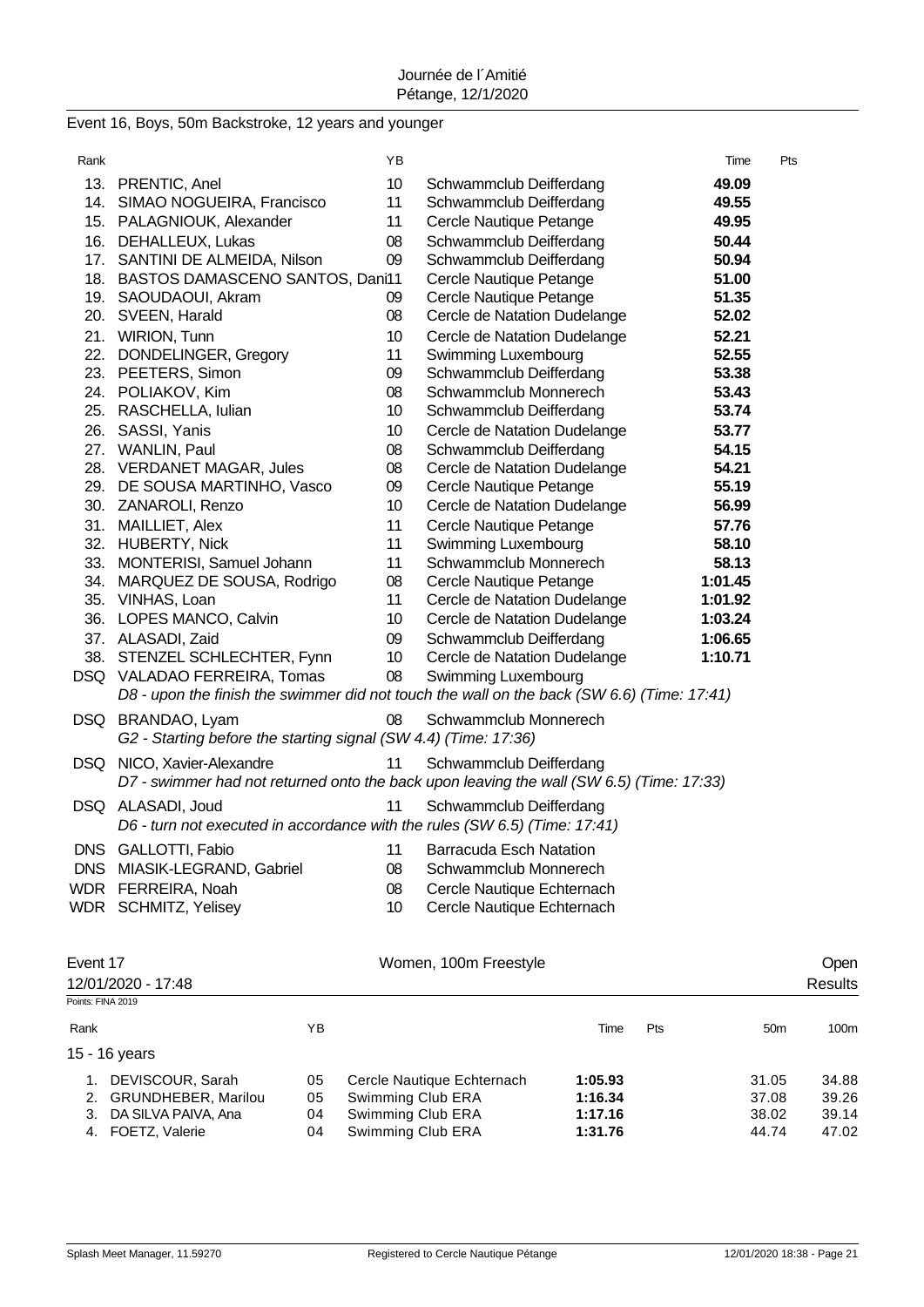### Event 17, Women, 100m Freestyle

|                                                                              | 17 years and older                                                                                                                                                                                                   |                                                          |                                                                                                                                                                                                                                                                                          |                                                     |                                           |                                           |
|------------------------------------------------------------------------------|----------------------------------------------------------------------------------------------------------------------------------------------------------------------------------------------------------------------|----------------------------------------------------------|------------------------------------------------------------------------------------------------------------------------------------------------------------------------------------------------------------------------------------------------------------------------------------------|-----------------------------------------------------|-------------------------------------------|-------------------------------------------|
| 2.                                                                           | 1. GRUNDHEBER, Angie<br><b>BROICH, Louisa Marie</b><br>DNS TER HEEGDE, Lisa                                                                                                                                          | 03<br>03<br>02                                           | Swimming Club ERA<br>Postsportverein Trier<br>Cercle Nautique Echternach                                                                                                                                                                                                                 | 1:01.81<br>1:04.94                                  | 30.18<br>30.93                            | 31.63<br>34.01                            |
|                                                                              | 13 - 14 years                                                                                                                                                                                                        |                                                          |                                                                                                                                                                                                                                                                                          |                                                     |                                           |                                           |
| 2.<br>3.<br>4.                                                               | 1. LEON-ZIARCZYK, Alexanne<br>SOUSA MACHADO, Luana<br>SCHOTT, Laury<br>SHEHU, Alishia                                                                                                                                | 07<br>07<br>07<br>07                                     | <b>Villerupt Natation</b><br><b>Villerupt Natation</b><br>Cercle Nautique Echternach<br>Swimming Club ERA                                                                                                                                                                                | 1:13.18<br>1:16.83<br>1:33.86<br>1:40.99            | 35.27<br>36.70<br>44.72<br>48.24          | 37.91<br>40.13<br>49.14<br>52.75          |
|                                                                              | 11 - 12 years                                                                                                                                                                                                        |                                                          |                                                                                                                                                                                                                                                                                          |                                                     |                                           |                                           |
| 2.<br>3.<br>4.<br>5.<br><b>DNS</b><br><b>WDR</b><br><b>WDR</b><br><b>WDR</b> | 1. ALLAR, Maud<br>GUMEZ, Mathilde<br>CANDASAMY, Mythili<br>HUREMOVIC, Dina<br><b>TURMES, Ella</b><br>GOERGEN, Lea-Marie<br>WDR ABILIO-CACITO, Rita<br><b>BENKHERRAF, Derine</b><br>SCHILTZ, Amelie<br>SCHMITZ, Misha | 08<br>09<br>09<br>09<br>08<br>09<br>08<br>08<br>08<br>08 | Cercle Nautique Petange<br><b>Villerupt Natation</b><br>Swimming Club Le Dauphin Ett<br>Cercle Nautique Petange<br>Swimming Club ERA<br>Cercle Nautique Echternach<br><b>Villerupt Natation</b><br><b>Villerupt Natation</b><br>Cercle Nautique Echternach<br>Cercle Nautique Echternach | 1:12.10<br>1:31.22<br>1:42.32<br>1:43.30<br>1:44.63 | 34.03<br>45.55<br>47.19<br>47.10<br>50.41 | 38.07<br>45.67<br>55.13<br>56.20<br>54.22 |
|                                                                              | 10 years and younger                                                                                                                                                                                                 |                                                          |                                                                                                                                                                                                                                                                                          |                                                     |                                           |                                           |
| 1.<br>2.<br>3.<br>4.<br>DSQ                                                  | DALLAMICAUX, Manon<br>BAHI, Ramim<br>HANSEN, Maya<br>THINNES, Liz<br>ALBERSMEYER, Neele<br>G2 - Starting before the starting signal (SW 4.4) (Time: 17:52)                                                           | 11<br>10<br>10<br>10 <sup>1</sup><br>10                  | <b>Villerupt Natation</b><br><b>Villerupt Natation</b><br><b>Barracuda Esch Natation</b><br>Schwammclub Monnerech<br>Swimming Club Le Dauphin Ett                                                                                                                                        | 1:38.12<br>1:40.33<br>2:00.72<br>2:14.91            | 46.54<br>48.40<br>55.32<br>1:02.23        | 51.58<br>51.93<br>1:05.40<br>1:12.68      |

DSQ KOROGLANOGLOU, Lenia 11 Schwammclub Monnerech *G2 - Starting before the starting signal (SW 4.4) (Time: 17:52)*

| Event 18 |                          |    | Men, 100m Freestyle        |         | Open |                 |         |
|----------|--------------------------|----|----------------------------|---------|------|-----------------|---------|
|          | 12/01/2020 - 18:03       |    |                            |         |      |                 |         |
|          | Points: FINA 2019        |    |                            |         |      |                 |         |
| Rank     |                          | YB |                            | Time    | Pts  | 50 <sub>m</sub> | 100m    |
|          | 19 years and older       |    |                            |         |      |                 |         |
|          | 1. FREICHEL, Yann        | 94 | Cercle Nautique Petange    | 1:00.94 |      | 29.34           | 31.60   |
|          | 2. PEREIRA, Dylan        | 01 | Swimming Club ERA          | 1:20.31 |      | 38.12           | 42.19   |
|          | 17 - 18 years            |    |                            |         |      |                 |         |
| 1.       | <b>MICHIELS, Patrick</b> | 02 | Cercle Nautique Echternach | 57.40   |      | 26.81           | 30.59   |
| 2.       | <b>BOENTGES, Kevin</b>   | 03 | Cercle Nautique Petange    | 58.17   |      | 28.73           | 29.44   |
| 3.       | WEIDERT, Jo              | 03 | Cercle Nautique Echternach | 58.80   |      | 27.56           | 31.24   |
|          | 15 - 16 years            |    |                            |         |      |                 |         |
| 1.       | KIEFFER, Brian           | 04 | Swimming Club ERA          | 58.88   |      | 28.44           | 30.44   |
| 2.       | BOENTGES, Kimi           | 05 | Cercle Nautique Petange    | 1:01.45 |      | 30.56           | 30.89   |
| 3.       | PALAGNIOUK, Romain       | 04 | Cercle Nautique Petange    | 1:01.55 |      | 30.16           | 31.39   |
| 4.       | FETZ, Tom                | 04 | Cercle Nautique Echternach | 1:02.92 |      | 30.37           | 32.55   |
| 5.       | REGE, Shaunak            | 04 | Swimming Club ERA          | 1:22.62 |      | 40.10           | 42.52   |
| 6.       | OSTROWSKI, Jason         | 05 | Swimming Club ERA          | 1:52.87 |      | 52.46           | 1:00.41 |
|          | DNS MOHR, Sam            | 04 | Cercle Nautique Echternach |         |      |                 |         |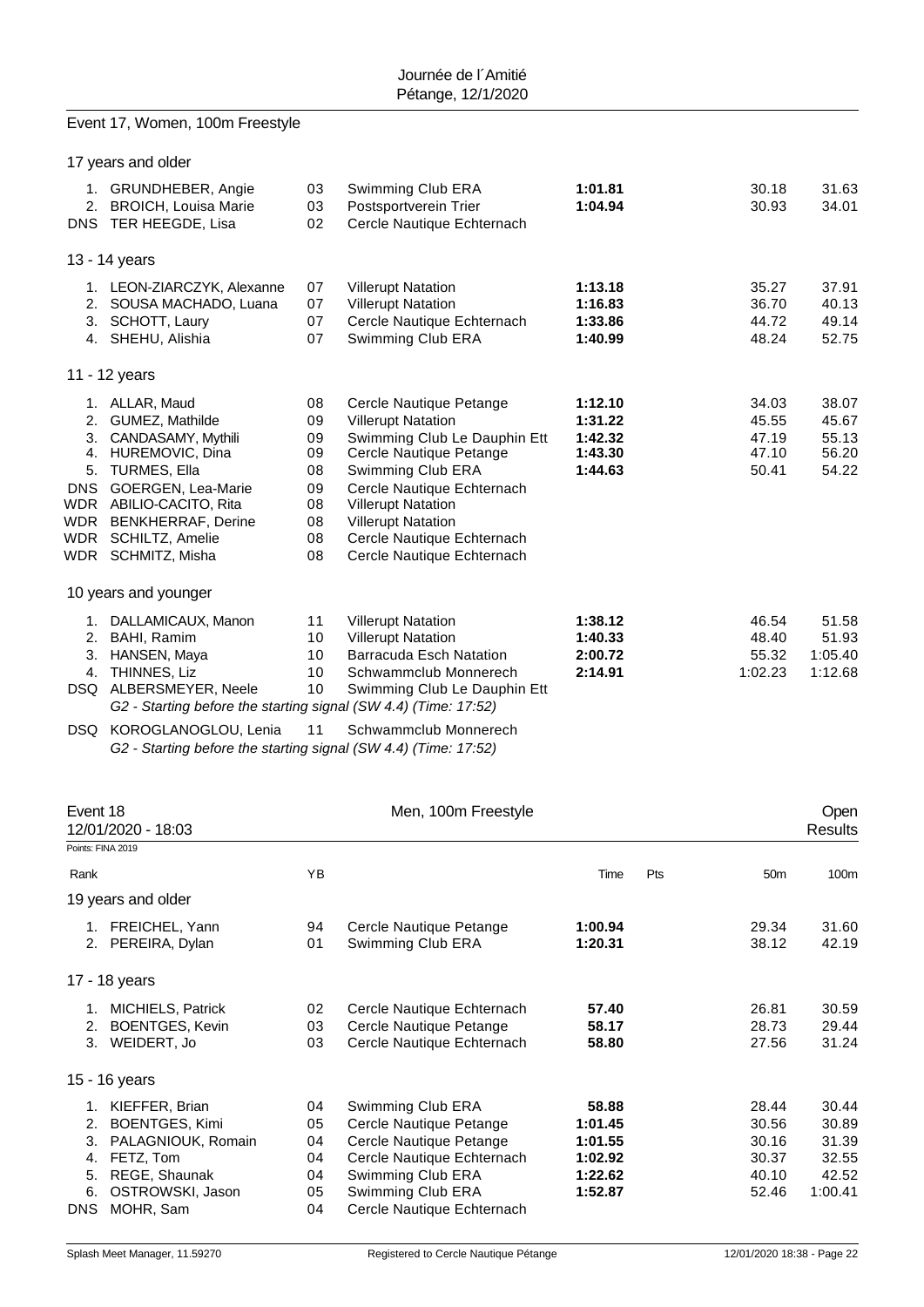### Event 18, Men, 100m Freestyle

|                               | 13 - 14 years                                                                                                                                                                                                                                                                                                                                                                   |                                                                                              |         |                                                                                                                                                                                                                                                                                             |                                                                                                                        |                                                                                                                                             |          |                               |                                                                                                                   |                                                                                                                       |
|-------------------------------|---------------------------------------------------------------------------------------------------------------------------------------------------------------------------------------------------------------------------------------------------------------------------------------------------------------------------------------------------------------------------------|----------------------------------------------------------------------------------------------|---------|---------------------------------------------------------------------------------------------------------------------------------------------------------------------------------------------------------------------------------------------------------------------------------------------|------------------------------------------------------------------------------------------------------------------------|---------------------------------------------------------------------------------------------------------------------------------------------|----------|-------------------------------|-------------------------------------------------------------------------------------------------------------------|-----------------------------------------------------------------------------------------------------------------------|
| 2.                            | 1. BENKHERRAF, Chakib<br>TUTIN-MARKOVIC, Sacha<br>3. MARTINS, Cristophe<br>4. ZYSKOWSKI, Maksymilian<br>5. GONCALVES, Afonso<br>WDR BADZIUK FERNANDES, L.                                                                                                                                                                                                                       | 06<br>06<br>06<br>07<br>07<br>06                                                             |         | <b>Villerupt Natation</b><br>1:06.82<br><b>Villerupt Natation</b><br>1:13.63<br><b>Villerupt Natation</b><br>1:14.55<br>Swimming Club ERA<br>1:28.24<br>Cercle Nautique Petange<br>1:30.37<br>Cercle Nautique Petange                                                                       |                                                                                                                        |                                                                                                                                             |          |                               | 31.63<br>36.17<br>36.42<br>42.33<br>44.19                                                                         | 35.19<br>37.46<br>38.13<br>45.91<br>46.18                                                                             |
|                               | 12 years and younger                                                                                                                                                                                                                                                                                                                                                            |                                                                                              |         |                                                                                                                                                                                                                                                                                             |                                                                                                                        |                                                                                                                                             |          |                               |                                                                                                                   |                                                                                                                       |
| 8.<br>WDR                     | 1. GRUNDHEBER, Maxence<br>2. ANISKO, Leonard<br>3. MARTINEZ, Lucas<br>4. SCHEECK, Lennox<br>5. WALAK, Olivier<br>6. KIEFFER, Dwayne<br>7. WILDGEN, Charel<br>BOHLER, Tim<br>9. STAICU, Razvan<br>10. SILVA MATOS, Artur<br>11. MONTERISI, Samuel Johann<br>12. BORDAS, Oscar<br>13. VENTURA DIAS, Tomas<br>DNS GALLOTTI, Fabio<br>WDR FERREIRA, Noah<br><b>SCHMITZ, Yelisey</b> | 08<br>08<br>08<br>10<br>09<br>10<br>08<br>08<br>10<br>09<br>11<br>11<br>08<br>11<br>08<br>10 |         | Swimming Club ERA<br>Cercle Nautique Petange<br>Swimming Luxembourg<br>Cercle Nautique Petange<br>Swimming Club ERA<br>Swimming Club ERA<br>Swimming Club ERA<br>Swimming Club ERA<br>Schwammclub Monnerech<br>Schwammclub Monnerech<br>Swimming Club ERA<br><b>Barracuda Esch Natation</b> | Cercle Nautique Echternach<br>Swimming Club Le Dauphin Ett<br>Cercle Nautique Echternach<br>Cercle Nautique Echternach | 1:09.38<br>1:19.43<br>1:26.62<br>1:30.97<br>1:31.18<br>1:31.81<br>1:33.64<br>1:34.89<br>1:42.68<br>1:43.46<br>1:48.75<br>1:50.87<br>1:53.29 |          |                               | 32.70<br>37.29<br>40.43<br>45.33<br>43.56<br>44.69<br>44.59<br>42.15<br>48.90<br>49.12<br>51.95<br>50.42<br>50.28 | 36.68<br>42.14<br>46.19<br>45.64<br>47.62<br>47.12<br>49.05<br>52.74<br>53.78<br>54.34<br>56.80<br>1:00.45<br>1:03.01 |
| Event 19<br>Points: FINA 2019 | 12/01/2020 - 18:18                                                                                                                                                                                                                                                                                                                                                              |                                                                                              |         |                                                                                                                                                                                                                                                                                             | Women, 4 x 50m Medley                                                                                                  |                                                                                                                                             |          |                               |                                                                                                                   | Open<br><b>Results</b>                                                                                                |
| Rank                          |                                                                                                                                                                                                                                                                                                                                                                                 |                                                                                              |         |                                                                                                                                                                                                                                                                                             |                                                                                                                        |                                                                                                                                             |          | Time                          | Pts                                                                                                               |                                                                                                                       |
|                               | 1. Cercle Nautique Echternach 1<br>FETZ, Melanie<br>DEVISCOUR, Sarah                                                                                                                                                                                                                                                                                                            | 01<br>05                                                                                     | $+0,75$ | 34.05<br>41.08                                                                                                                                                                                                                                                                              | Cercle Nautique Echternach<br>TER HEEGDE, Lisa<br>SCHOTT, Laury                                                        |                                                                                                                                             | 02<br>07 | 2:31.39<br>$+0,55$<br>$+0,62$ | 37.23<br>39.03                                                                                                    |                                                                                                                       |
|                               | 2. Swimming Club ERA 1<br>GRUNDHEBER, Marilou<br>FOETZ, Valerie                                                                                                                                                                                                                                                                                                                 | 05<br>04                                                                                     | $+0,91$ | Swimming Club ERA<br>GRUNDHEBER, Angie<br>39.62<br>46.64<br>DA SILVA PAIVA, Ana                                                                                                                                                                                                             |                                                                                                                        |                                                                                                                                             |          | 2:33.31<br>$+0,68$<br>$+0,70$ | 32.47<br>34.58                                                                                                    |                                                                                                                       |
|                               | DSQ Cercle Nautique Pétange 1<br>D9 - swimmer did not touch the wall at the turn / finish (SW 6.5) (Time: 18:20)<br>ANISKO, Hanna, ALLAR, Maud, AVEZ, Paule Audrey, AVEZ, Emmanuelle Eden                                                                                                                                                                                       |                                                                                              |         |                                                                                                                                                                                                                                                                                             | Cercle Nautique Petange                                                                                                |                                                                                                                                             |          |                               |                                                                                                                   |                                                                                                                       |
|                               |                                                                                                                                                                                                                                                                                                                                                                                 |                                                                                              |         |                                                                                                                                                                                                                                                                                             |                                                                                                                        |                                                                                                                                             |          |                               |                                                                                                                   |                                                                                                                       |

Points: FINA 2019

12/01/2020 - 18:21

Rank **Time Pts** 

Event 20 Communication of the Men, 4 x 50m Medley Communication of the Open Communication of the Men, 4 x 50m Medley Communication of the Mesults of the 12/01/2020 - 18:21